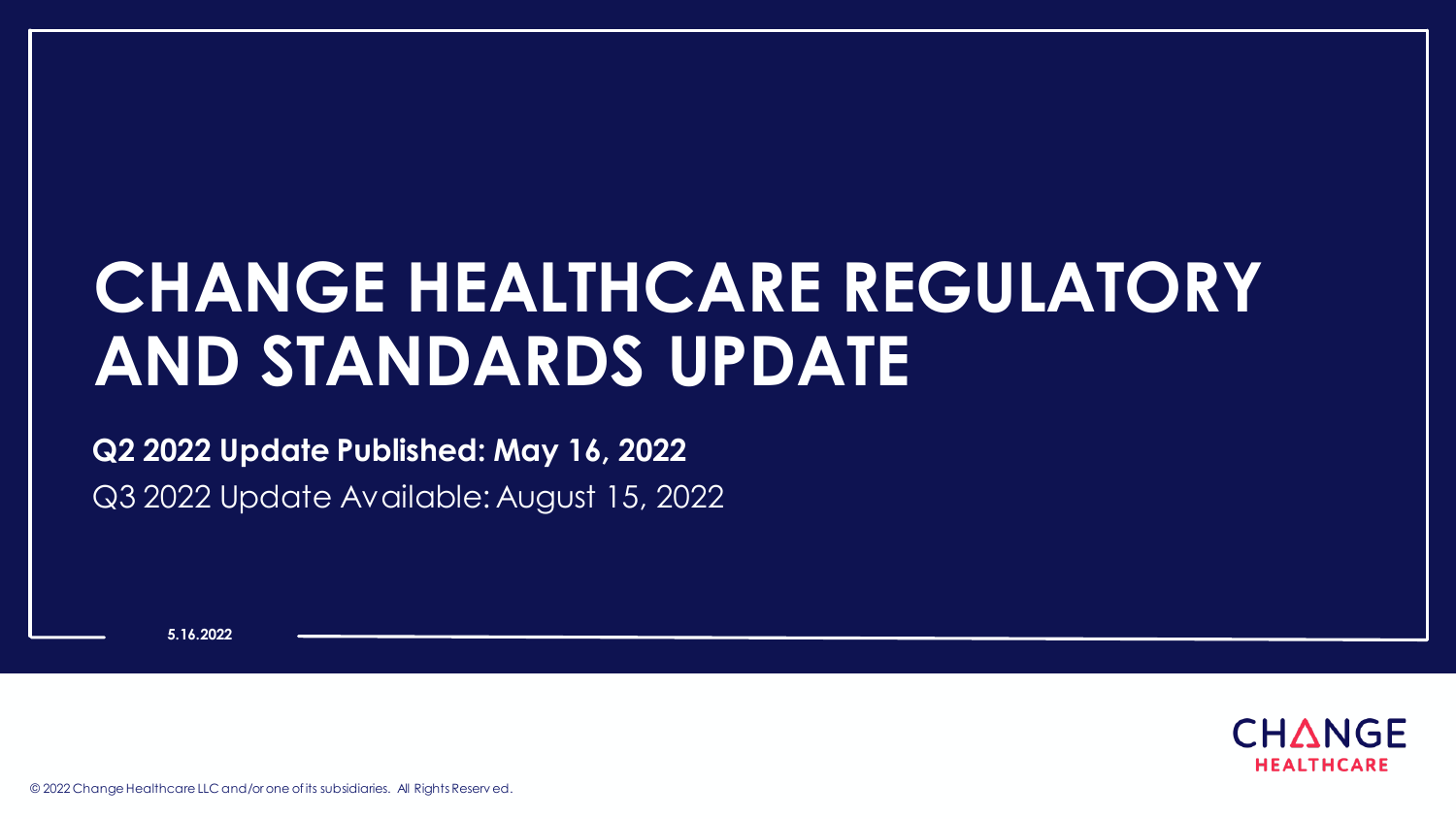# **Table of Contents**

[ASC X12N Subcommittee Version 7030](#page-3-0)™/8020™ Finalization

[Attachments NPRM](#page-10-0)

CAQH® [CORE Operating Rules](#page-15-0)

[CMS Compliance Review Program](#page-22-0)

[Federal Policy and Regulations](#page-25-0)

[HIPAA Privacy Rule NPRM](#page-50-0)

[ONC Certification and Information Blocking Rule](#page-52-0)

[Reducing Provider and Patient Burden by Improving Prior Authorization](#page-56-0)

[Change Healthcare Accreditations and Certifications](#page-59-0)

7030™, 8010™ , and 8020™ are trademarks of X12. All rights reserv ed. CORE®, the CORE-certification/Endorser Seals and logo are registered trademarks of CAQH®, copyright 2010, Council for Affordable Quality Healthcare®. All rights reserv ed.

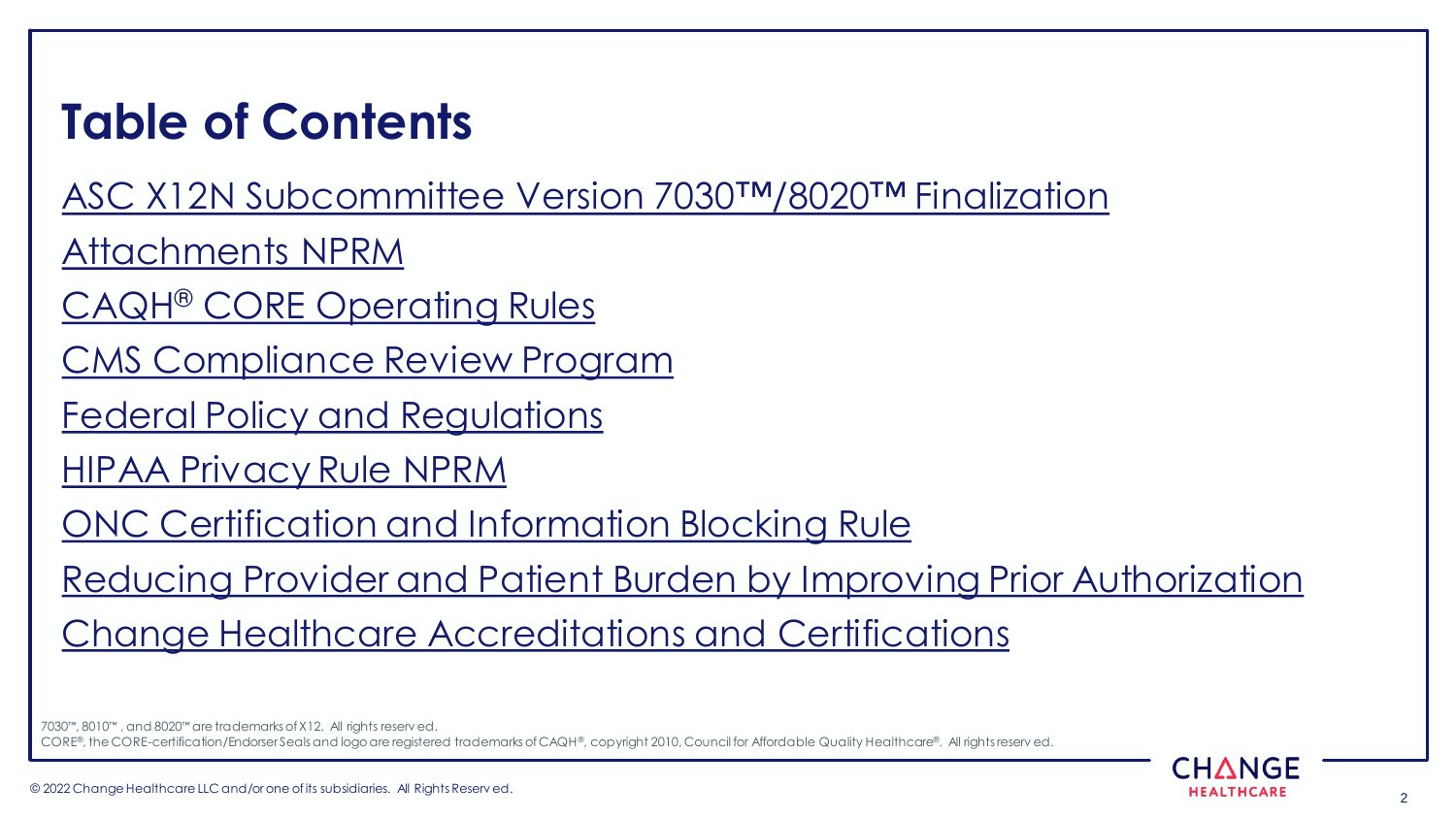### **Timeline**

### **2020 2021 2022**

#### **01/01/2020**

End of Medicare's HICN to MBI transition period; MBIs must be used in all administrative transactions

#### **05/01/2020**

Final rules issued: ONC and CMS on interoperability, patient access, and information blocking; compliance deadlines 2020 through 2023

#### **11/12/2020**

Transparency In Coverage final rule issued

#### **12/27/2020**

No Surprises Act signed into law

#### **01/21/2021**

CMS published proposed "Proposed Modifications to the HIPAA Privacy Rule"

#### **07/13/2021**

Interim final rule issued: "Requirements Related to Surprise Billing; Part I"

#### **09/10/2021**

NPRM published proposed "Reporting Requirements Regarding Air Ambulance Services, Agent and Broker Disclosures, and Provider Enforcement"

#### **09/30/2021**

Interim final rule issued: "Requirements Related to Surprise Billing; Part II"

#### **11/23/2021**

Interim final rule issued: "Prescription Drug and Health Care Spending"

#### **01/19/2022**

ONC released USCDI v3 for comment

#### **01/24/2022**

• RFI for ePA (electronic pre-authorization) issued with 60-day comment period, ending 03/25/2022

#### **Anticipated**

- X12<sup>®</sup> finalization of version 8020 TR3s; recommend adoption to CMS
- Final rule on attachments
- CMS to formally launch Compliance Review Program for providers
- Additional rulemaking for the remaining No Surprises Act provisions



X12® is a registered trademark of X12 Incorporated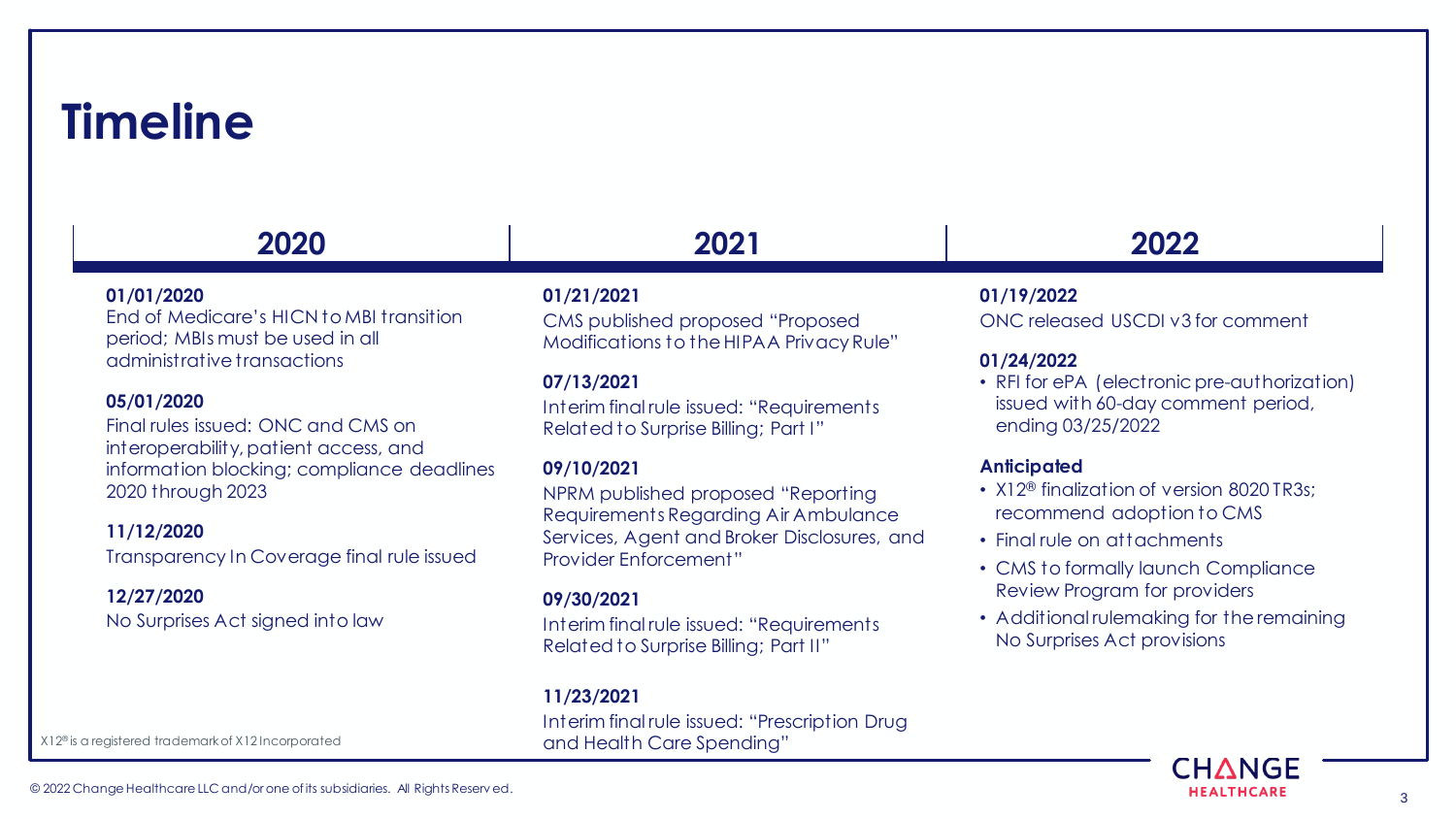

<span id="page-3-0"></span>© 2022 Change Healthcare LLC and/or one of its subsidiaries. All Rights Reserv ed. PROPRIETARY & CONFIDENTIAL All Rights Reserved and All Rights Reserved. PROPRIETARY & CONFIDENTIAL All Rights Reserved and All Rights Reser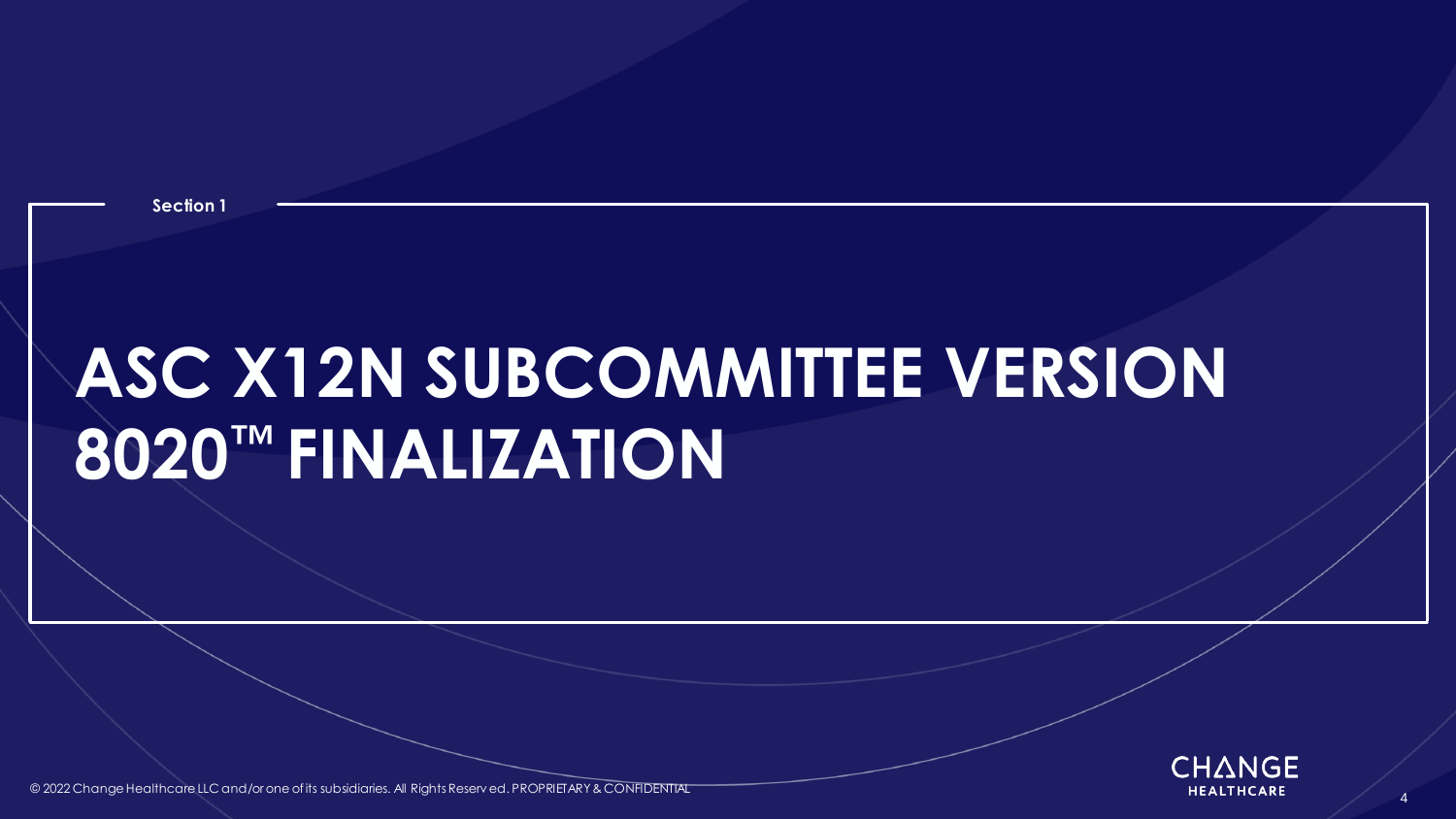### **X12N Version 7030™—TR3 Development Complete**

**X12N v7030™ /8010™ /8020™ Finalization**

Development of version 7030<sup>™</sup> of the X12N Insurance Subcommittee TR3s is now complete and is available online using X12®'s [Glass](https://x12.org/products/glass) viewer.

See X12®'s [Licensing Program f](https://x12.org/products/licensing-program)or information on accessing Glass.

X12® is a registered trademark of X12 Incorporated

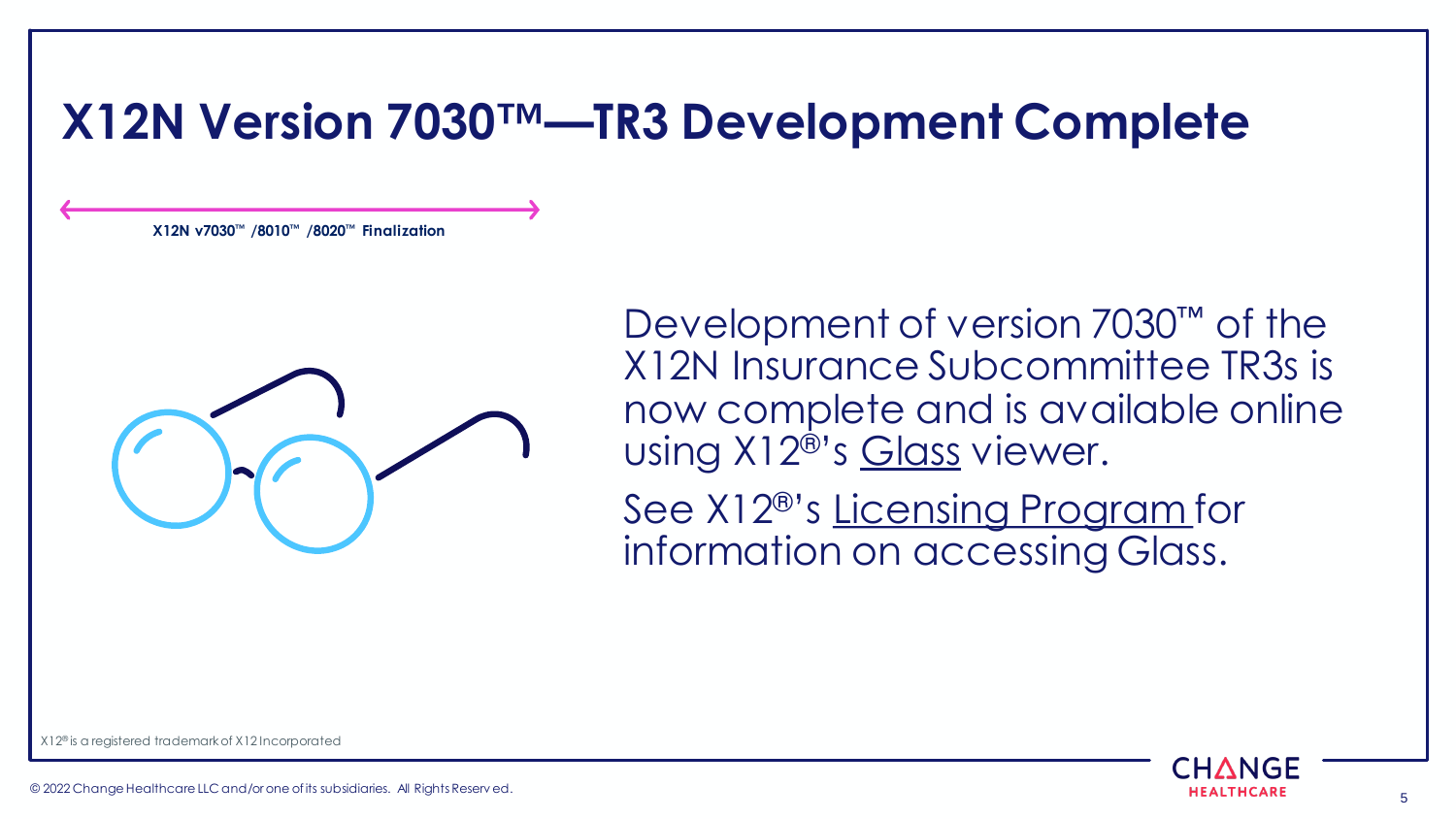### **Promotion of Version 7030™ TR3s to Version 8020™**

- In preparation for a recommendation for adoption of updated TR3s under HIPAA, X12® has promoted Version 7030™ TR3s to Version 8020™.
- The promotion to Version 8020™ aligned the X12N TR3s with the base X12 Standard Version 8020™.
- From a functional perspective, there will be no substantive changes to the 7030™ TR3s and no loss of or change to functionality added with 7030™.
- The promotion to Version 8020 $TM$  also positions  $X12^@$ [to maintaining their proposed Annual Release](#page-8-0)  Cycle, which began in 2019.

**For more information on the Version 8020™ promotion and on the Annual Release Cycle, visit www.X12.org**



8010™ is a trademark of X12. All rights reserv ed.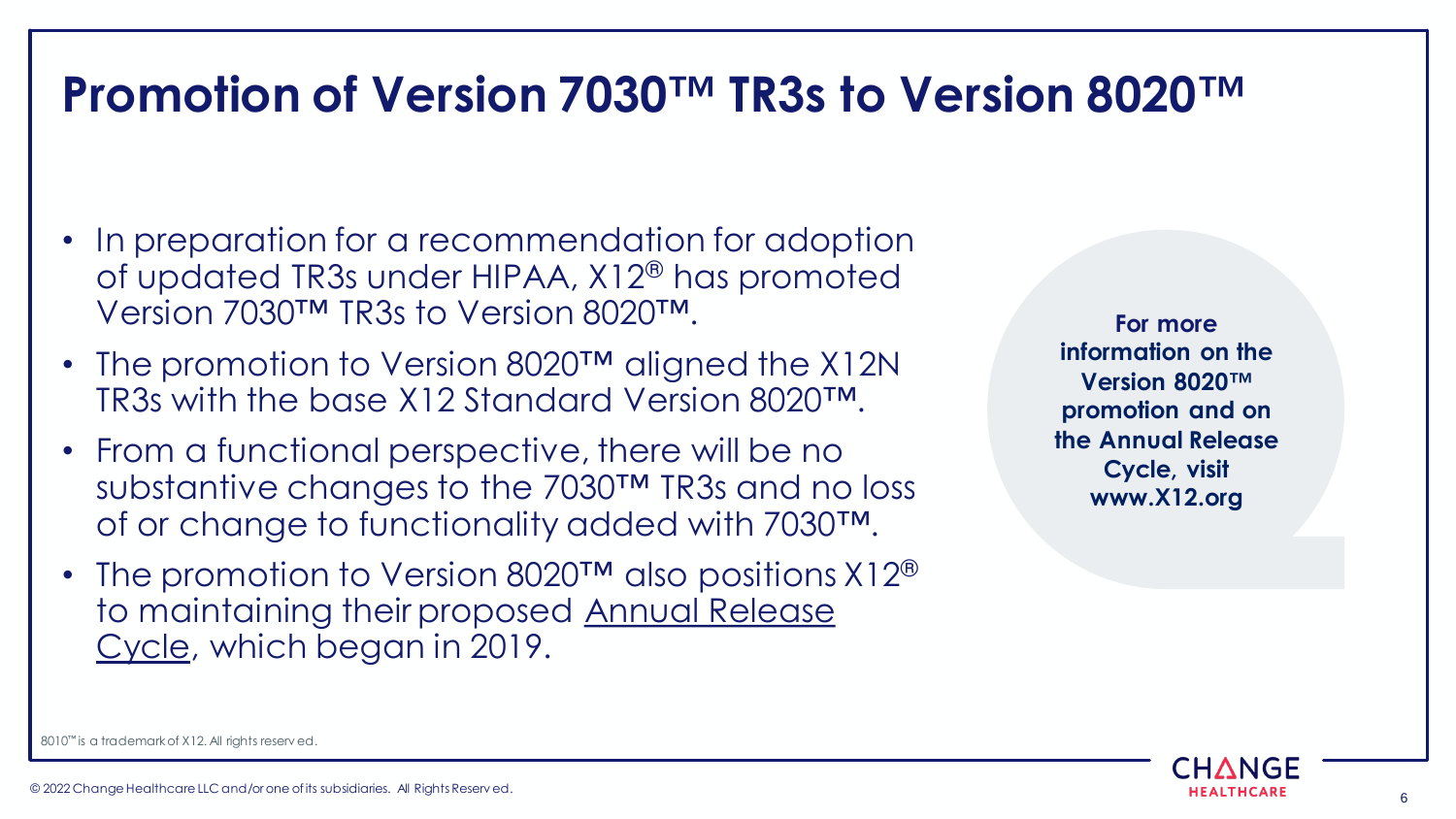### **X12® Insurance Subcommittee TR3s Version 8020™—Publication Status**

- Health Care Provider Directory (274)
- Additional Information to Support a Health Care Claim or Encounter (275)
- Additional Information to Support a Health Care Services Review (275)
- Personal Health Record Data Transfer Between Health Plans (275)
- Health Care Eligibility Benefit Inquiry and Response (270/271)—**7030TM Pending Promotion to 8020TM**
- Health Care Claim Status Request and Response (276/277)
- Health Care Claim Acknowledgment (277CA)
- Health Care Claim Pending Status Information (277P)
- Health Care Claim Request for Additional Information (277RFAI)
- Health Care Services Request for Review and Response (278RR)
- Health Care Services Review Inquiry and Response (278IR)
- Health Care Services Review Notification and Acknowledgment (278NA)
- Application Reporting for Insurance (824)
- Benefit Enrollment and Maintenance (834)
- Plan Member Reporting (834)
- Health Insurance Exchange: Enrollment (834)
- Health Care Claim Payment/Advice (835)
- Health Care Claim: Professional (837P)
- Health Care Claim: Institutional (837I)
- Health Care Claim: Dental (837D)
- Health Care Service: Data Reporting (837R)
- Provider Enrollment for EDI Services (838)
- Implementation Acknowledgment for Health Care Insurance (999)

#### **Under Non-Versioned Technical Reports>Reference Models (TR2):**

• Code Value Usage in Eligibility Benefit Inquiry and Subsequent Response

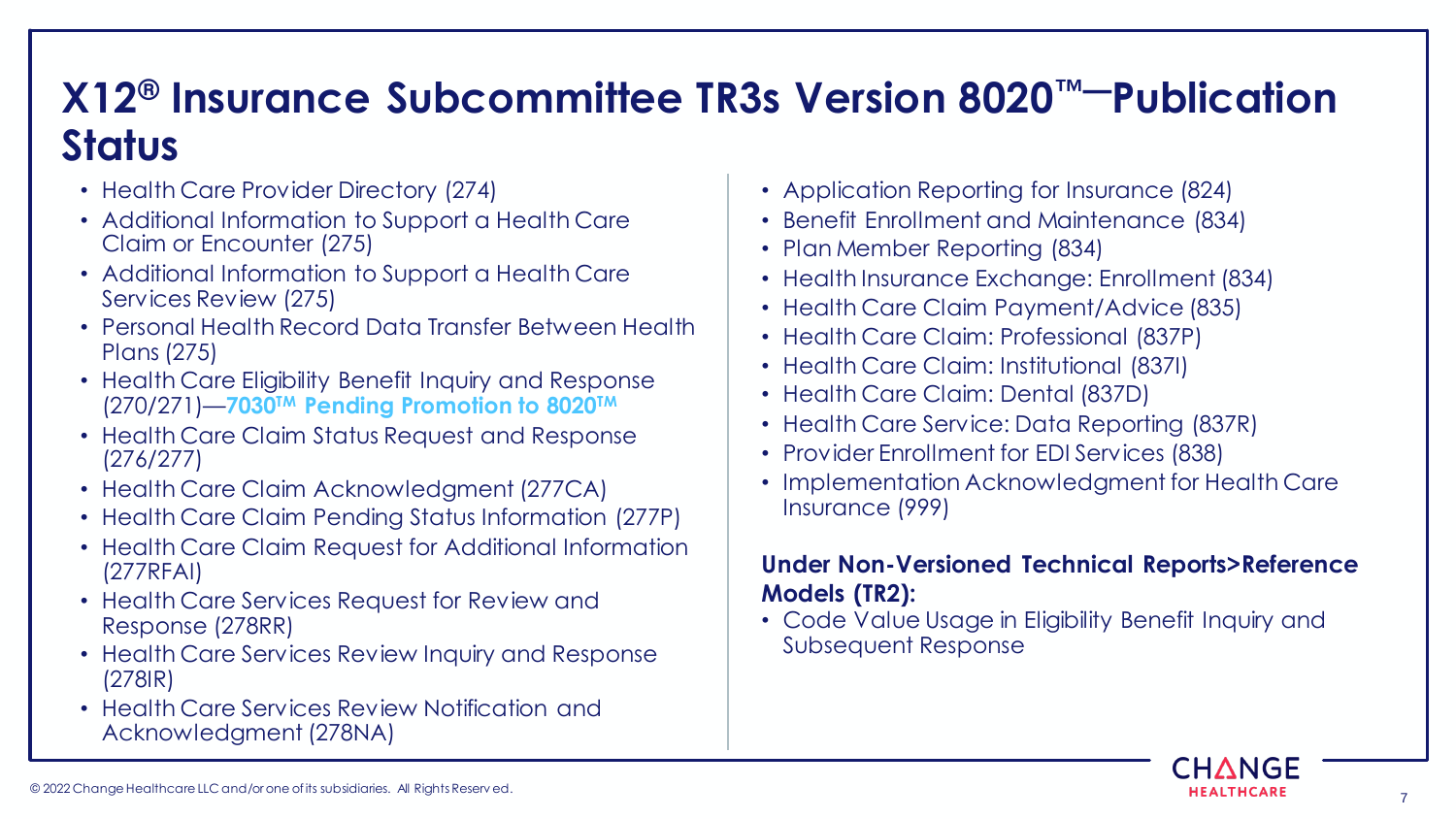### **Recommendation for Federal Adoption**



**Visit**  [www.X12.org](http://www.x12.org/)

- At X12®'s Winter 2022 Standing Meeting in January, X12 ® announced that the process of recommending Version 8020™ of the HIPAA transactions to the U.S. Department of Health and Human Services (HHS) for adoption under federal regulation will begin this year.
- It is expected that transactions will be recommended in a sequenced manner, based on business priority and logical sets of transactions. Details have not yet been announced.
- In the regulatory workflow, the National Committee on Vital and Health Statistics (NCVHS), advisory body to HHS, will perform the initial assessment via hearings, ROI/budgetary considerations, and other assessments.
- The NCVHS will then make its recommendations to HHS.

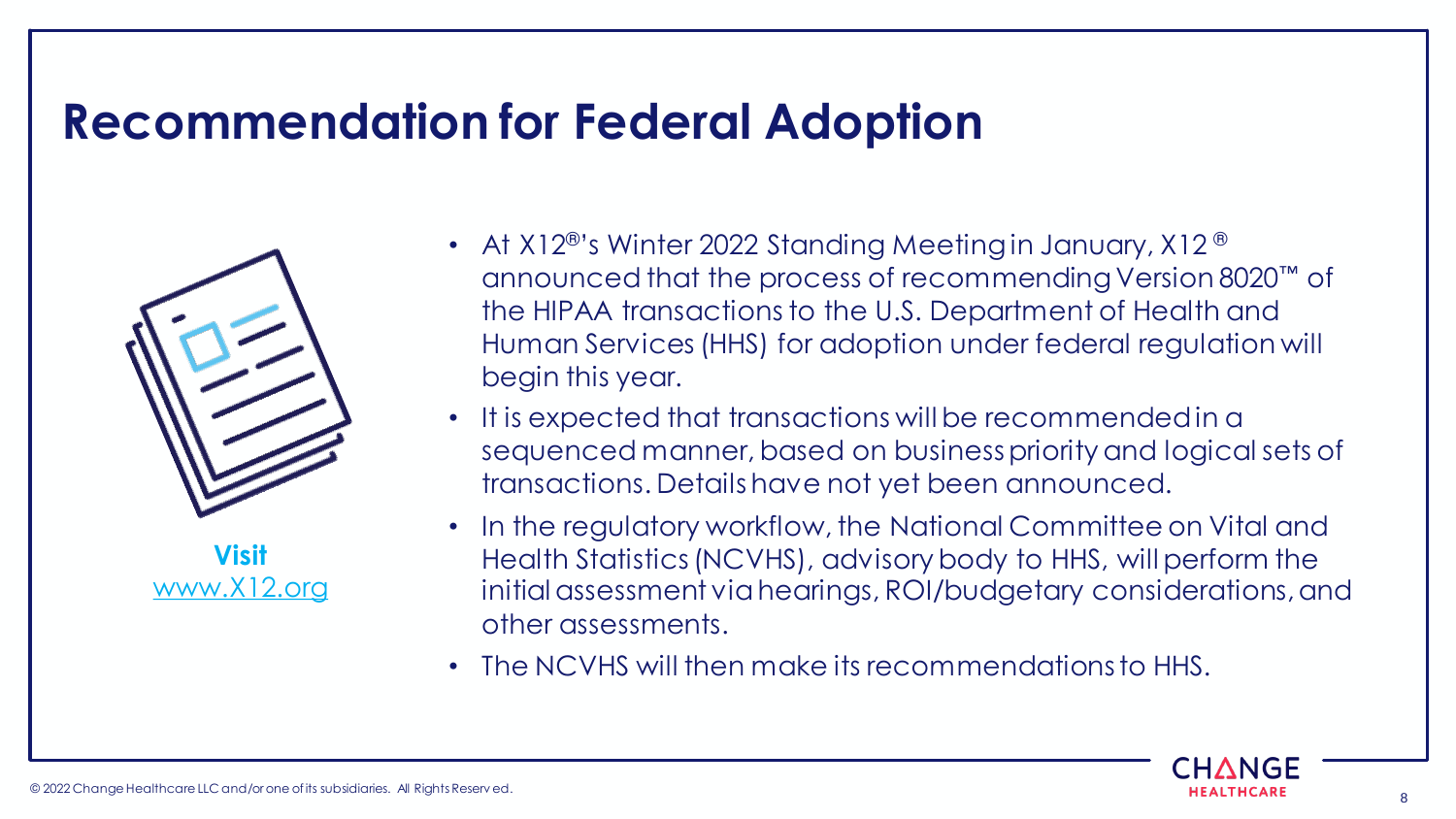# **X12® Annual Release Cycle**



<span id="page-8-0"></span>**Visit**  [www.X12.org](http://www.x12.org/) for developments

- X12 is in the process of implementing an Annual Release Cycle (ARC) for X12® products, including the X12N Insurance Subcommittee TR3s.
- The new release cycle will allow X12 to be responsive to today's rapidly changing business environment.
- Each annual release of the TR3s will be aligned with the base X12<sup>®</sup> standard, also released annually.
- Releases will occur at the end of each calendar year.
- Public commenting on published versions will be accepted following each publication. Suggested changes will be considered for the next annual release.

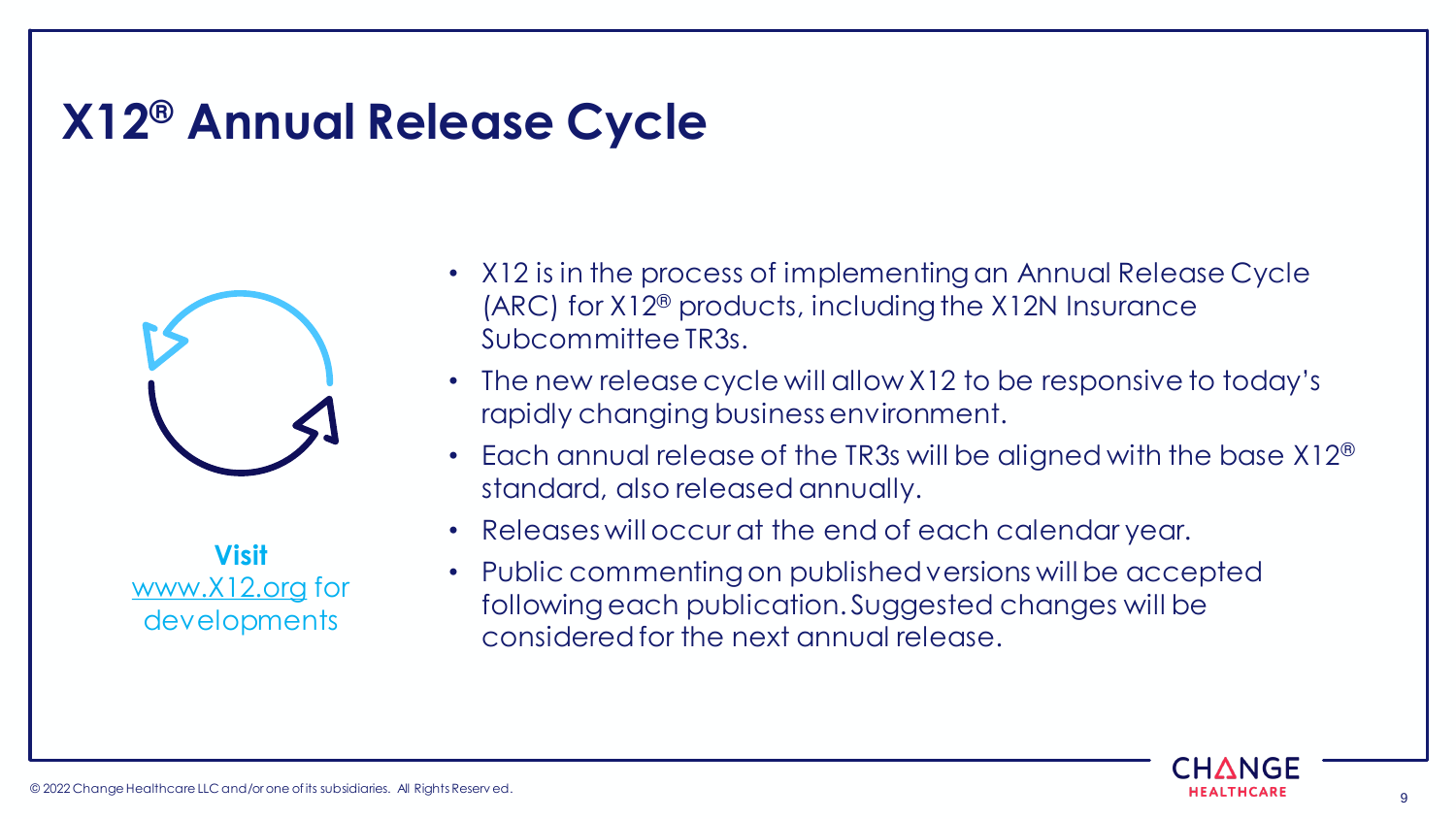## **X12N—Participation in TR3 Development**

**Change Healthcare Encourages Your Participation**

- Change Healthcare actively participates in the development of the X12N Insurance Subcommittee TR3s.
- All entities are encouraged to participate.
- The X12<sup>®</sup> data maintenance process allows anyone to request a change to a TR3 or the X12® Standard. To submit a data maintenance request, see [https://x12.org/resources/forms/maintenance-requests.](https://x12.org/resources/forms/maintenance-requests)

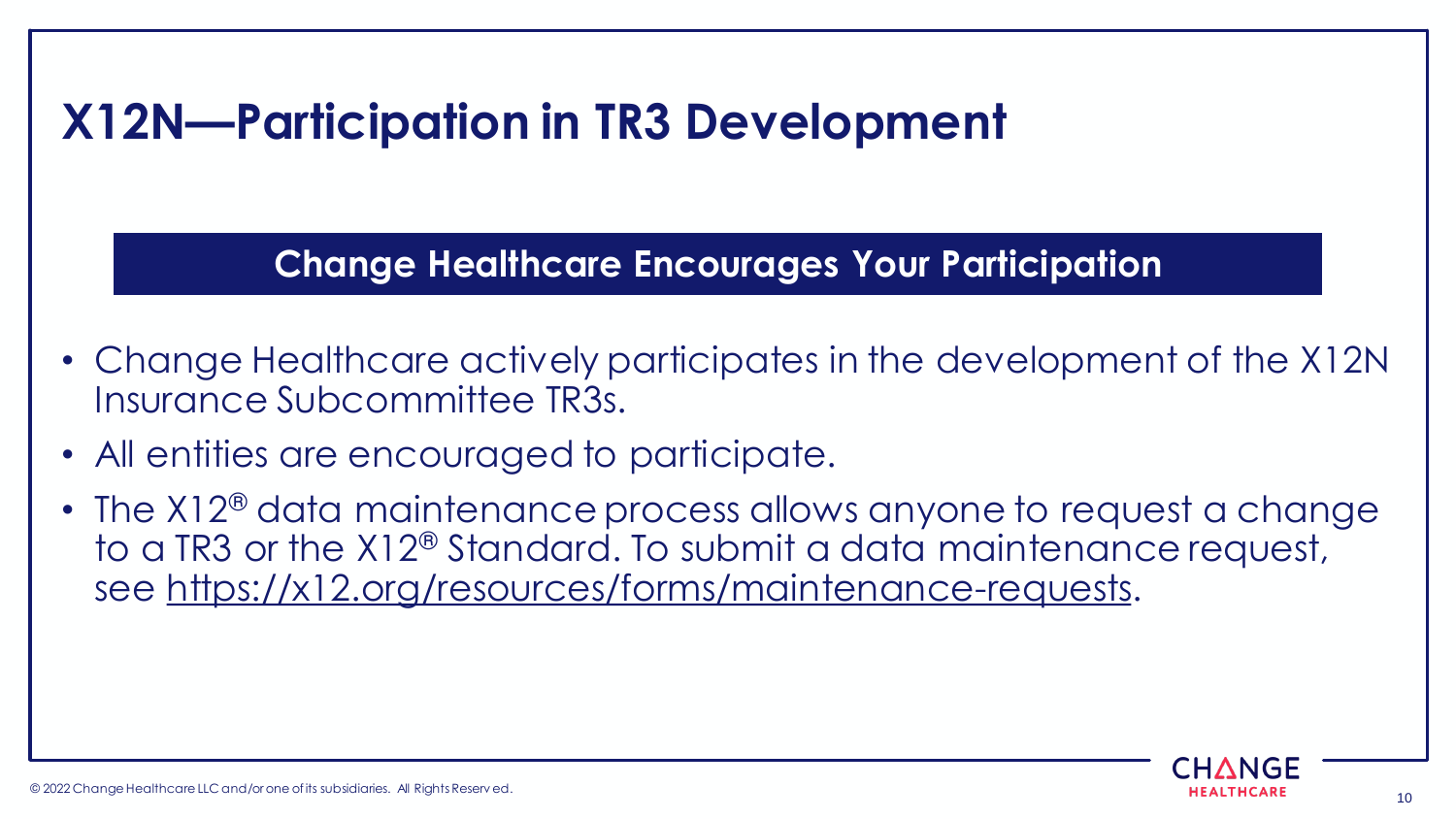<span id="page-10-0"></span>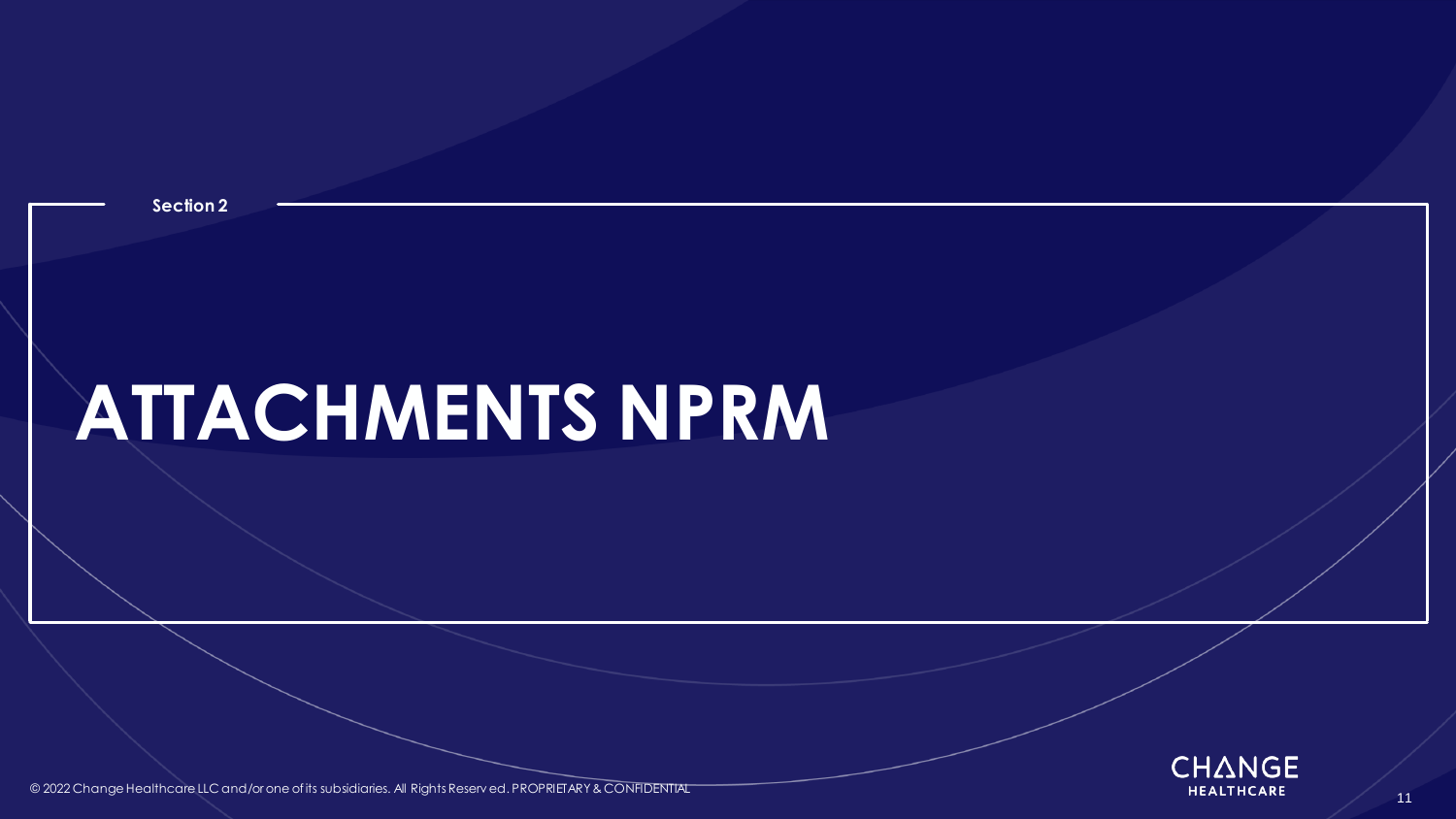

- The Administrative Simplification Provisions under the ACA include adoption of transaction standards and operating rules for Attachments.
- Electronic attachments are electronic transactions that support the transmission of clinical documentation for claims and prior authorizations that require additional clinical information in order to adjudicate, such as:
	- Health Care Claims/Encounters (837)
	- Health Care Services Review-Request for Review and Response (278)
- **A proposed rule establishing attachment standards and operating rules was scheduled for [January 2022, per the Unified Agenda of Regulatory and Deregulatory Actions](https://www.reginfo.gov/public/do/eAgendaViewRule?pubId=202110&RIN=0938-AT38)** (RIN 0938- AT38).

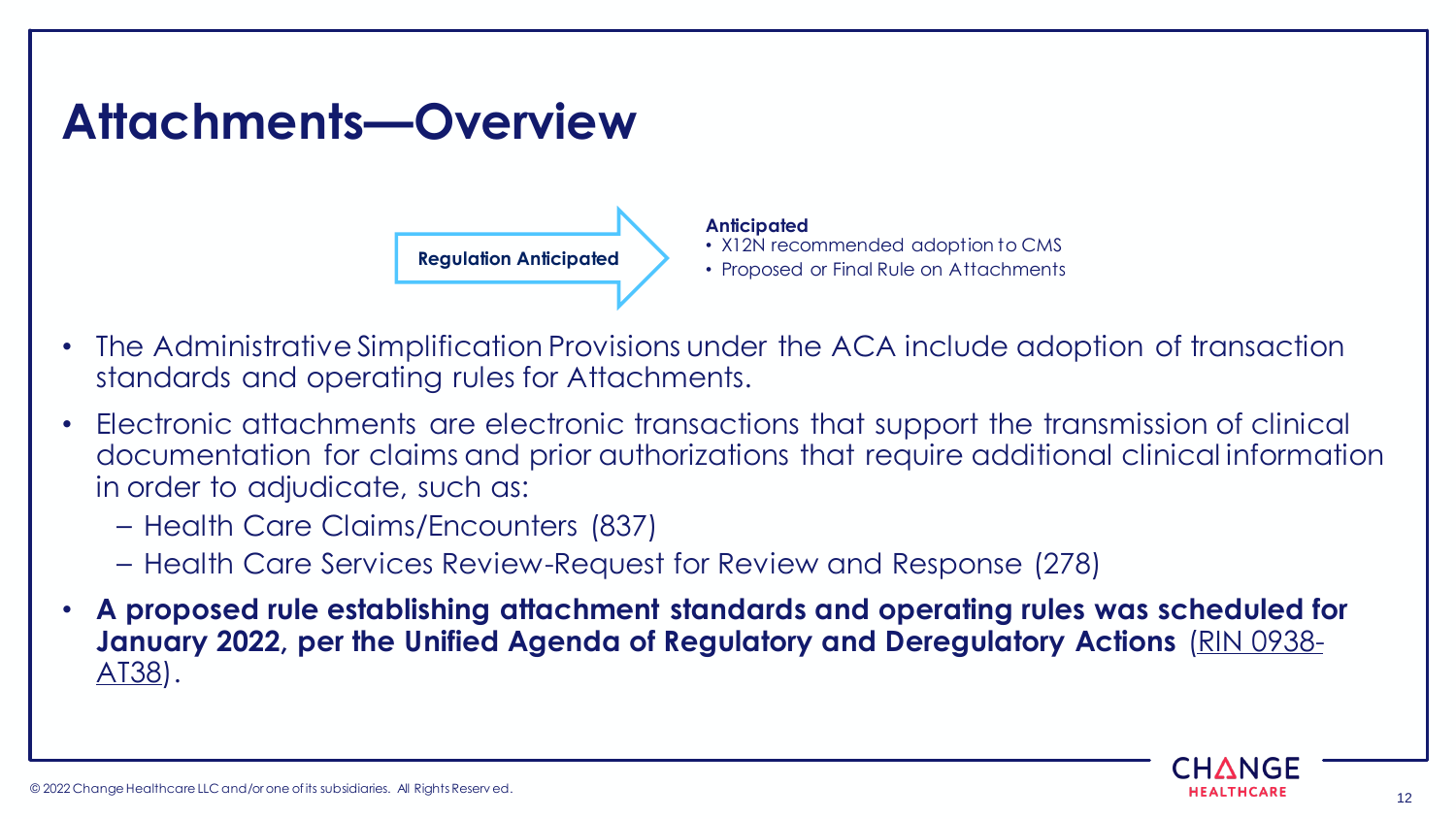### **Attachments—Regulatory Roadmap**



- [NCVHS hearing was held on Feb. 16, 2016 with NCVHS Letter of](https://www.ncvhs.hhs.gov/wp-content/uploads/2013/12/2016-Ltr-Attachments-July-1-Final-Chair-CLEAN-for-Submission-Publication.pdf)  Recommendation sent to HHS on July 5, 2016.
- Unified Agenda [\(RIN 0938-AT38\)](https://www.reginfo.gov/public/do/eAgendaViewRule?pubId=202104&RIN=0938-AT38) indicated that a proposed rule was scheduled for January 2022 with Public Comment Period.
- Proposed rule is expected to:
	- Adopt standards for health care attachments transactions and electronic signatures to be used in conjunction with health care attachments transactions.
	- Modify the standard for the referral certification and authorization transaction.
	- Adopt standards for electronic signatures to be used in conjunction with health care attachments transactions.

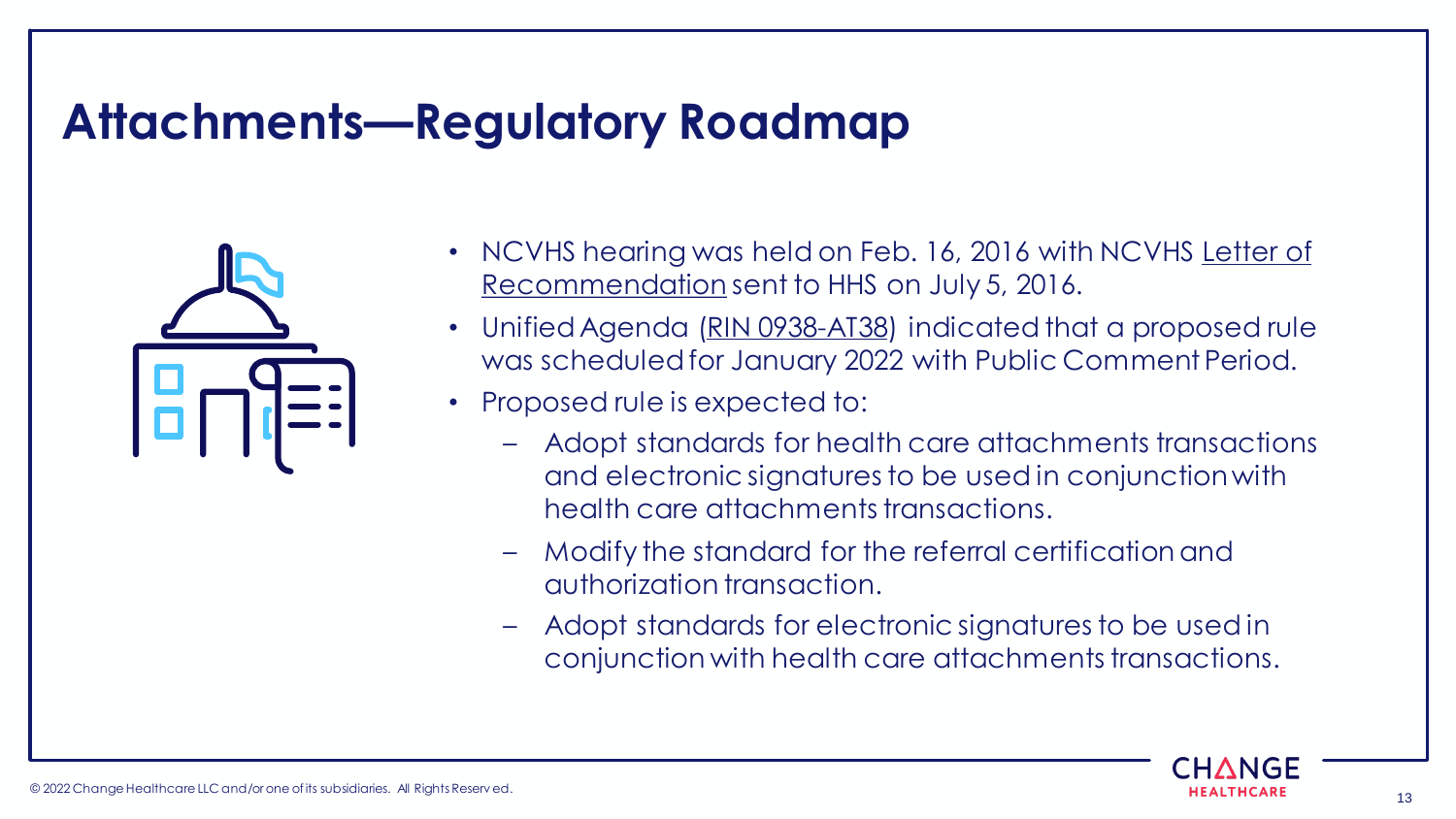### **Attachments—Recommendations**

On Feb. 16, 2016, the National Committee on Vital and Health Statistics (NCVHS), advisory body to HHS, conducted hearings on the attachment standards. The following summary recommendations were made by NCVHS to the Secretary of Health and Human Services in a letter dated July 5, 2016:

- Adopt one standard definition of "Attachment," and establish the scope of the transaction.
- Adopt a set of mature, implementable electronic standards for the health care industry to execute the Attachments transaction.
- Define a series of transaction process requirements, including consistency with adopted privacy laws and regulations.
- Take an incremental, flexible implementation approach in no less than five years inclusive of rulemaking.
- Broaden the testing, education, outreach, and compliance efforts.
- Ensure alignment of the Attachment standard's regulatory requirements with those adopted for use with Electronic Health Records under the Office of the National Coordinator (ONC) for Health Information Technology's 2015 Edition Certification of Health Information Technology program (i.e., Meaningful Use) and the Medicare Access CHIP Reauthorization Act of 2015 (MACRA)/Merit-Based Incentive Payment System (MIPS).

To see the NCVHS Letter to the Secretary – Recommendations for the Electronic Health Care Attachment Standard, click [here.](https://www.ncvhs.hhs.gov/wp-content/uploads/2013/12/2016-Ltr-Attachments-July-1-Final-Chair-CLEAN-for-Submission-Publication.pdf)

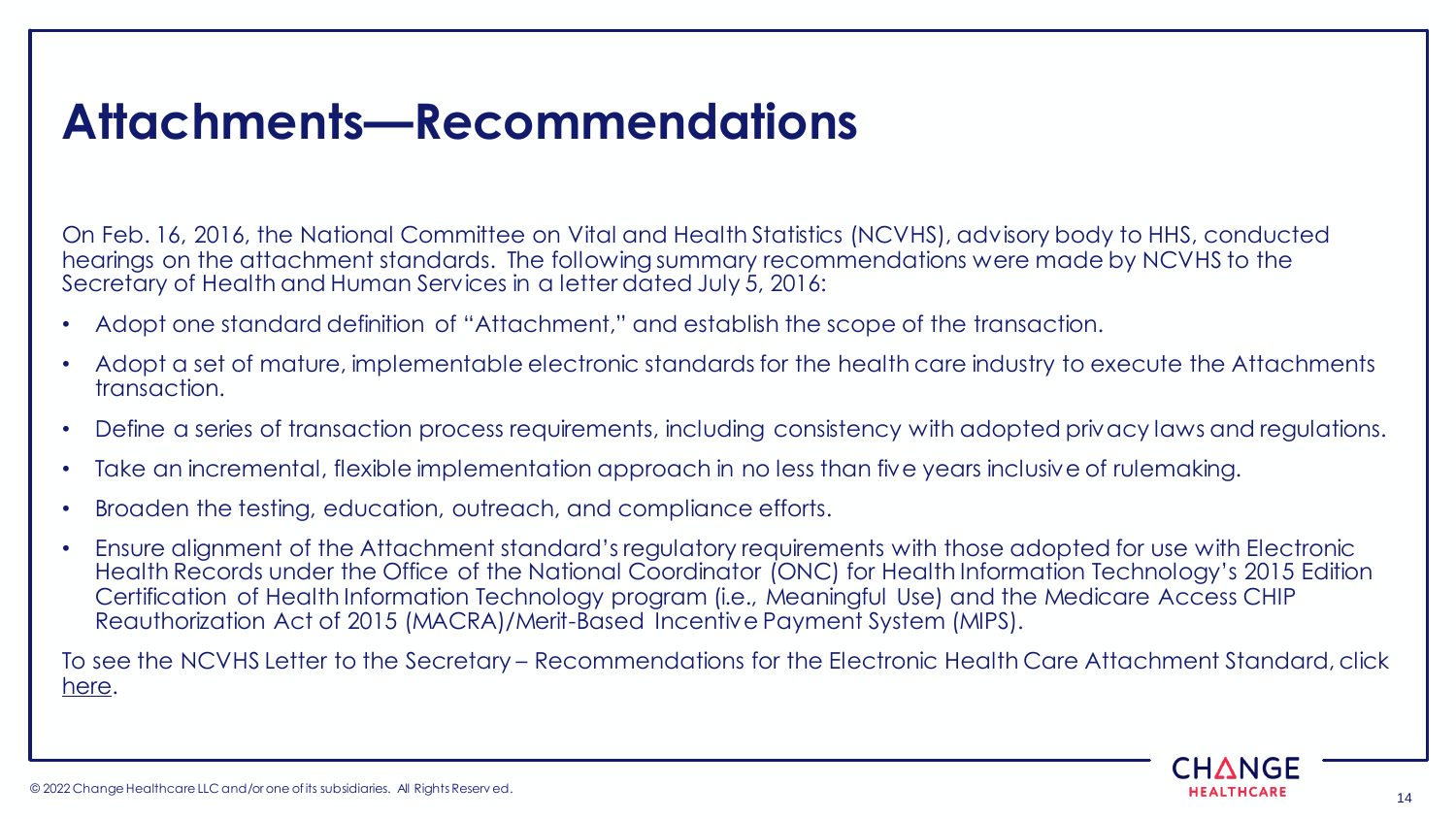## **Attachments—Change Healthcare Readiness**

- Change Healthcare announced breakthrough all-payer medical attachments capability, which gives providers the ability to dramatically reduce administrative burden associated with document and data exchange with payers.
	- [Press Release](https://www.businesswire.com/news/home/20200113005218/en/Change-Healthcare-Announces-Provider-Payer-Data-Exchange-Solution)
- For more information regarding Change Healthcare's attachments solutions visit:
	- [Medical Attachments](https://www.changehealthcare.com/solutions/medical-network/medical-claim-attachments)
	- [Dental Attachments](https://www.changehealthcare.com/solutions/dental-network/dental-claim-attachments)

CDA is a registered trademark of Health Level Seven International. All rights reserv ed.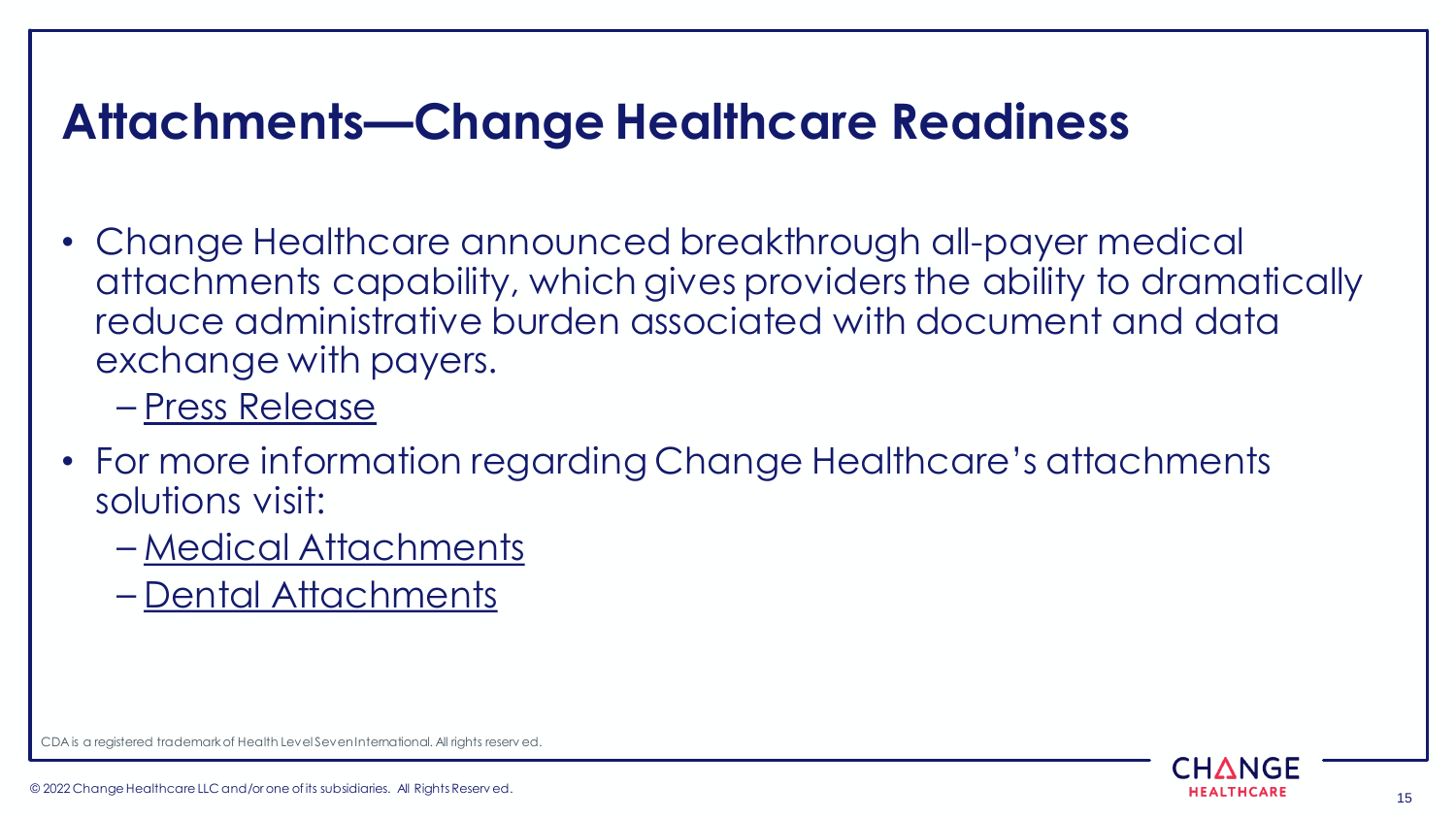<span id="page-15-0"></span>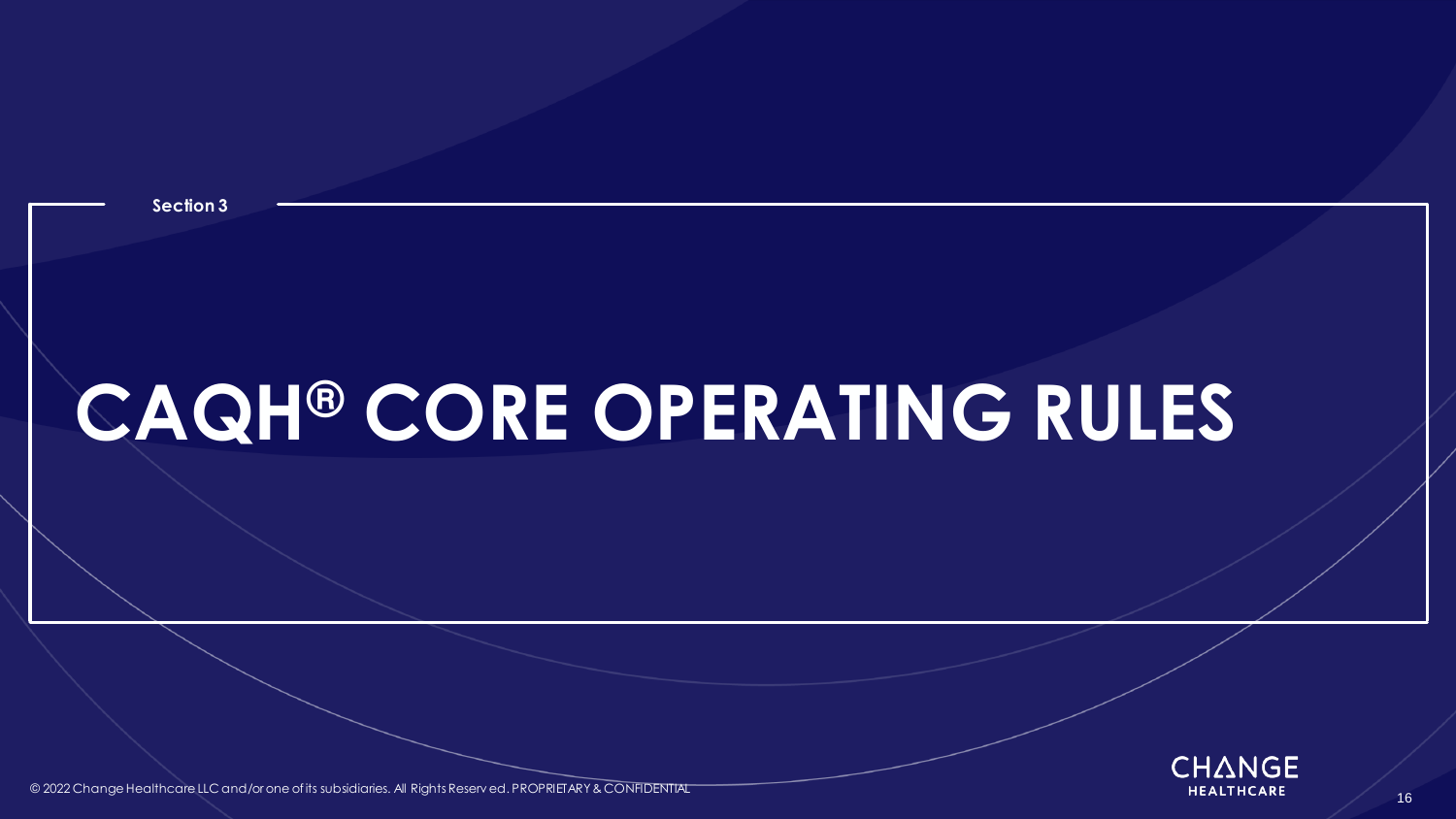## **CAQH® CORE Operating Rule Restructure**

CAQH® CORE has restructured its operating rules from **phased**-based rule sets to a **business transaction**-based model.

- All operating rules, including those adopted under federal regulation, have been assigned new rule numbers and have been repurposed to eliminate references to phases.
- There were no substantive content changes to any rules.

### **For details, see the CAQH® CORE website at**

[https://www.caqh.org/core/new-operating-rule-structure.](https://www.caqh.org/core/new-operating-rule-structure)

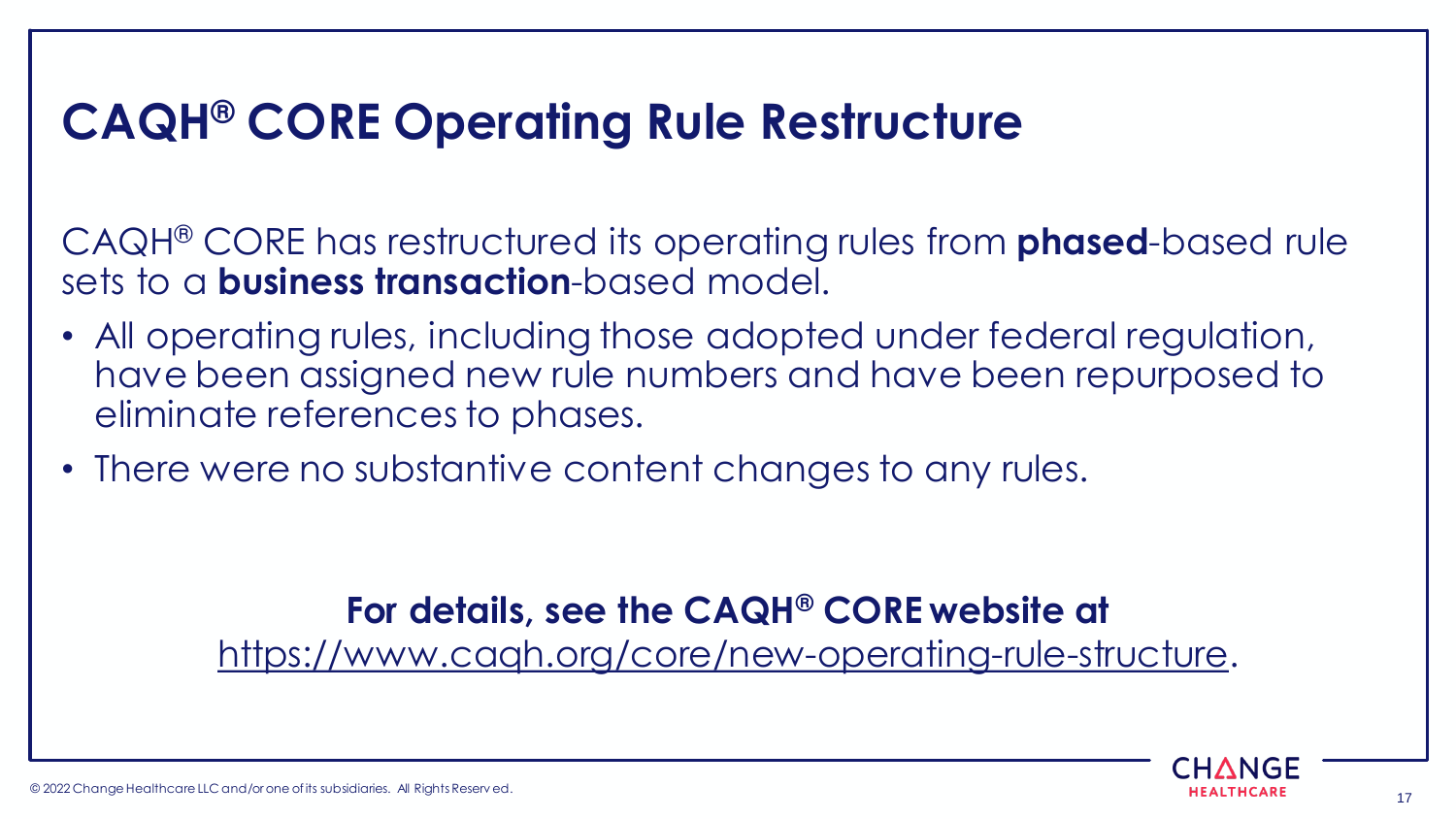### **CAQH® CORE Operating Rules—Federally Mandated**

| <b>Operating Rules</b>          | $X12^{\circledR}$ TR3              | <b>Rules Define</b>                                                                                                                                                                              |
|---------------------------------|------------------------------------|--------------------------------------------------------------------------------------------------------------------------------------------------------------------------------------------------|
| <b>Eligibility and Benefits</b> | X12/005010X279A1<br>(270/271)      | Data content, Infrastructure, connectivity, response time, companion<br>guide, acknowledgments*. Adopted as Phase I and Phase II.                                                                |
| Claim Status                    | X12/005010X221A1<br>(276/277)      | Infrastructure, connectivity, response time, companion guide,<br>acknowledgments*. Adopted as Phase II.                                                                                          |
| Payment and<br>Remittance       | X12/005010X221A1 (835)<br>ACH CCD+ | Infrastructure, connectivity, response time, companion guide,<br>acknowledgments*, ERA and EFT reassociation,<br>CARC/RARC/CAGC/NCPDP Reject Reason Code uniform use; ERA and<br>EFT enrollment. |

\* Regulations exclude acknowledgment-related requirements.



© 2022 Change Healthcare LLC and/or one of its subsidiaries. All Rights Reserv ed. 18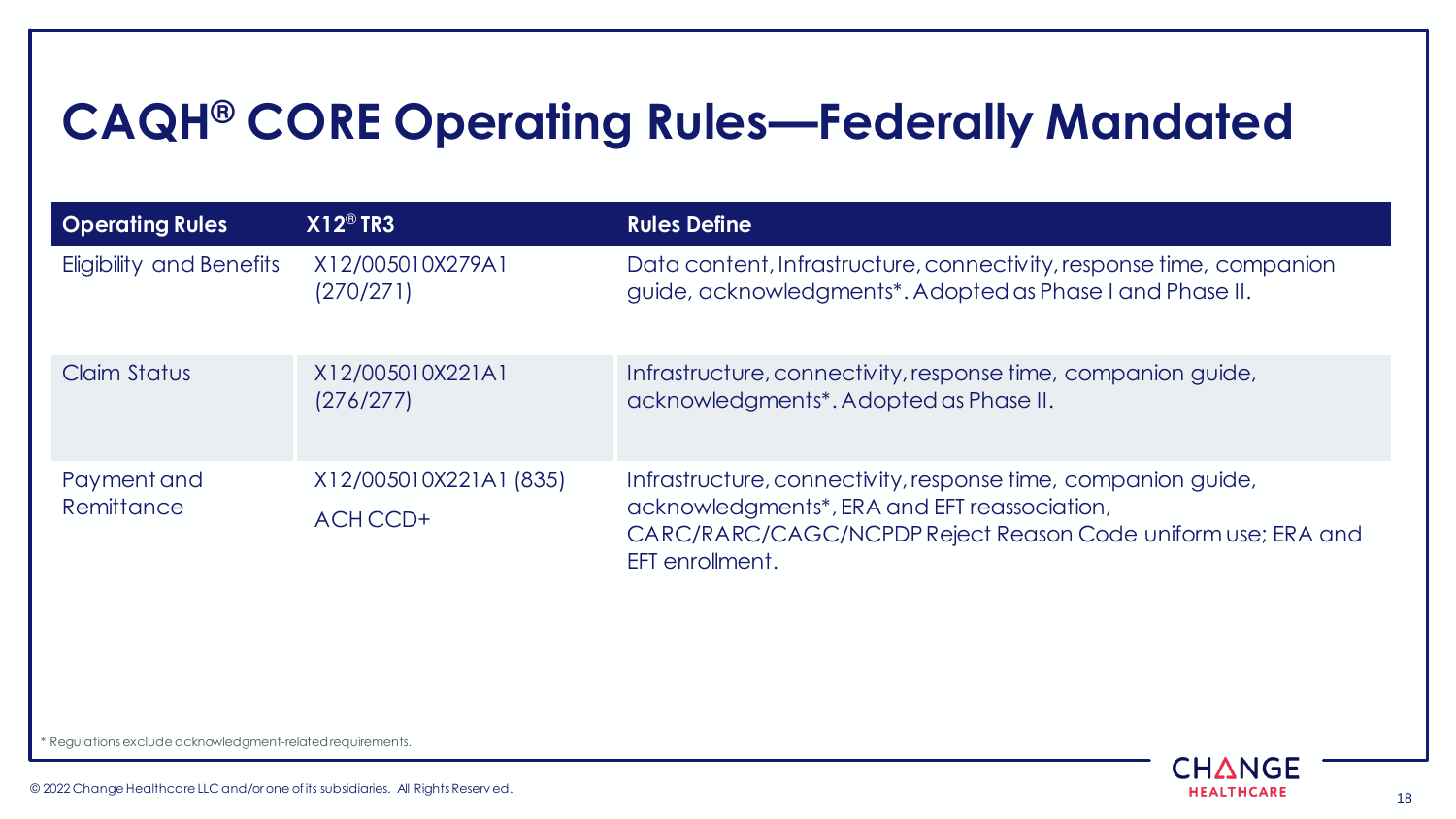## **CAQH® CORE Operating Rules—Voluntary Adoption**

| <b>Operating Rules</b>                      | $X12^{\circledR}$ TR3                                                         | <b>Rules Define</b>                                                                                                                                                       |
|---------------------------------------------|-------------------------------------------------------------------------------|---------------------------------------------------------------------------------------------------------------------------------------------------------------------------|
| <b>Health Care Claims</b>                   | X12/005010X222A2 (837P)<br>X12/005010X223A3 (837I)<br>X12/005010X224A3 (837D) | Infrastructure, connectivity, response time, companion guide,<br>acknowledgments.                                                                                         |
| <b>Prior Authorization</b><br>and Referrals | X12/005010X217 (278)                                                          | Data content, proprietary web portal standardization, final determination<br>timeframe, infrastructure, connectivity, response time, companion guide,<br>acknowledgments. |
| <b>Benefit Enrollment</b>                   | X12/005010X220A1 (834)                                                        | Infrastructure, connectivity, response time, companion guide,<br>acknowledgments.                                                                                         |
| Premium Payment                             | X12/005010X218 (820)                                                          | Infrastructure, connectivity, response time, companion guide,<br>acknowledgments.                                                                                         |
|                                             |                                                                               |                                                                                                                                                                           |
|                                             |                                                                               |                                                                                                                                                                           |

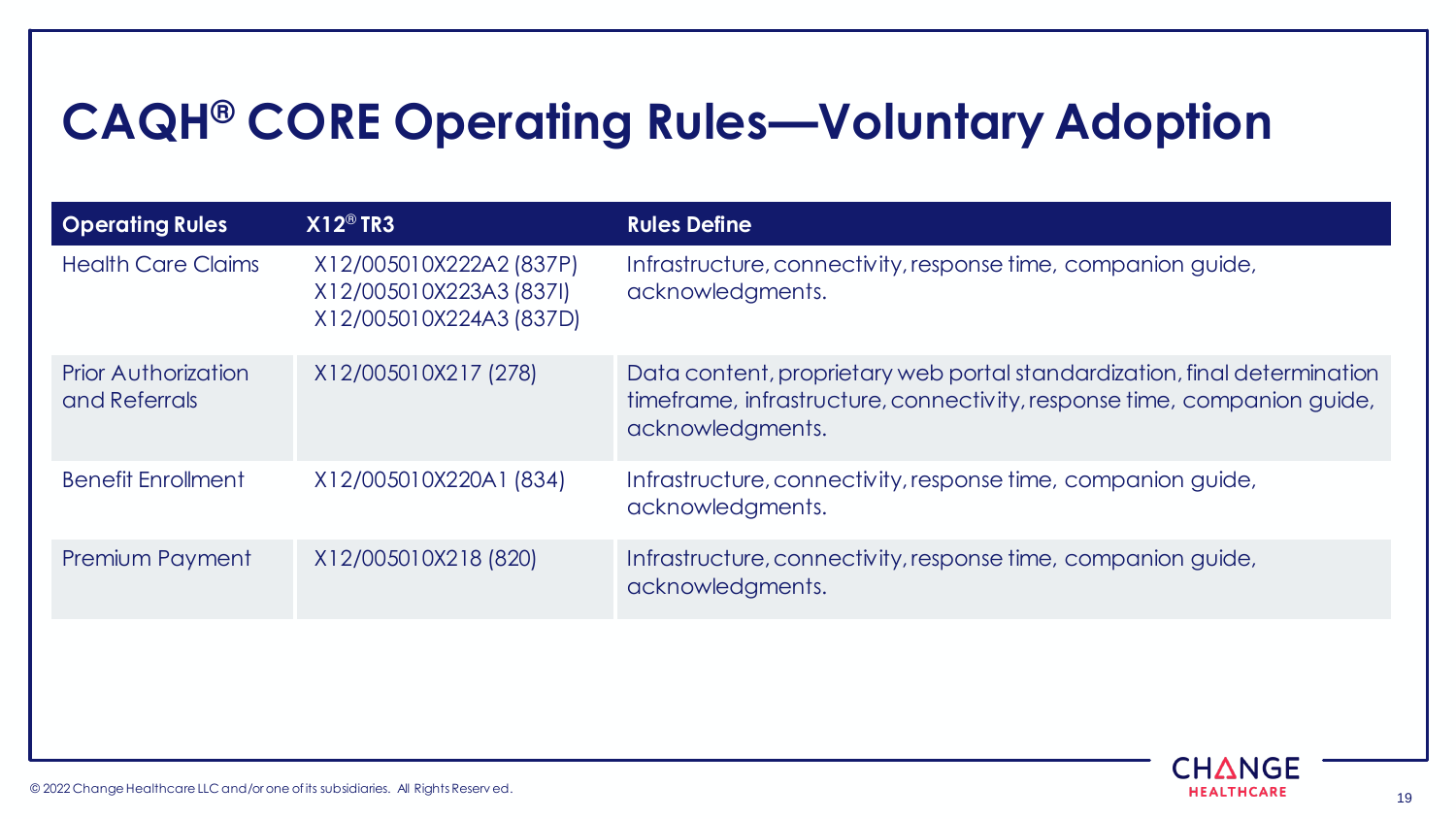## **CAQH® CORE Operating Rules—Voluntary Adoption (cont.)**

| <b>Operating Rules</b>                                  | $X12^{\circledR}$ TR3                                                                                                           | <b>Rules Define</b>                                                                                                                                                   |
|---------------------------------------------------------|---------------------------------------------------------------------------------------------------------------------------------|-----------------------------------------------------------------------------------------------------------------------------------------------------------------------|
| <b>Patient Attribution</b><br>(Value-Based)<br>Payment) | X12/005010X279A1<br>(270/271)<br>X12/005010X318 (834)                                                                           | Single patient attribution requirements for the Health Care Eligibility<br>Benefit Inquiry and Response (270/271).                                                    |
|                                                         |                                                                                                                                 | Attributed patient roster requirements for member reporting (834): data<br>content, infrastructure, connectivity, response time, companion guide,<br>acknowledgments. |
| Connectivity Rule<br>V4.4.0                             | n/a                                                                                                                             | An update to prior connectivity rules. Not yet rolled to earlier operating<br>rule sets; see http://www.cagh.org/core for additional information.                     |
| Attachments: Prior<br>Authorization                     | X12/005010X217 (278)<br>X12/006020X315 (275)<br>X12/006020X257 (824)                                                            | Requirements for attachments relating to the Health Care Services<br>Request for Review and Response (final ballot issued).                                           |
| Attachments: Claims                                     | X12/005010X222A2 (837P),<br>X12/005010X223A3 (837I),<br>X12/005010X224A3 (837D)<br>X12/006020X315 (275)<br>X12/006020X257 (824) | Requirements for attachments relating to the claims transactions (final<br>ballot issued).                                                                            |

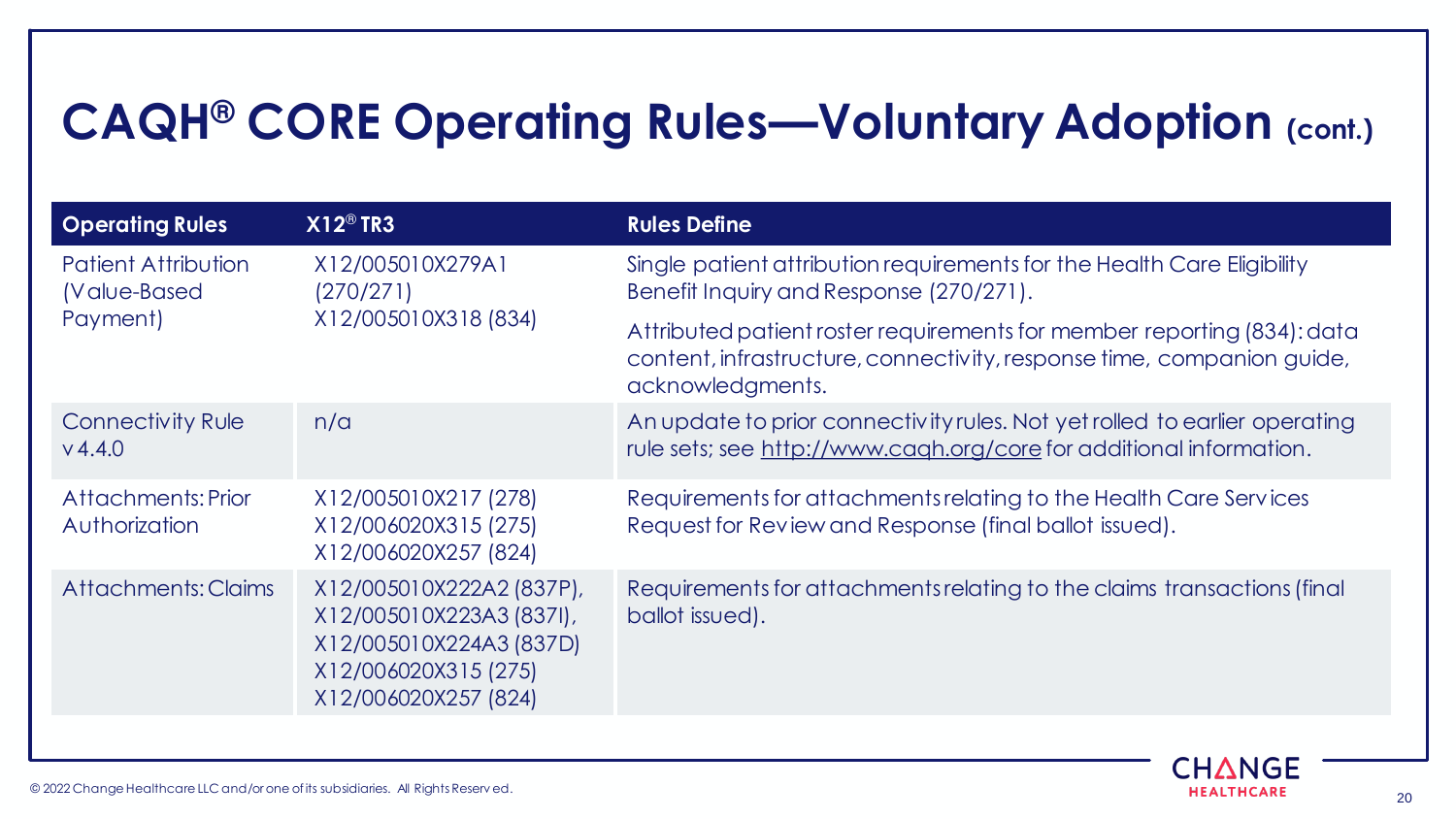# **CAQH® CORE Operating Rules—Voluntary Adoption (cont.)**

| $X12^{\circledR}$ TR3         | <b>Rules Define</b>                                                            |
|-------------------------------|--------------------------------------------------------------------------------|
| X12/005010X279A1<br>(270/271) | Updates to the Eligibility & Benefits Data Content Rule (final ballot issued). |
| All transactions              | Updates to system availability requirements (final ballot issued).             |
|                               |                                                                                |
|                               |                                                                                |
|                               |                                                                                |
|                               |                                                                                |

CHANGE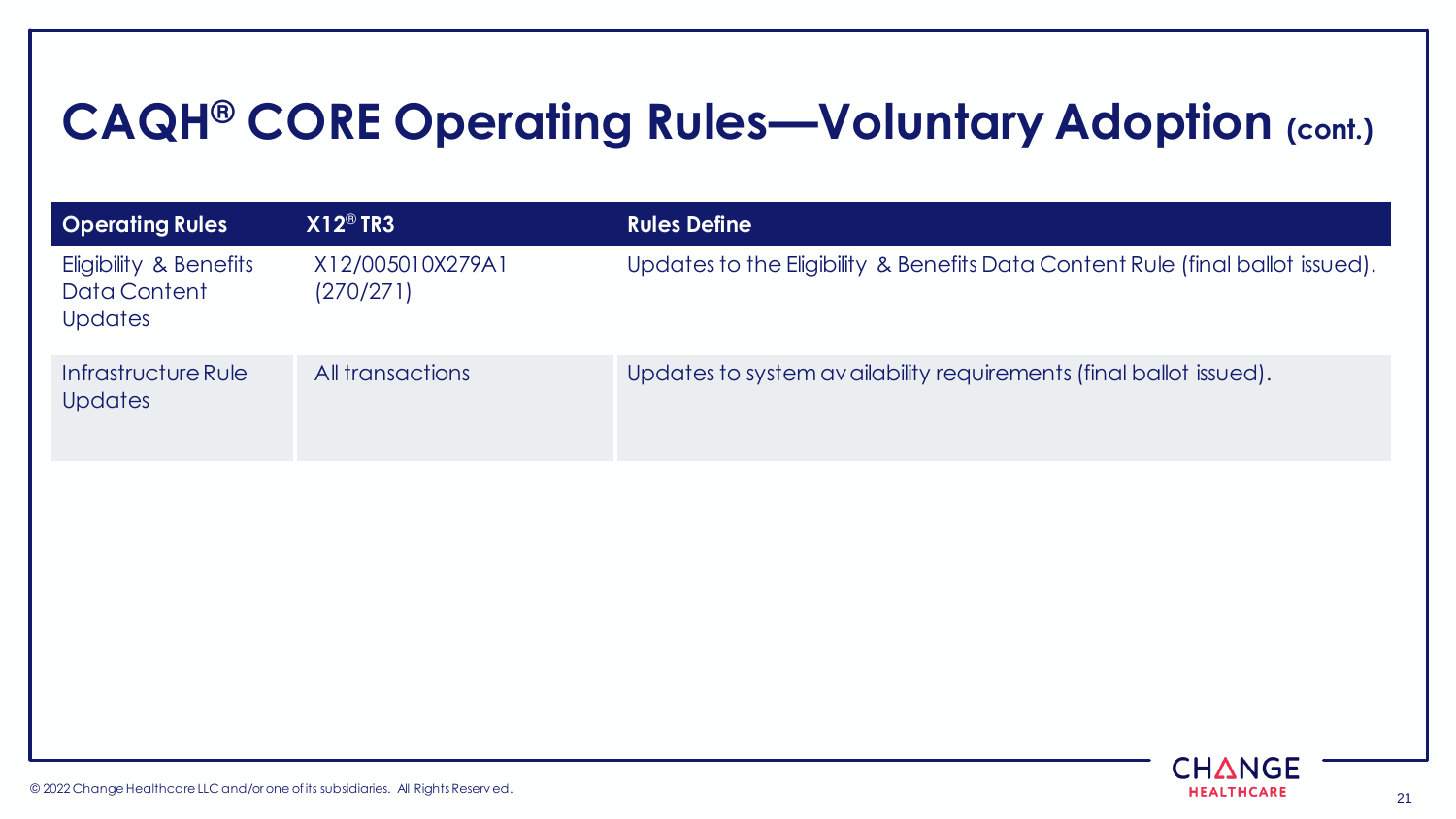### **Change Healthcare Operating Rules Readiness**



Change Healthcare clearinghouse services are **CORE Phase III Certified.** 

To become CORE Phase III certified, entities must be CORE certified on the earlier phases. Our CORE Phase III certification serves as Change Healthcare's exhibit of Operating Rule readiness.

The CAQH Committee on Operating Rules for Information Exchange (CAQH® CORE) certifies and awards CORE Certification Seals to entities that create, transmit, or use the administrative transactions addressed by applicable operating rules. CORE Certification means an entity has demonstrated that its IT system or product is operating in conformance with a specific phase(s) of the operating rules.

- Change Healthcare is CORE Phase I, Phase II, and Phase III certified, as evidenced by our Phase III seal.
- Link to [Change Healthcare's CORE Phase III Seal](https://www.changehealthcare.com/about/accreditations-certifications).
- Link to our [CORE V](http://www.caqh.org/core/core-certified-organizations-pending-and-current)[oluntar](https://www.caqh.org/core/core-certified-organizations-pending-and-current)[y Certification](http://www.caqh.org/core/core-certified-organizations-pending-and-current) (Clearinghouses tab).
- Additional information regarding the Change Healthcare operating rules program can be found on [www.hipaasimplified.com.](https://support.changehealthcare.com/customer-resources/hipaa-simplified)

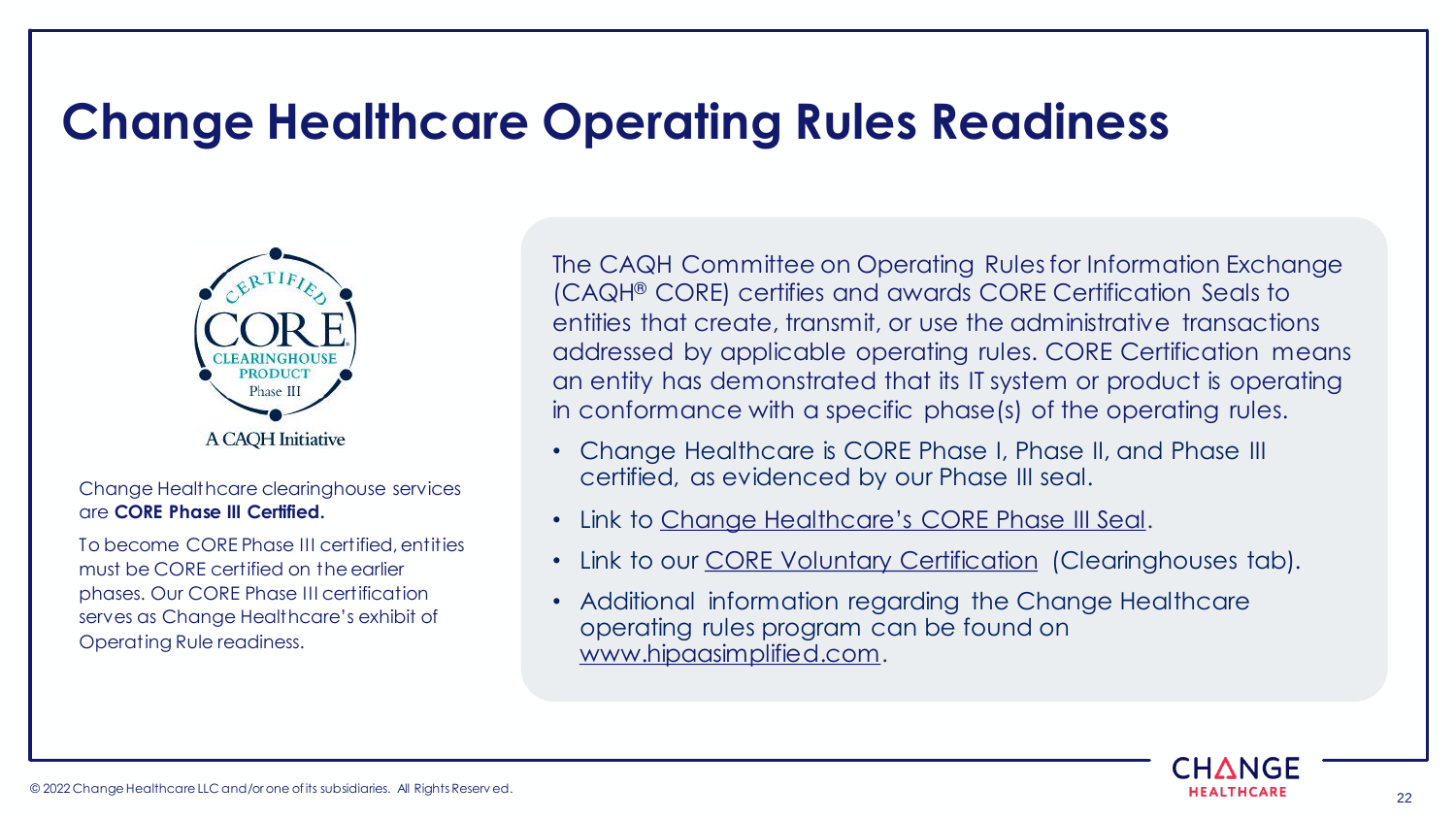

<span id="page-22-0"></span>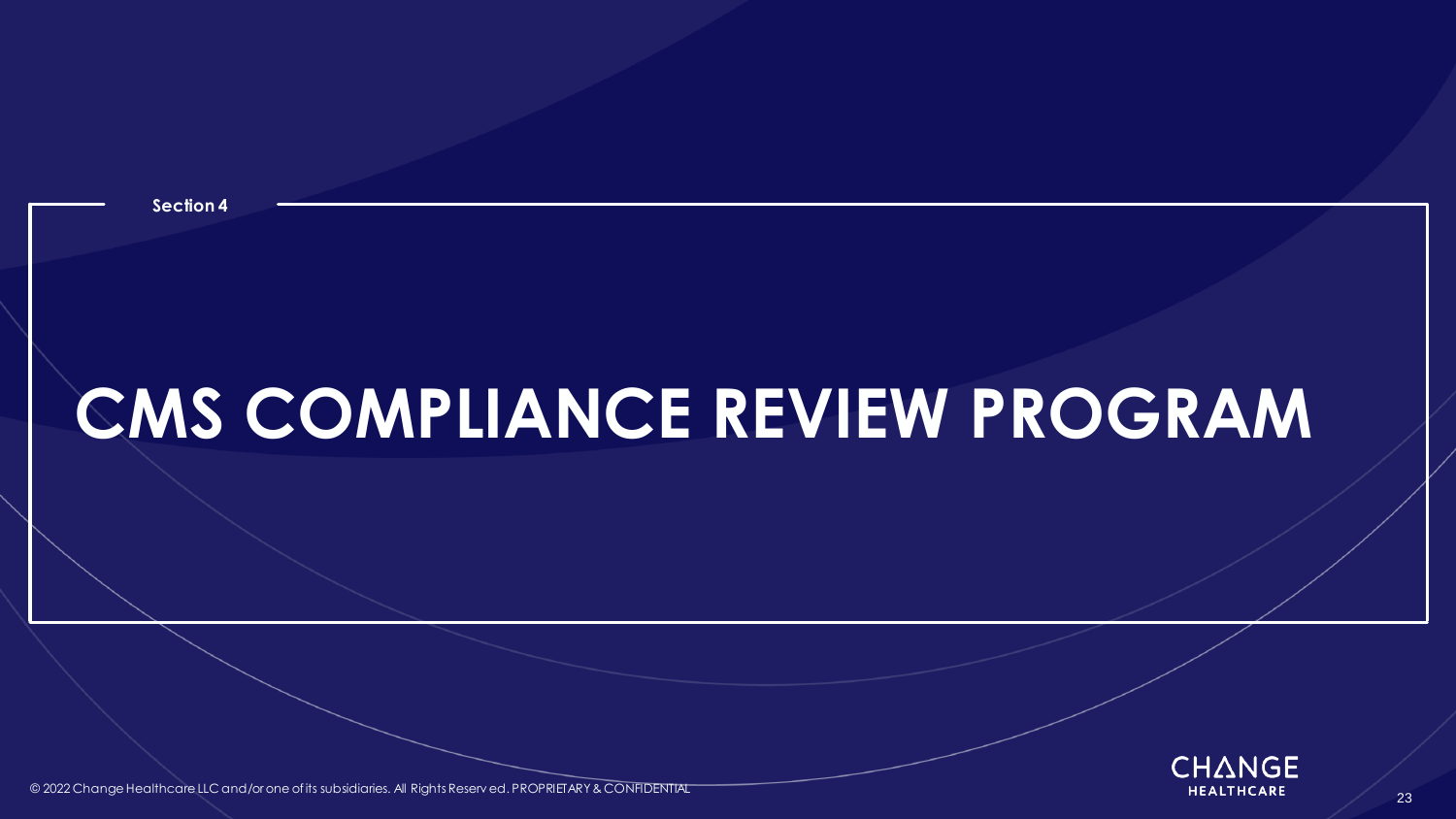## **CMS Compliance Review Program**

• In late 2017, CMS launched its Optimization Pilot in preparation for a full-scale Compliance Review Program.

> Change Healthcare was selected to participate in the Optimization Pilot and was aw[arded its Certificate of Completion on Oct. 4, 2018. See Change](#page-59-0)  Healthcare Accreditations and Certificationsfor details.

- In April 2019, CMS began its formal Compliance Review Program by selecting nine HIPAA-covered entities for compliance reviews. Any health plan or clearinghouse, not just those working with Medicare or Medicaid, can be selected.
- Also in April 2019, CMS launched a volunteer Provider Pilot Program to test the process for reviewing HIPAA Administrative Simplification Rules compliance among providers.

[For additional information, see https://www.cms.gov/Regulations-and-Guidance/Administrative-](https://www.cms.gov/Regulations-and-Guidance/Administrative-Simplification/Enforcements/Compliance-Review-Program.html)Simplification/Enforcements/Compliance-Review-Program.html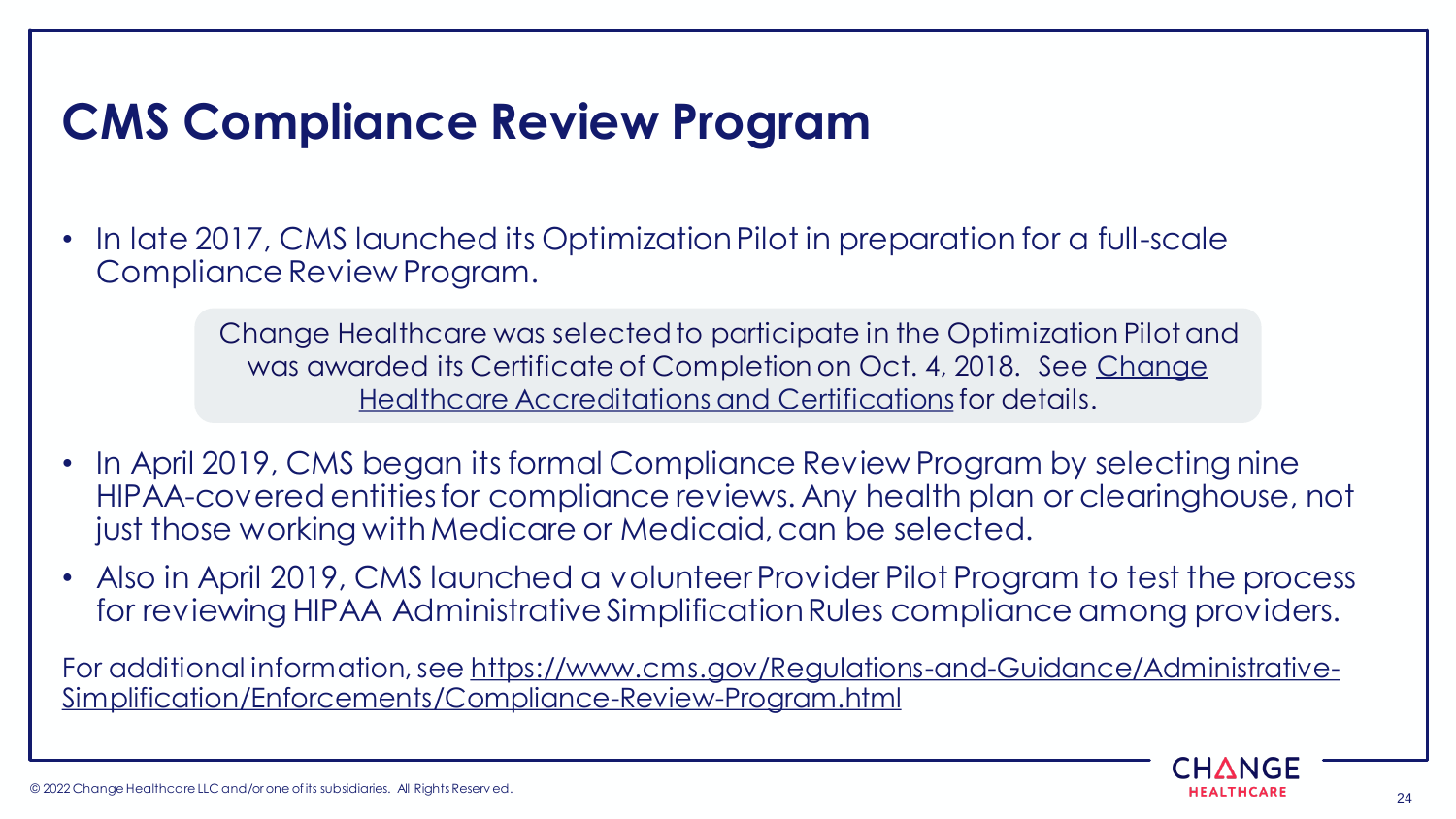### **HHS Optimization Program Certification**



On October 4, 2018, the U.S. Department of Health and Human Services (HHS), Division of National Standards (DNS) within the Centers for Medicare & Medicaid Services (CMS), recognized Change Healthcare for successfully completing the HHS Optimization Program Pilot of Administrative Simplification transaction standards, code sets, unique identifiers, and operating rules.

[Certificate of Completion](https://www.changehealthcare.com/content/dam/change-healthcare/corporate-site/about/accreditations-certifications/asett_hhsoptimizationprogrampilot_certificate_change_healthcare_20181004.pdf)

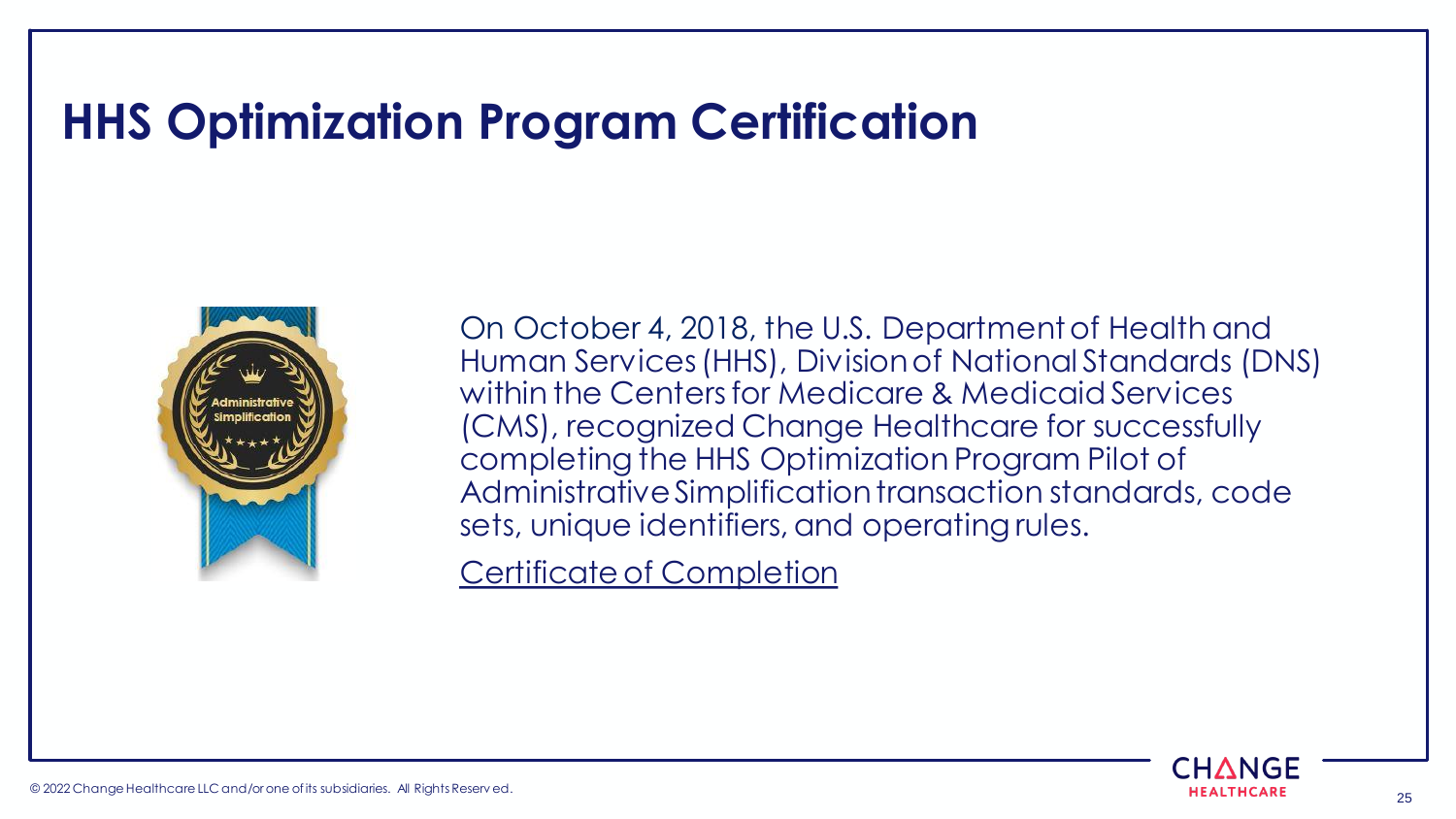<span id="page-25-0"></span>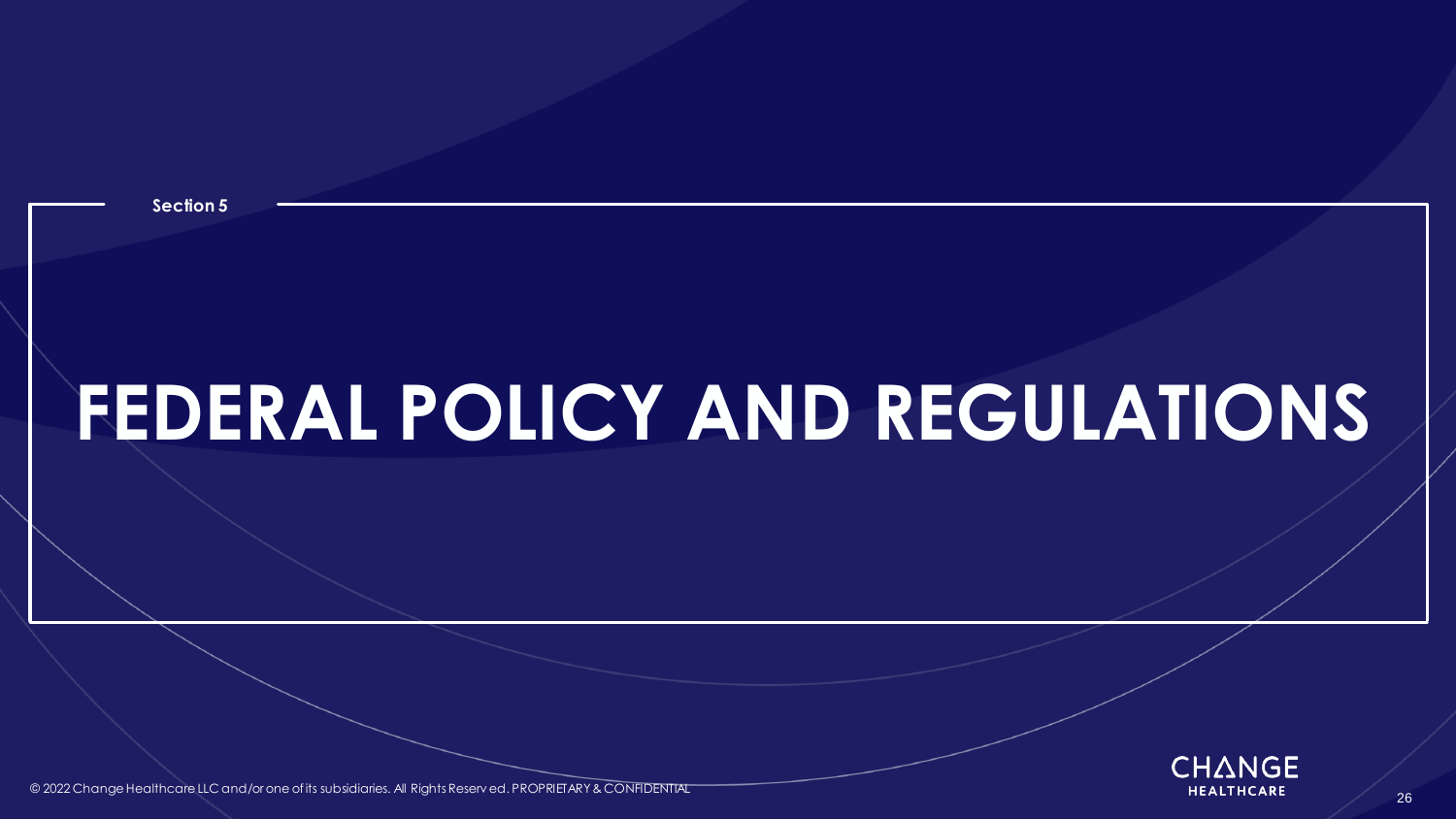# **PRICE TRANSPARENCY**



© 2022 Change Healthcare LLC and/or one of its subsidiaries. All Rights Reserv ed. PROPRIETARY & CONFIDENTIAL **All Rights Reserved and All Rights Reserved** PROPRIETARY & CONFIDENTIAL **All Rights Reserved and All Rights Res**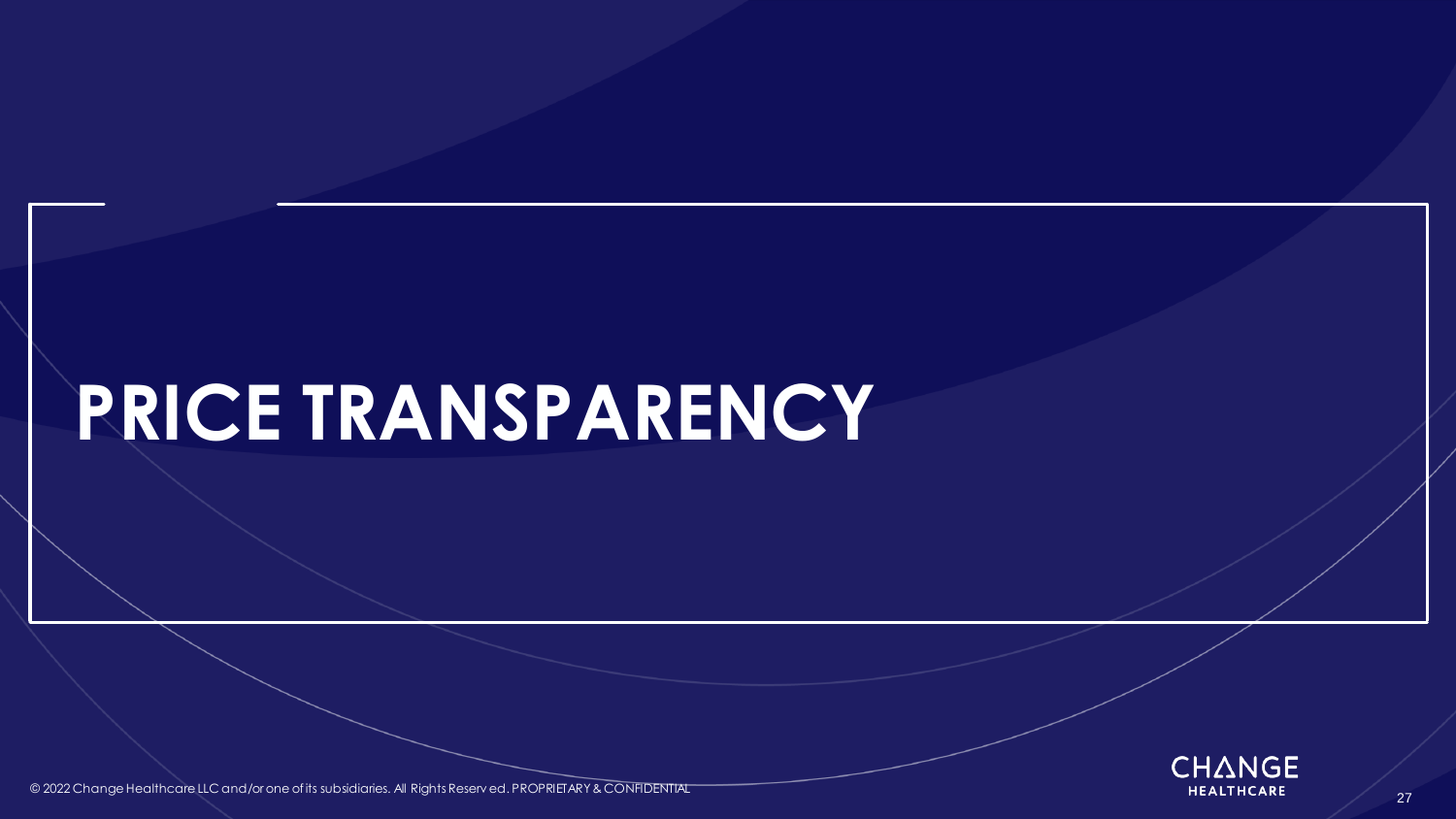# **PRICE TRANSPARENCY REQUIREMENTS FOR HOSPITALS FINAL RULE**



© 2022 Change Healthcare LLC and/or one of its subsidiaries. All Rights Reserv ed. PROPRIETARY & CONFIDENTIAL All Rights Reserved and the subsidiaries. All Rights Reserved. PROPRIETARY & CONFIDENTIAL All reserve the contro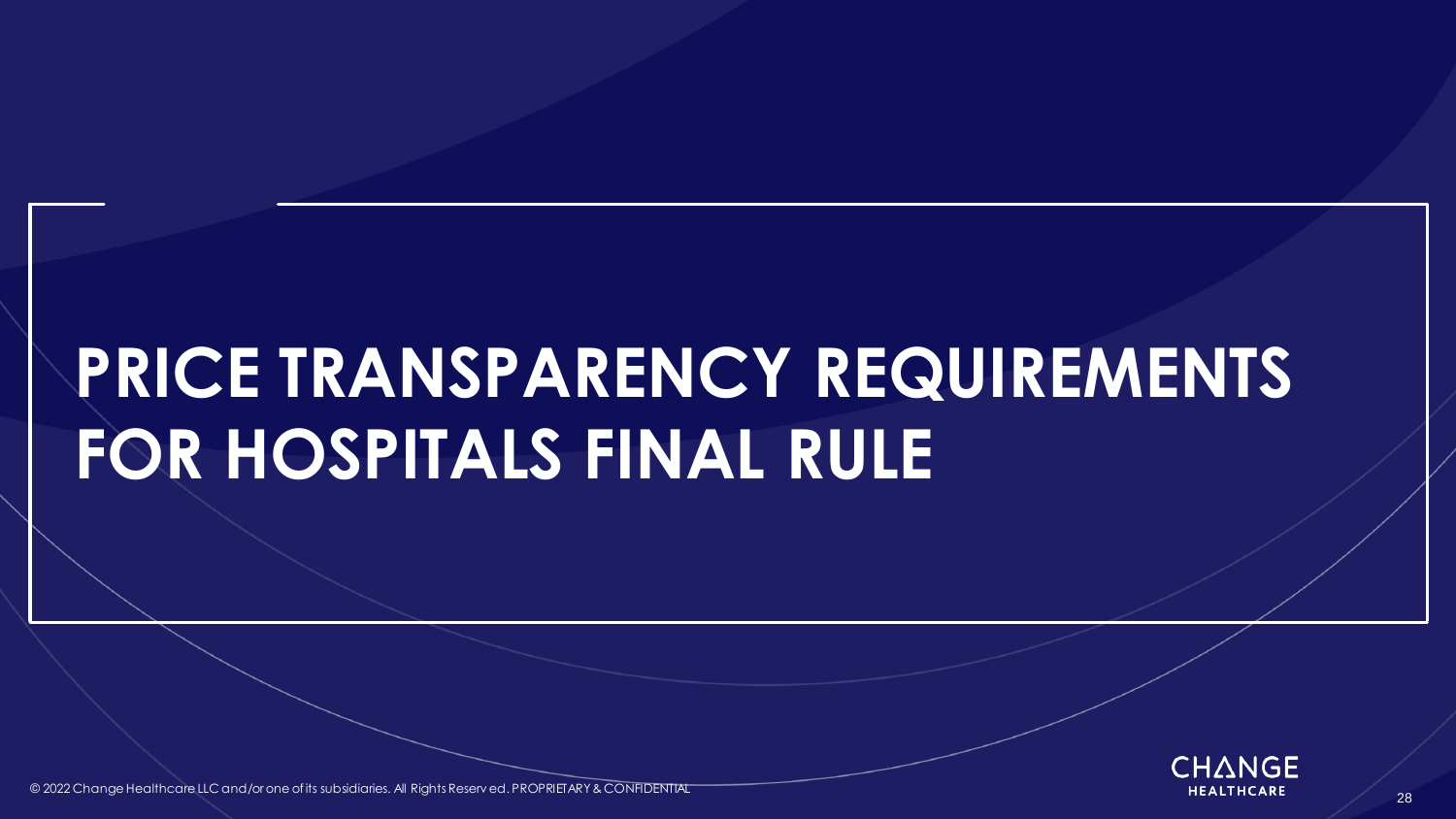# **Price Transparency Requirements for Hospitals**

On Nov. 27, 2019, the [Price Transparency Requirements for Hospitals to Make Standard Charges Public](https://www.federalregister.gov/documents/2019/11/27/2019-24931/medicare-and-medicaid-programs-cy-2020-hospital-outpatient-pps-policy-changes-and-payment-rates-and) final rule was published in the Federal Register with an effective date of Jan. 1, 2021, which established requirements for hospitals operating in the United States to create, update, and make public a list of their standard charges for the items and services that they provide.

#### **Below is a summary of major provisions:**

- Defines a "hospital," "items and services," and five types of "standard charges" that hospitals are required to make public. Federally owned/operated facilities are deemed to have met all requirements.
- Establishes requirements for making public a machine-readable file for all items and services provided by the hospital.
- Establishes requirements for making public 300 "shoppable" services that are displayed and packaged in a consumer-friendly manner, plus a policy to deem hospitals that offer internet-based price-estimator tools as having met this requirement.
- Establishes methods for monitoring, and actions that would address, hospital noncompliance.

More information on the rule can be found **[here.](https://www.cms.gov/hospital-price-transparency)**

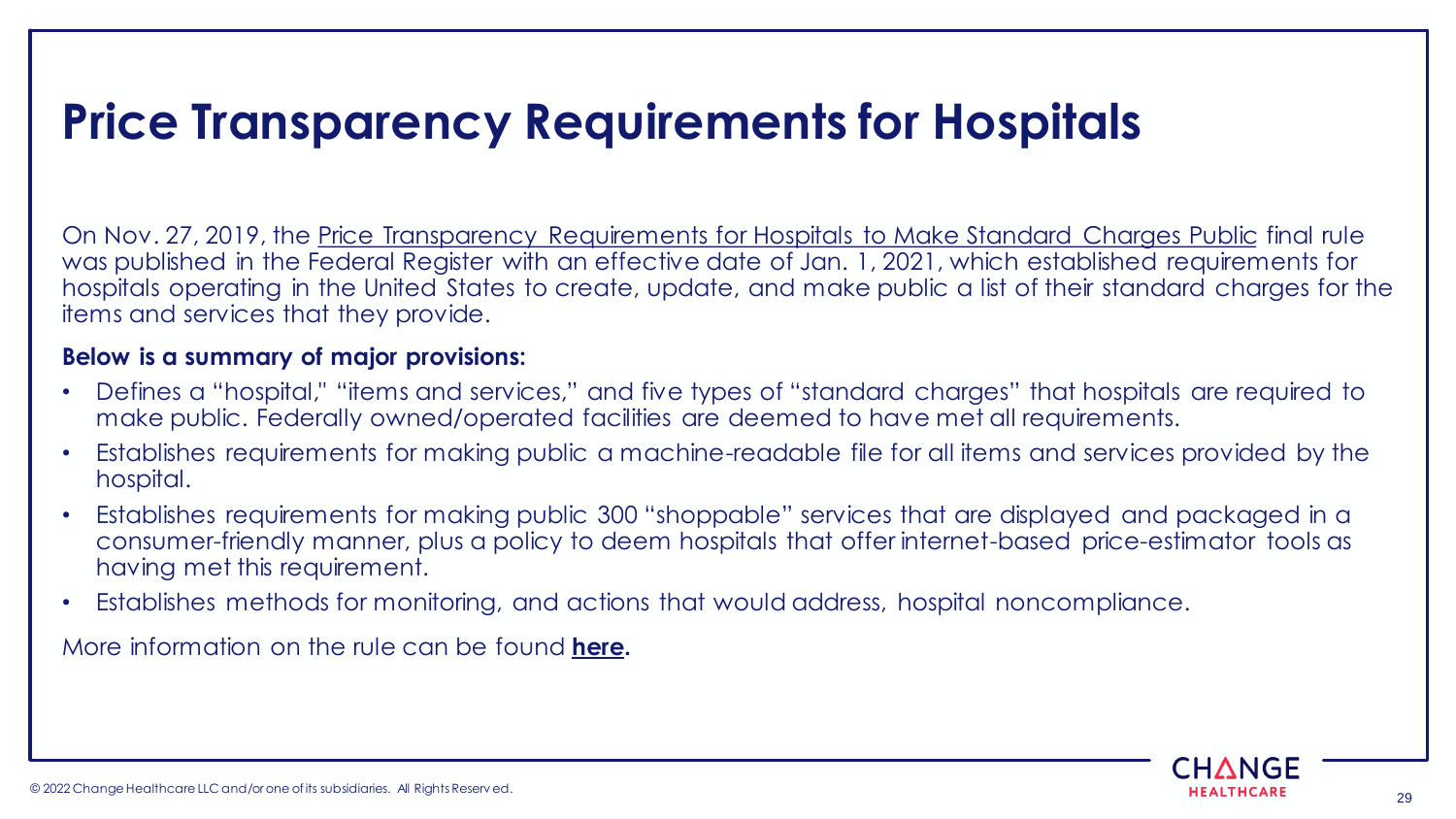# **TRANSPARENCY IN COVERAGE FINAL RULE**



© 2022 Change Healthcare LLC and/or one of its subsidiaries. All Rights Reserv ed. PROPRIETARY & CONFIDENTIAL All reserved and the subsidiaries. All Rights Reserv ed. PROPRIETARY & CONFIDENTIAL All reserve the control of t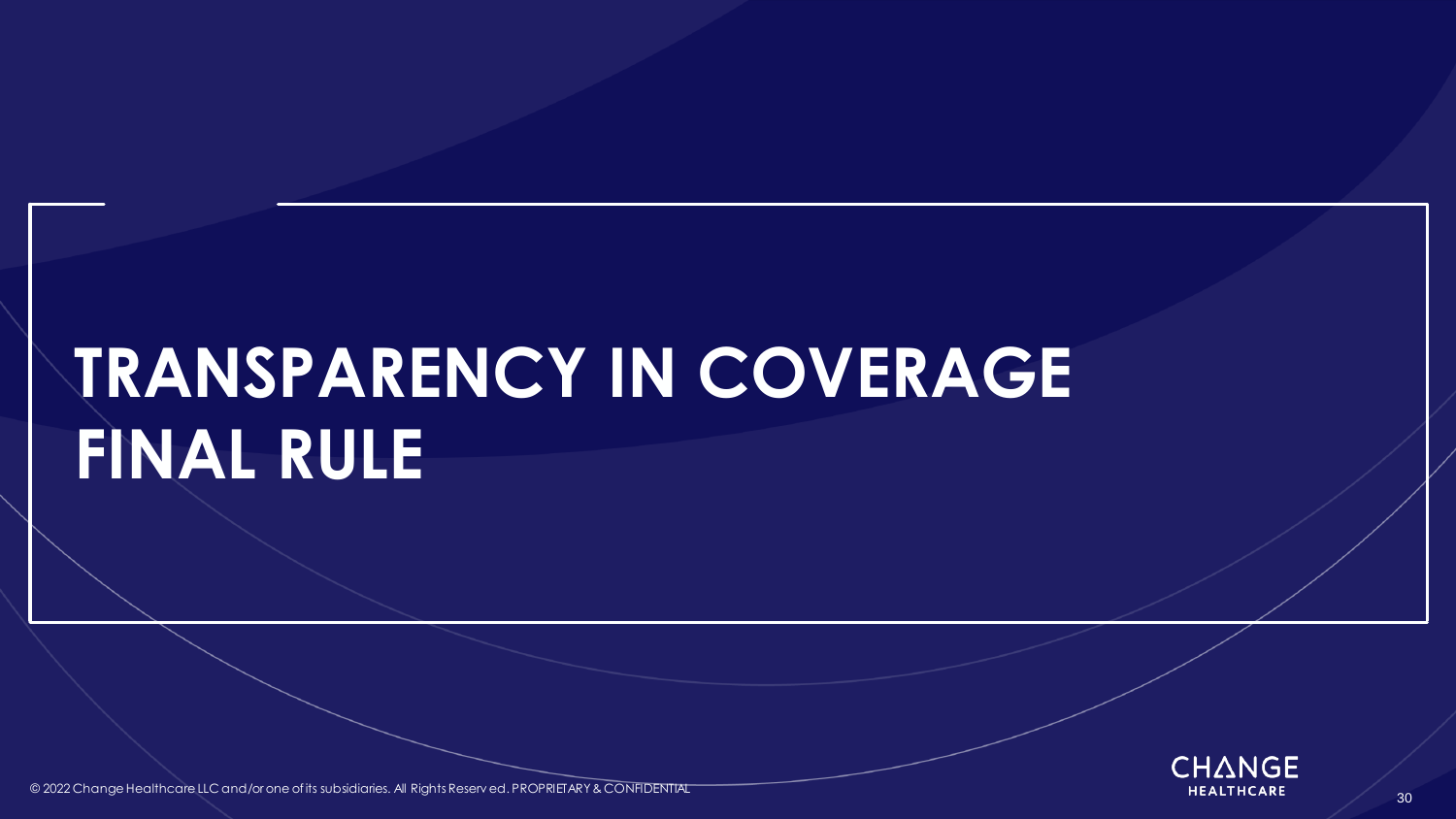## **Transparency in Coverage Final Rule**

On Nov. 12, 2020, the [Transparency in Coverage](https://www.federalregister.gov/documents/2020/11/12/2020-24591/transparency-in-coverage) final rule was published in the Federal Register with an effective date of Jan. 11, 2021, with a goal of bringing greater competition to the private healthcare industry.

- Requires most group health plans, health insurance issuers in the group, and individual markets to disclose price and cost-sharing information to participants, beneficiaries, and enrollees.
- An initial list of 500 shoppable services (determined by CMS) will be required to be available via the internetbased self-service tool for plan years beginning on or after Jan. 1, 2023.
	- The remainder of all items and services will be required for these self-service tools for plan years that begin on or after Jan. 1, 2024.
- Most non-grandfathered group health plans or health insurance issuers offering non-grandfathered health insurance coverage in the individual and group markets will be required to make publicly available three separate machine-readable files, including detailed pricing information.
	- Negotiated rates for all covered items and services between the plan or issuer and in-network providers.
	- Historical payments to, and billed charges from, out-of-network providers.
	- Detail the in-network negotiated rates and historical net prices for all covered prescription drugs by plan or issuer at the pharmacy location level.

More information on the rule can be found **[here](https://www.cms.gov/newsroom/fact-sheets/transparency-coverage-final-rule-fact-sheet-cms-9915-f)**.

Note enforcement discretion and guidance in the [August 2021 CMS FAQ](https://www.cms.gov/CCIIO/Resources/Fact-Sheets-and-FAQs/Downloads/FAQs-Part-49.pdf) (questions 1-4).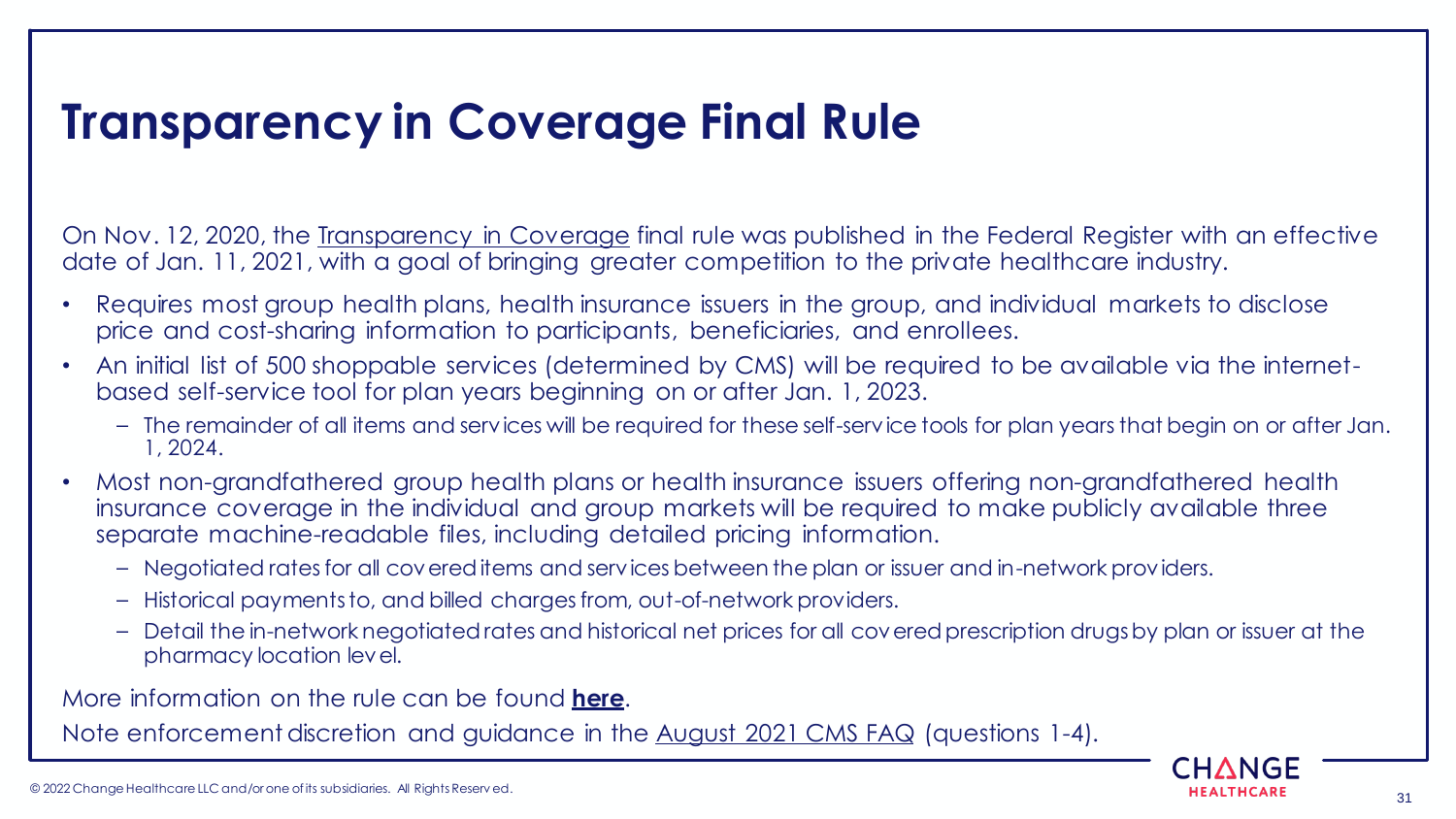# **NO SURPRISES ACT**



© 2022 Change Healthcare LLC and/or one of its subsidiaries. All Rights Reserv ed. PROPRIETARY & CONFIDENTIAL **All Rights Reserved and All Rights Reserved** and All Rights Reserved. PROPRIETARY & CONFIDENTIAL All reserve th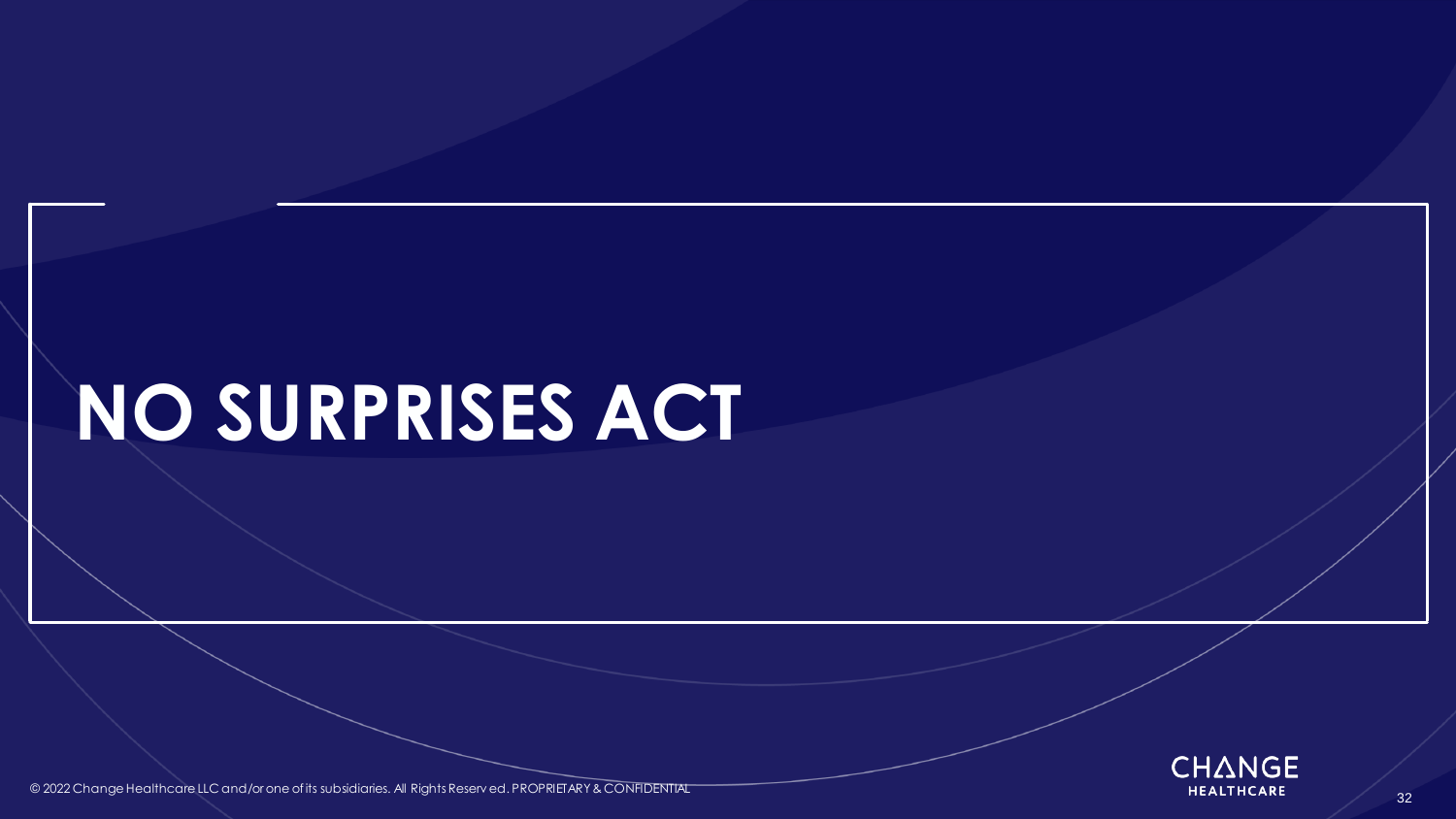# **No Surprises Act—Summary Overview**

On Dec. 27, 2020, the No Surprises Act was signed into law as part of the Consolidated Appropriations Act of 2021, Public Law 116-260.

The No Surprises Act seeks to protect consumers from surprise medical bills and includes transparency regarding in-network and out-of-network deductibles, out-of-pocket limitations, and other health plan and provider provisions and patient protections.

Most sections of the act reflect a legislated effective date of Jan. 1, 2022. The Department of Health and Human Services, Department of the Treasury, and Department of Labor are developing regulations to implement the many provisions of the act.

Please reference the [Consolidated Appropriations Act of 2021 Bill](https://www.congress.gov/116/bills/hr133/BILLS-116hr133enr.pdf) for the full text of the No Surprises Act provisions. On August 20, 2021, CMS issued a [guidance document](https://www.hhs.gov/guidance/document/faqs-about-affordable-care-act-and-consolidated-appropriations-act-2021-implementation-0) entitled "FAQS About Affordable Care Act and Consolidated Appropriations Act, 2021 Implementation Part 49."

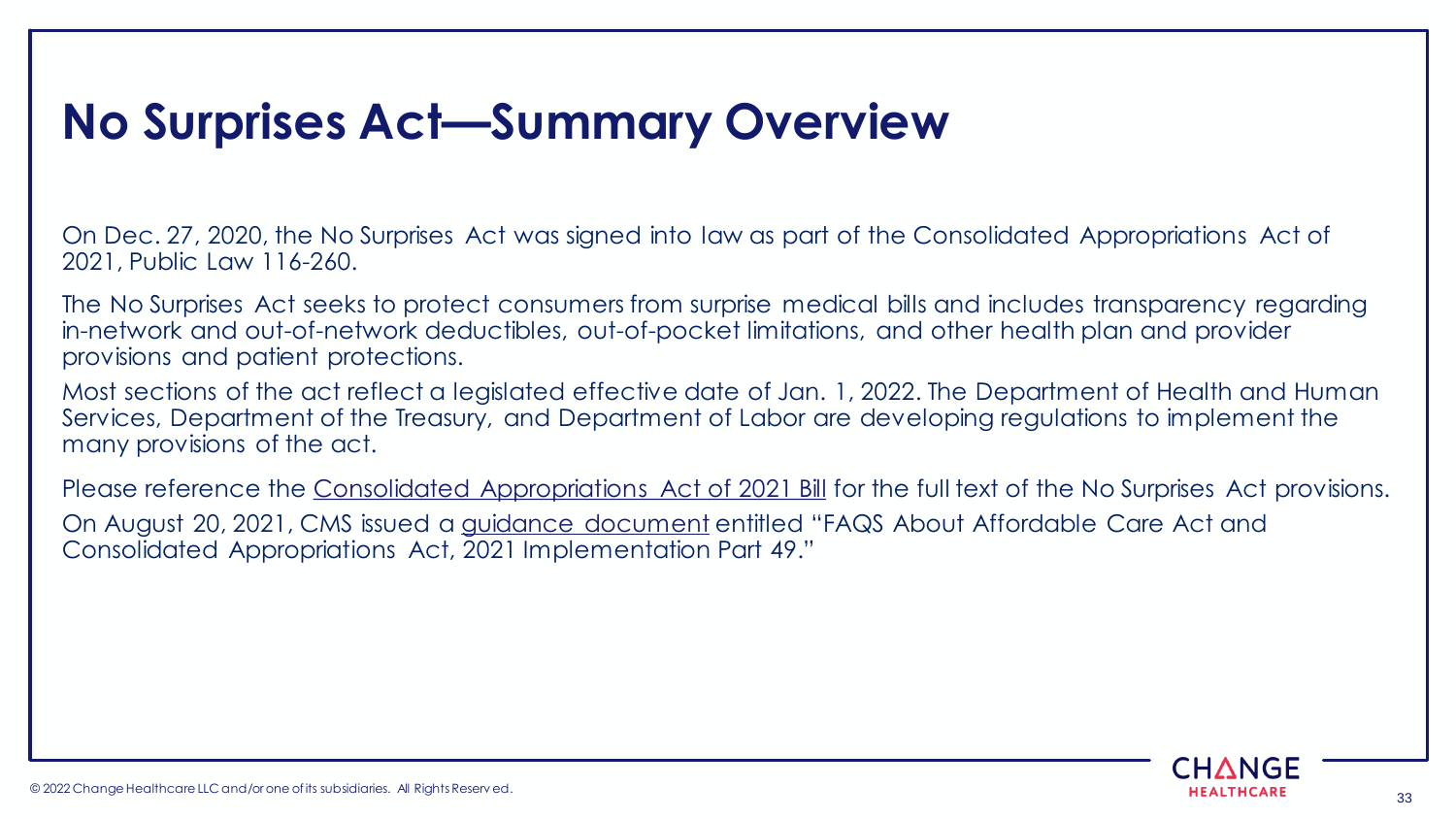## **Part I Interim Final Rule**

### **7/13/21:** "**[Requirements Related to](https://www.federalregister.gov/documents/2021/07/13/2021-14379/requirements-related-to-surprise-billing-part-i)  Surprise Billing; Part I"**

- Published in Federal Register as interim final rule with requests for comments.
- Comment window closed on 9/7/21.
- Part I Regs are silent on Section 111 – Advanced EOB.

[Federal Register Link](https://www.federalregister.gov/documents/2021/07/13/2021-14379/requirements-related-to-surprise-billing-part-i)

[CMS Fact Sheet](https://www.cms.gov/newsroom/fact-sheets/requirements-related-surprise-billing-part-i-interim-final-rule-comment-period)

### **Notable inclusions on Part I, but not limited to:**

- Bans balance billing for emergency services. Cost sharing for emergency services must be determined on an in-network basis.
- Requires that patient cost sharing—such as copayments, coinsurance, or a deductible—for emergency services and certain non-emergency services provided at an in-network facility cannot be higher than if such services were provided by an in-network provider; and any cost-sharing obligation must be based on in-network provider rates.
- Prohibits OON charges for items or services provided by an OON provider at an in-network facility, unless certain notice and consent is given. Providers and facilities must provide patients with a plain-language consumer notice explaining that patient consent is required to receive care on an OON basis before that provider can bill the patient more than innetwork cost-sharing rates.

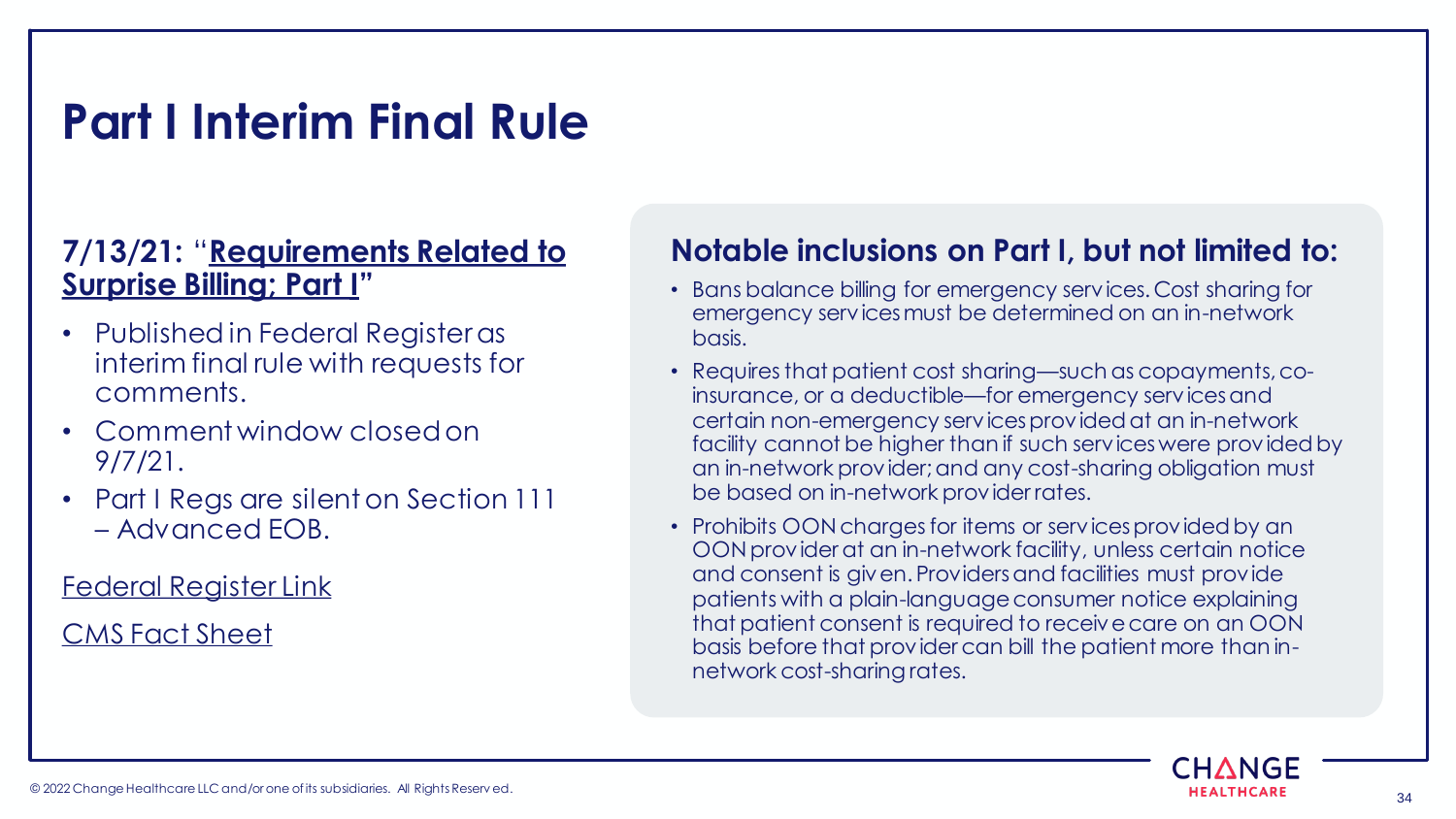## **Air Ambulance Services NPRM**

#### **9/16/21: "Requirements Related to Air Ambulance Services, Agent and Broker Disclosures, and Provider Enforcement"**

- Published in Federal Register as notice of proposed rulemaking with requests for comments.
- Comment window closed on 10/18/21.

[Federal Register Link](https://www.federalregister.gov/documents/2021/09/16/2021-19797/requirements-related-to-air-ambulance-services-agent-and-broker-disclosures-and-provider-enforcement)

[CMS Fact Sheet](https://www.cms.gov/newsroom/fact-sheets/air-ambulance-nprm-fact-sheet)

### **Notable inclusions, but not limited to:**

- New reporting requirements regarding air ambulance services.
- New disclosures and reporting requirements regarding agent and broker compensation.
- New procedures for enforcement of Public Health Service Act (PHS Act) provisions against providers, health care facilities, and providers of air ambulance services.
- New disclosure and reporting requirements applicable to issuers of individual health insurance coverage and short-term, limited-duration insurance regarding agent and broker compensation.
- Revisions to existing PHS Act enforcement procedures for plans and issuers.

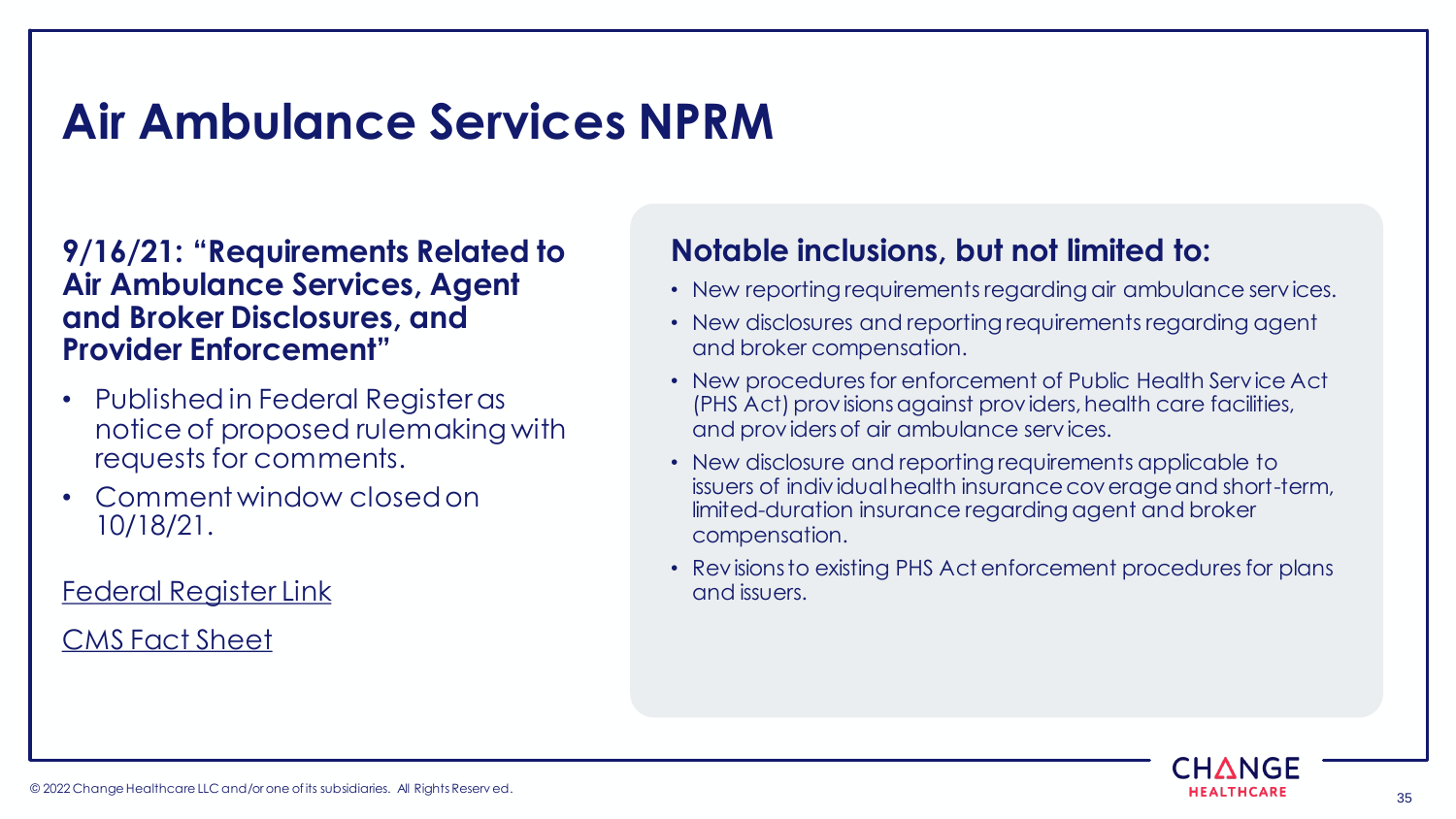## **Part II Interim Final Rule**

### **10/7/21: "Requirements Related to Surprise Billing; Part II"**

- Published in Federal Register as interim final rule with requests for comments.
- Part II Regs are silent on Section 111 – Advanced EOB.
- Comment window closed on 12/6/21.

[Federal Register Link](https://www.federalregister.gov/documents/2021/10/07/2021-21441/requirements-related-to-surprise-billing-part-ii)

[CMS Fact Sheet](https://www.cms.gov/newsroom/fact-sheets/requirements-related-surprise-billing-part-ii-interim-final-rule-comment-period)

### **Notable inclusions on Part II, but not limited to:**

- Establishes the federal independent dispute resolution (IDR) process that OON providers, facilities, providers of air ambulance services, plans, and issuers in the group and individual markets may use to determine the OON rate for applicable items or services after an unsuccessful open negotiation.
- Addresses good faith estimates of health care items and services for uninsured or self-pay individuals and the associated patient-provider dispute resolution process. The HHS-only interim final rules apply to selected dispute resolution (SDR) entities, providers, facilities, and providers of air ambulance services.

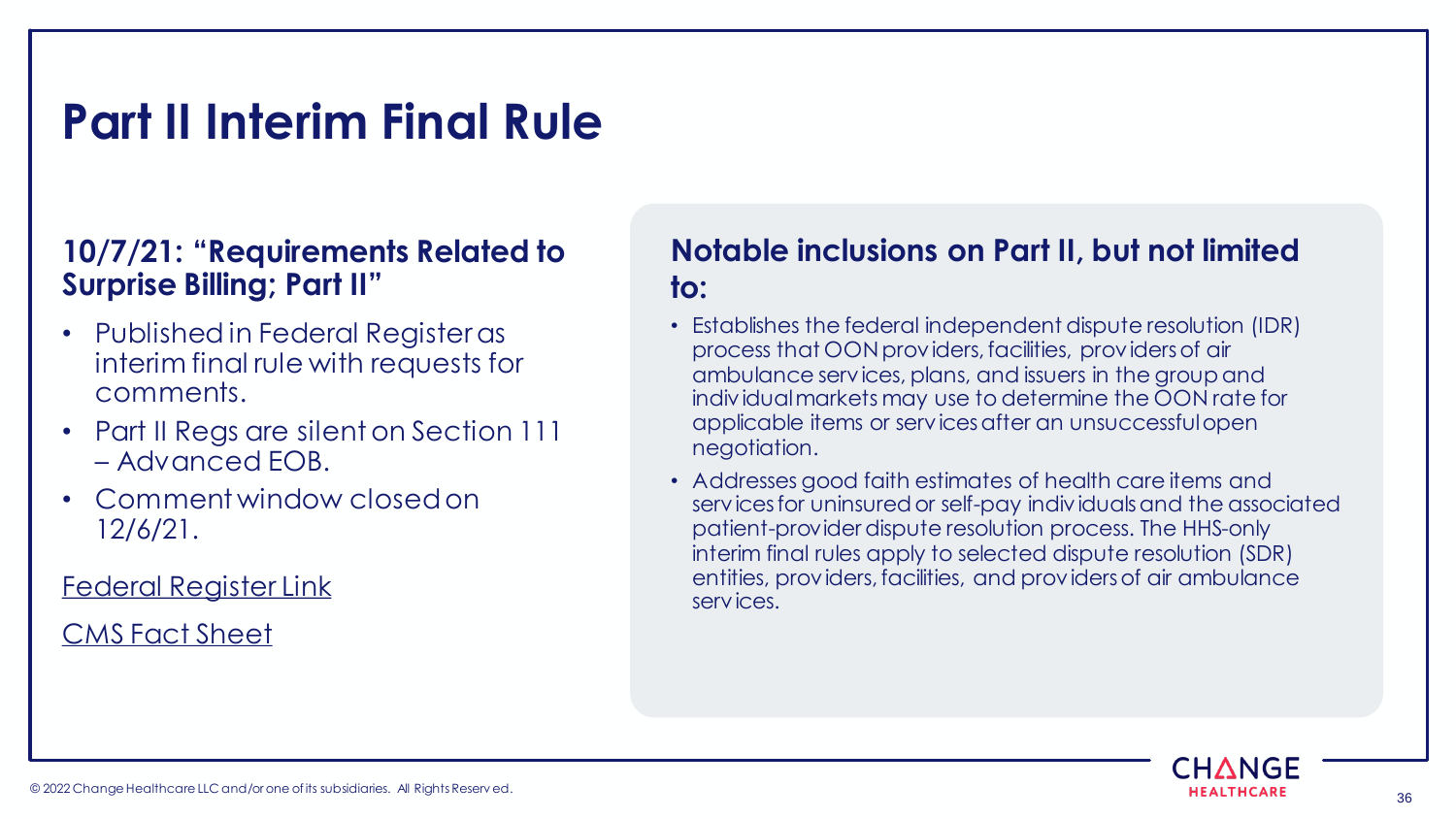# **Third Interim Final Rule**

### **11/23/21: "Prescription Drug and Health Care Spending"**

- Published in Federal Register as interim final rule with requests for comments.
- Third IFR issued in 2021.
- Comment window closed on 1/24/22.

#### [Federal Register Link](https://www.federalregister.gov/documents/2021/11/23/2021-25183/prescription-drug-and-health-care-spending)

#### [CMS Fact Sheet](https://www.cms.gov/newsroom/fact-sheets/prescription-drug-and-health-care-spending-interim-final-rule-request-comments)

### **Notable inclusions, but not limited to:**

- Provisions are applicable to group health plans and health insurance issuers offering group or individual health insurance coverage.
- Requires applicable plans to submit certain information about prescription drugs and health care spending to federal departments to increase transparency.

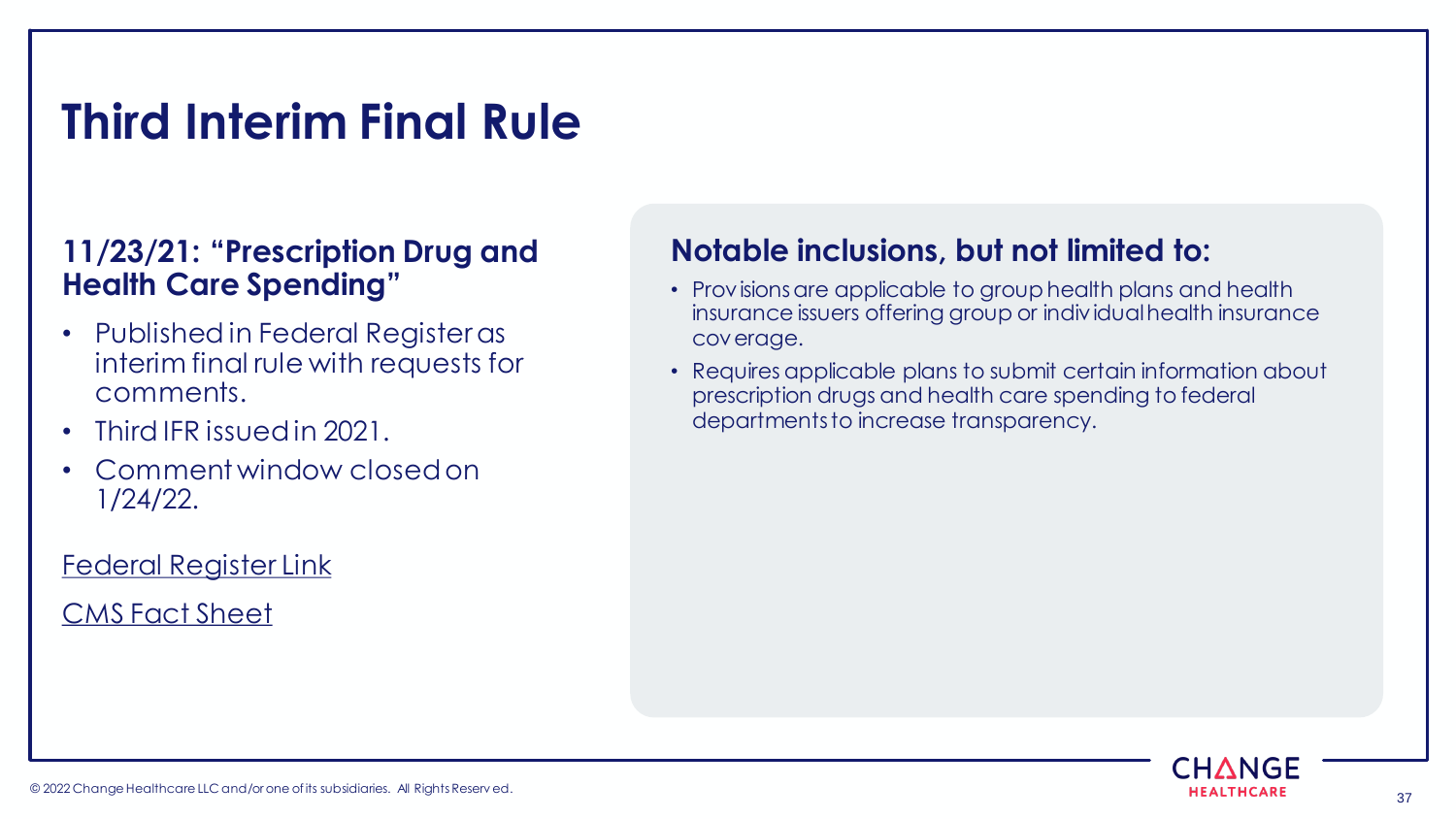# **Change Healthcare NSA Capability Grooming**

- Change Healthcare convened a multidivisional internal task force to evaluate the Act's requirements and align with and leverage our existing capabilities and strengths.
- We are engaging industry standards and advocacy groups to assure systematic and standardized approaches to technical components.
- We have opened readiness dialogues with plans and third-party administrators.
- We welcome collaborative partnerships to align our solutioning to meet client needs within regulated effective dates.
- We are continuing to explore several approaches, all within current strengths and capabilities as to be preemptive and adaptable as subsequent regulations are published.

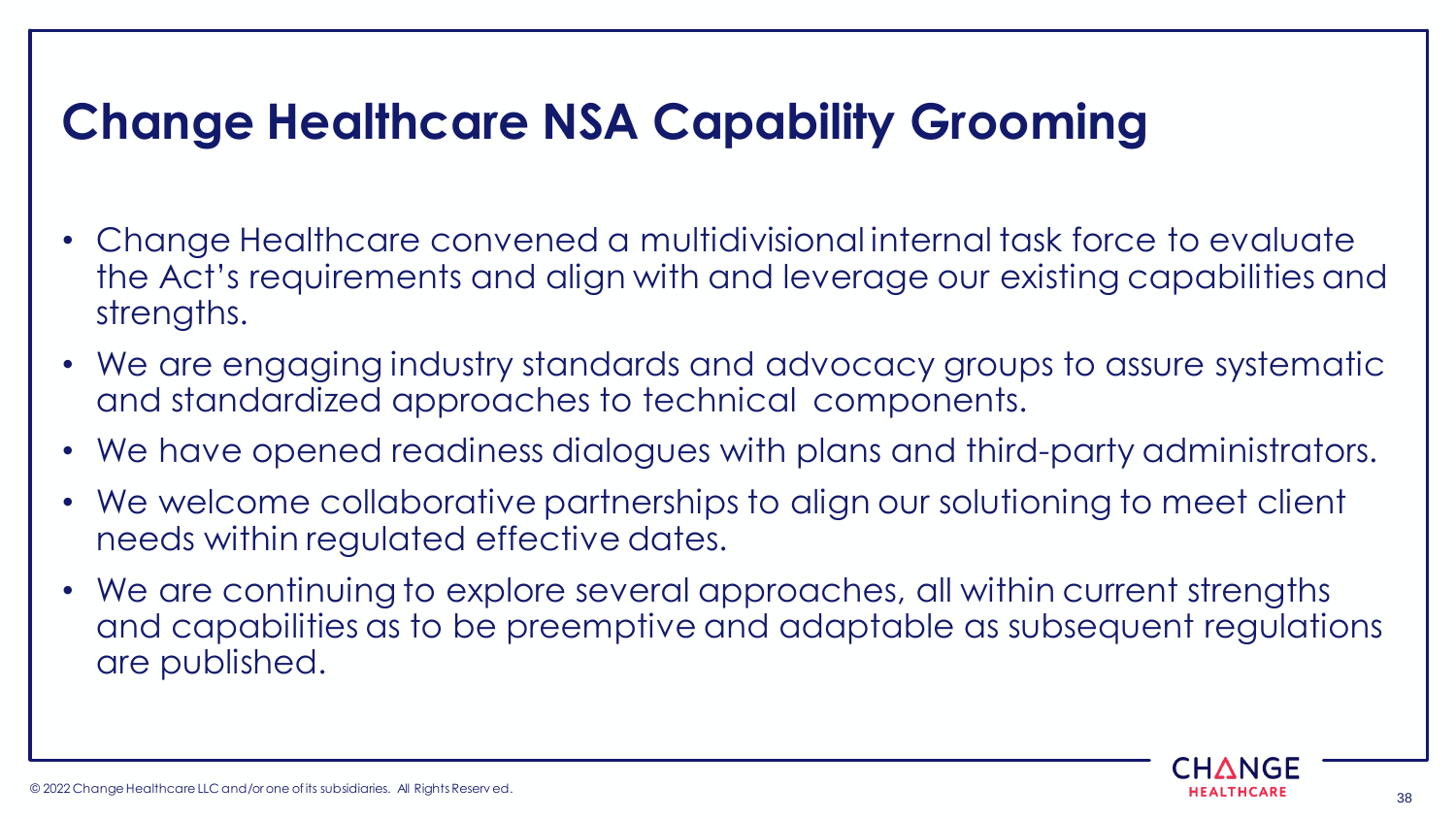### **Change Healthcare Solutions**

We offer, and continue to develop, solutions tailored to help you comply with the No Surprises Act, support billing transparency, and help you implement consumer cost protections. Solutions include:

- Medical Network
- API Solutions
- Cost Transparency
- TrueView™
- AEOB Workflow (new)
- Communication EOB and ID Cards
- ConnectCenter
- Authorization and COB

### Please reach out to your account representative for more information.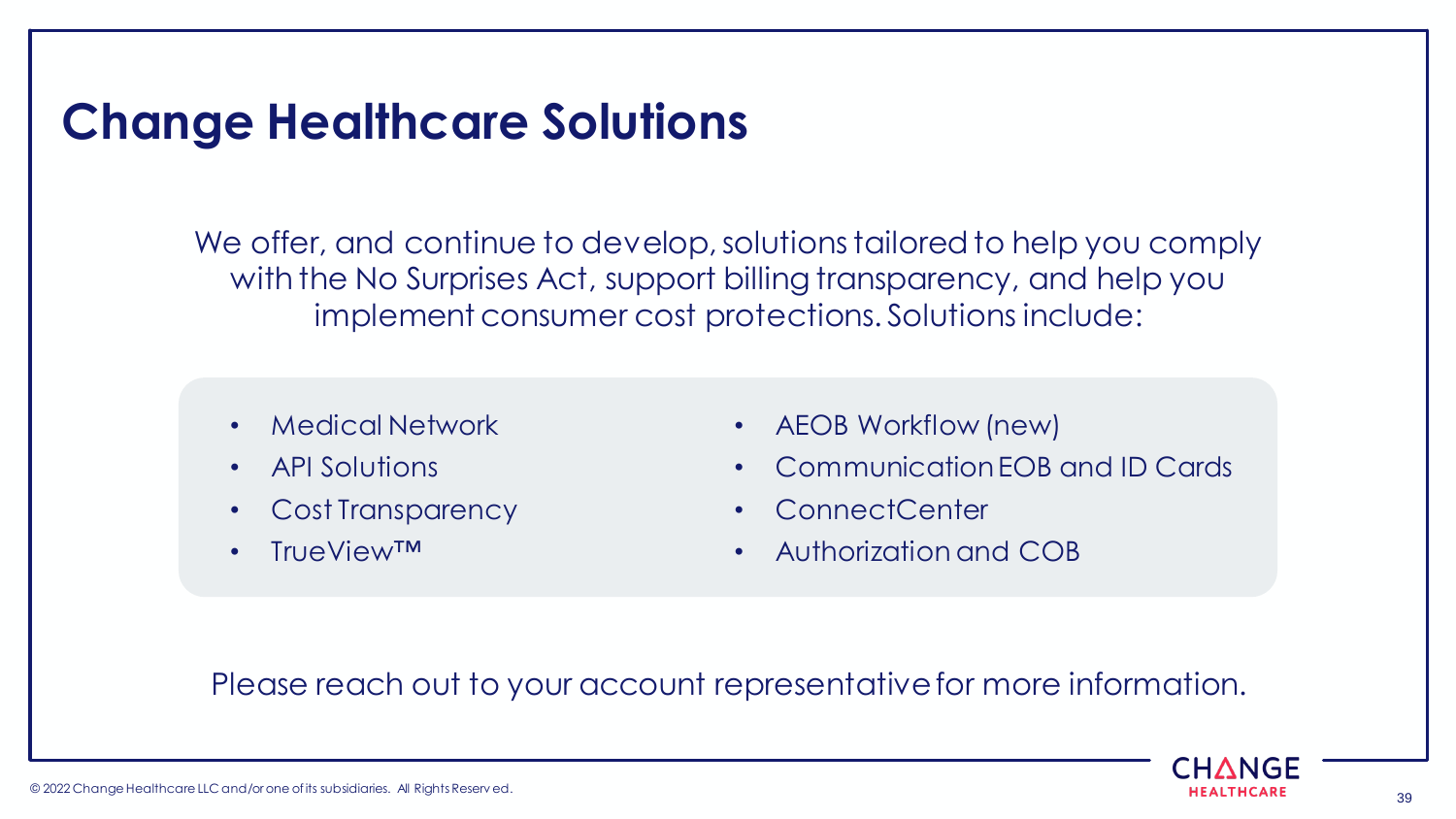#### **Section 102. Health insurance requirements regarding surprise medical billing.**

In general, requires health plans to hold patients harmless from surprise medical bills. For certain services, patients are only required to pay their in-network cost-sharing amount (e.g., deductibles, coinsurance, copayments, or similar charges).

- Coverage of Emergency Services: This requires health insurers to cover emergency services without prior authorization regardless of whether the health care provider furnishing services is a participating provider or a participating emergency facility.
- Coverage of Nonemergency Services Performed by Nonparticipating Providers at Certain Participating Facilities: This prevents health insurers from imposing a cost-sharing requirement that is greater than the cost-sharing requirement that would apply if furnished by a participating provider. Cost-sharing payments count toward any in-network deductible and out-of-pocket maximums (as applicable) in the same manner as if furnished by a participating provider.

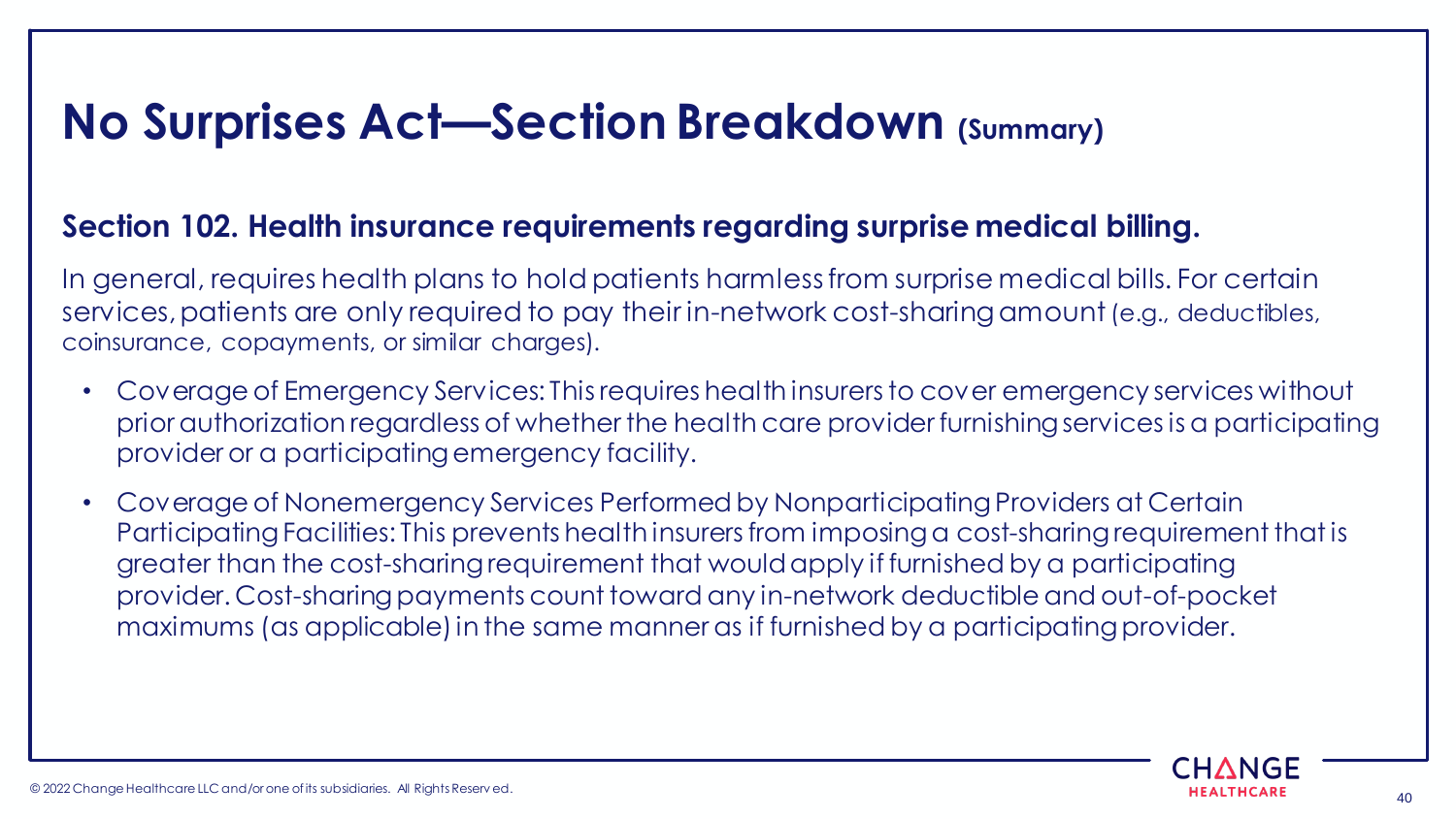### **Section 103. Determination of out-of-network rates to be paid by health plans; independent dispute-resolution process.**

Encourages reimbursement resolution through open negotiation and establishes an independent resolution process through which health providers and insurers can resolve out-of-network reimbursement issues.

- Allows a 30-day open-negotiation period for providers and insurers to settle out-of-network claims.
- If the parties are unable to reach a negotiated agreement, they may access a binding arbitration process—referred to as Independent Dispute Resolution (IDR)—in which one offer prevails.
- The IDR process will be administered by independent, unbiased entities, with no affiliation to providers or insurers.

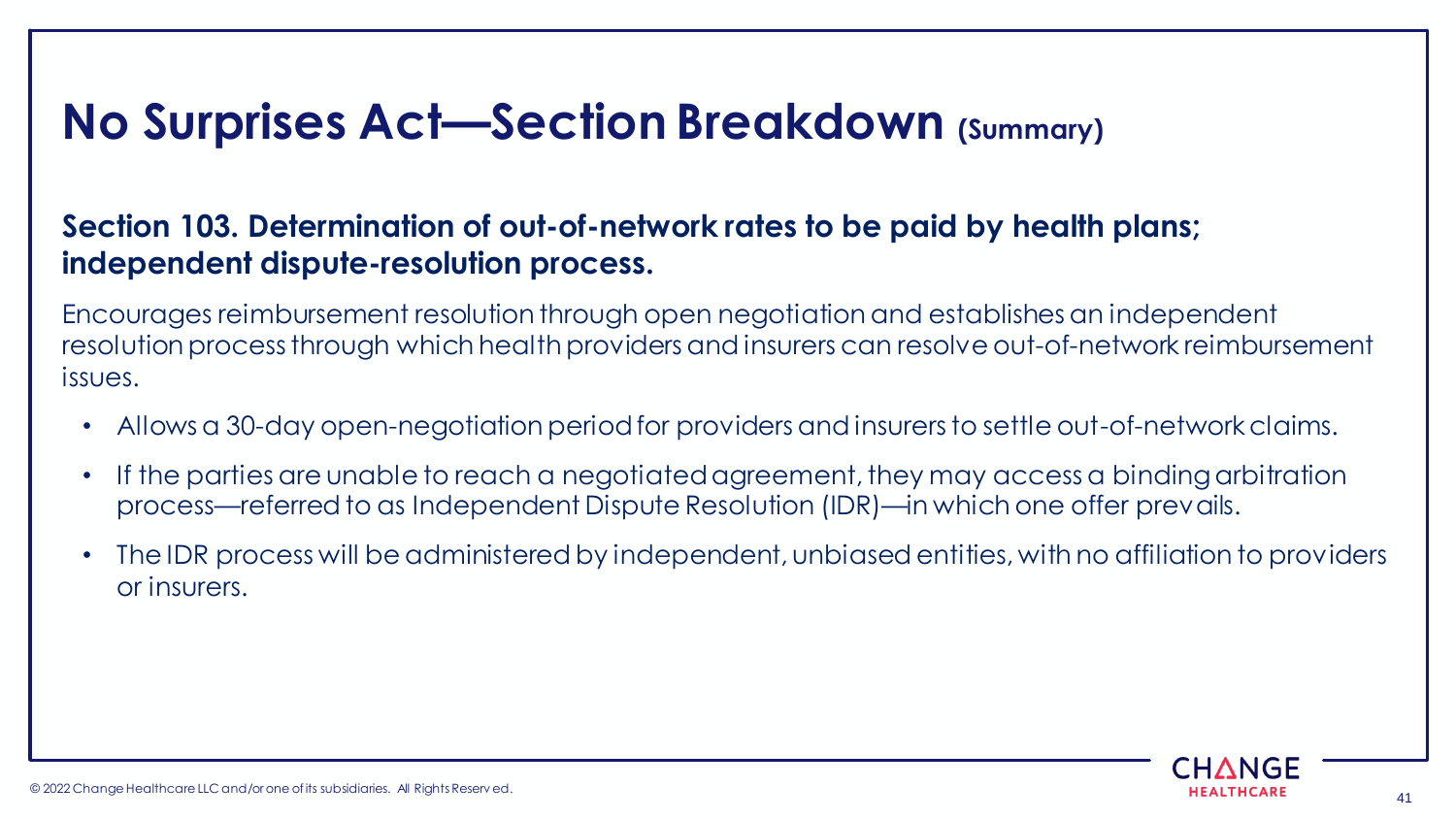#### **Section 104. Health care provider requirements regarding surprise medical billing.**

- Prohibits out-of-network facilities and providers from sending patients balance bills for more than the in-network cost-sharing amount; in the surprise billing circumstances defined in Section 102.
- Prohibits certain out-of-network providers from balance-billing patients unless the provider gives the patient notice of their network status and an estimate of charges 72 hours prior to rendering out-ofnetwork services, and the patient provides consent to receive out-of-network care. In the case of appointments made within 72 hours of receiving services, the patient must receive the notice the day the appointment is made and consent to receive out-of-network care.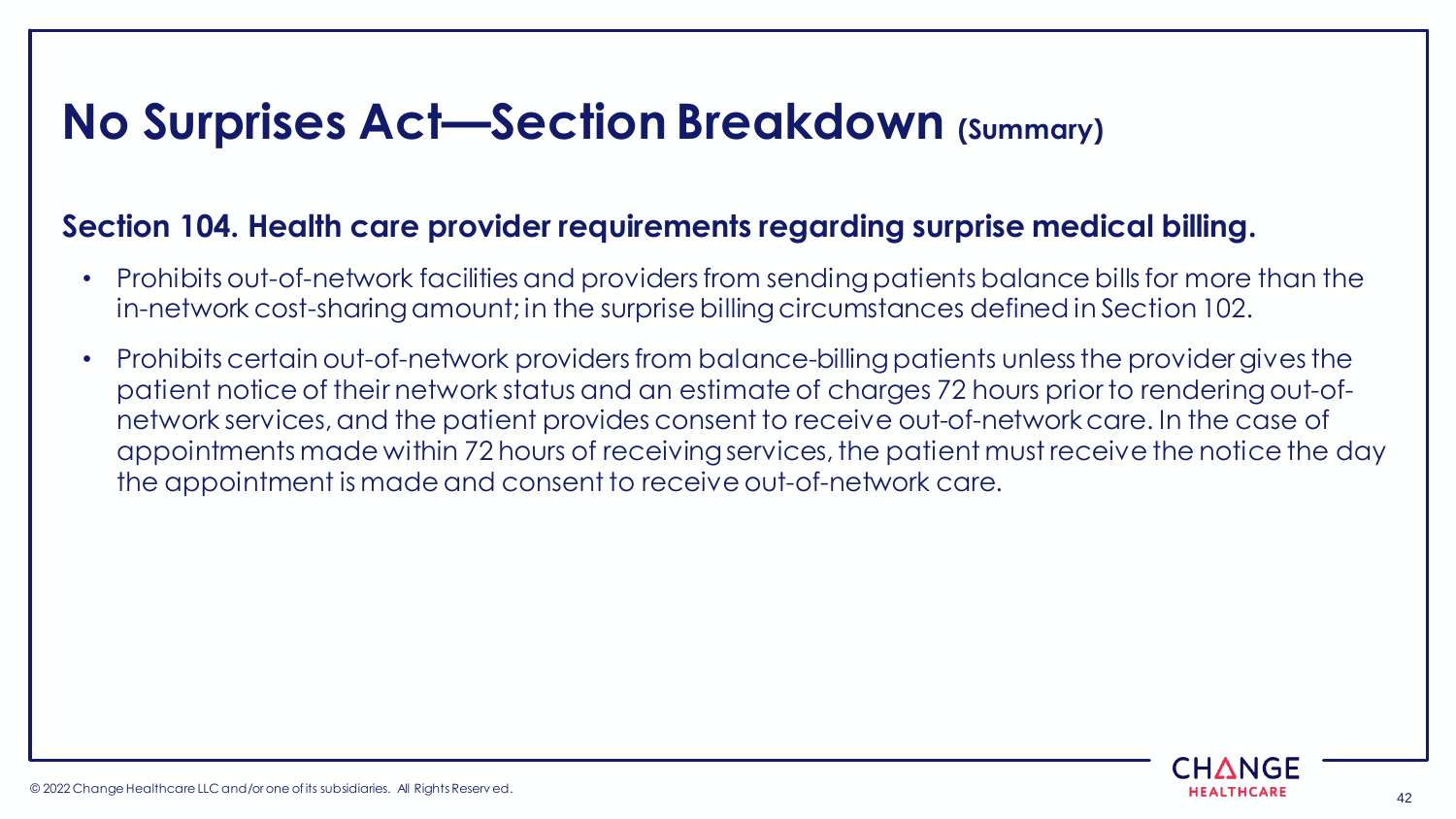### **Section 105. Ending surprise air ambulance bills.**

- Patients are held harmless from surprise air ambulance medical bills. Patients are only required to pay the in-network cost-sharing amount for out-of-network air ambulances (including attributing the bill to the in-network deductible). Air ambulances are barred from sending patients balance bills for more than the in-network cost-sharing amount.
- Follows a similar open negotiation and Independent Dispute Resolution (IDR) as summarized in Section 103 to resolve out-of-network reimbursement issues.

### **Section 106. Reporting requirements regarding air ambulance services.**

- Requires air ambulance providers to submit two years of cost and metrics data to the Secretary of HHS and the Secretary of Transportation, and insurers to submit two years of claims data related to air ambulance services to the Secretary of HHS. Requires the secretaries to publish a comprehensive report summarizing the information submitted.
- Establishes an advisory committee to establish quality, patient safety, and clinical-capability standards for air ambulances.

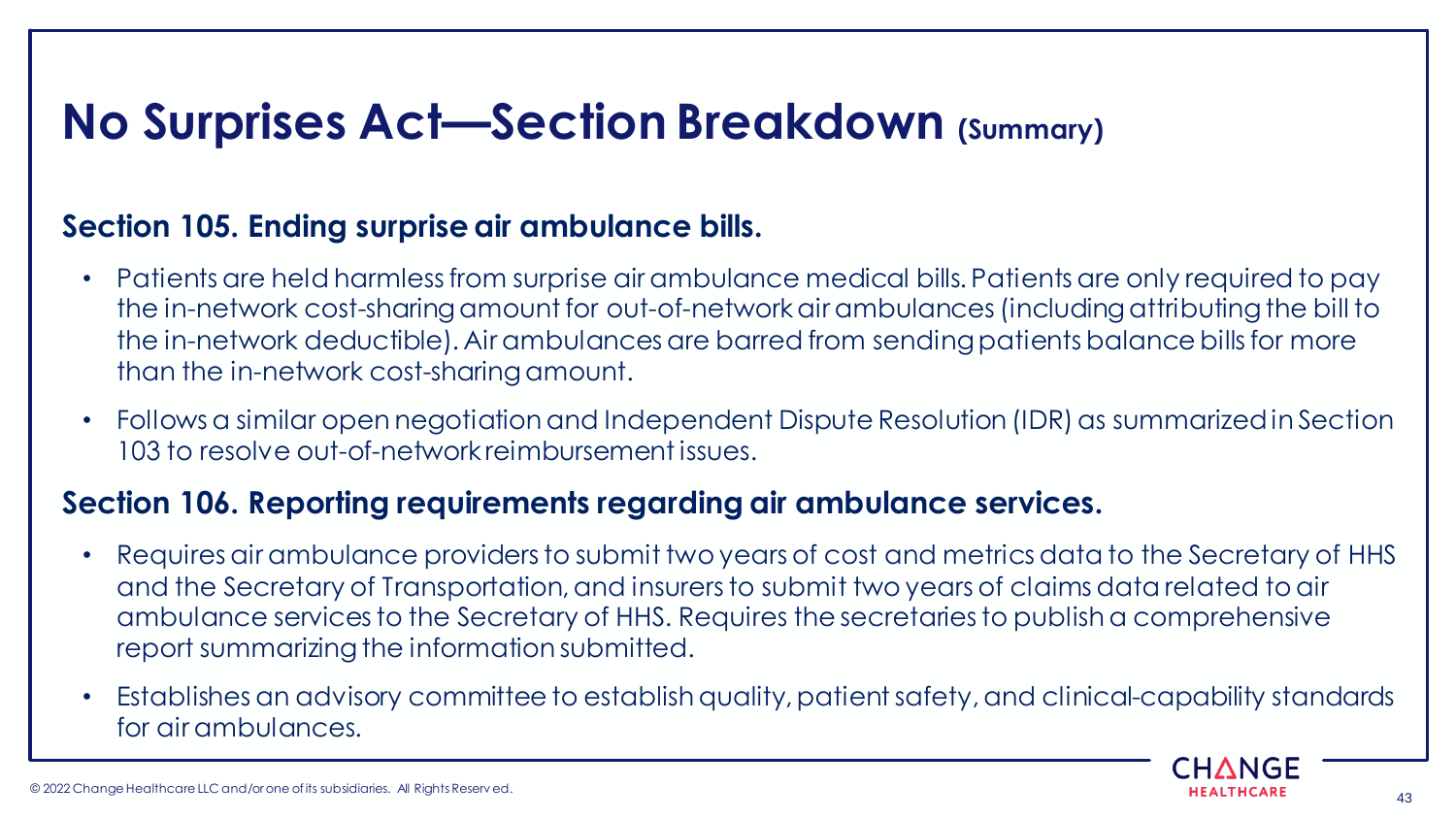### **Section 107. Transparency regarding in-network and out-of-network deductibles and outof-pocket limitations.**

• Requires health plans offering group or individual health insurance to include on the participant's insurance card the amount of the in-network and out-of-network deductibles, in-network and out-ofnetwork out-of-pocket maximum limitations, and a telephone number and website address through which plan participants can seek assistance.

### **Section 108. Implementing protections against provider discrimination.**

• Requires the Secretary of HHS, Secretary of Labor, and Secretary of the Treasury to issue a rule implementing protections against provider discrimination.

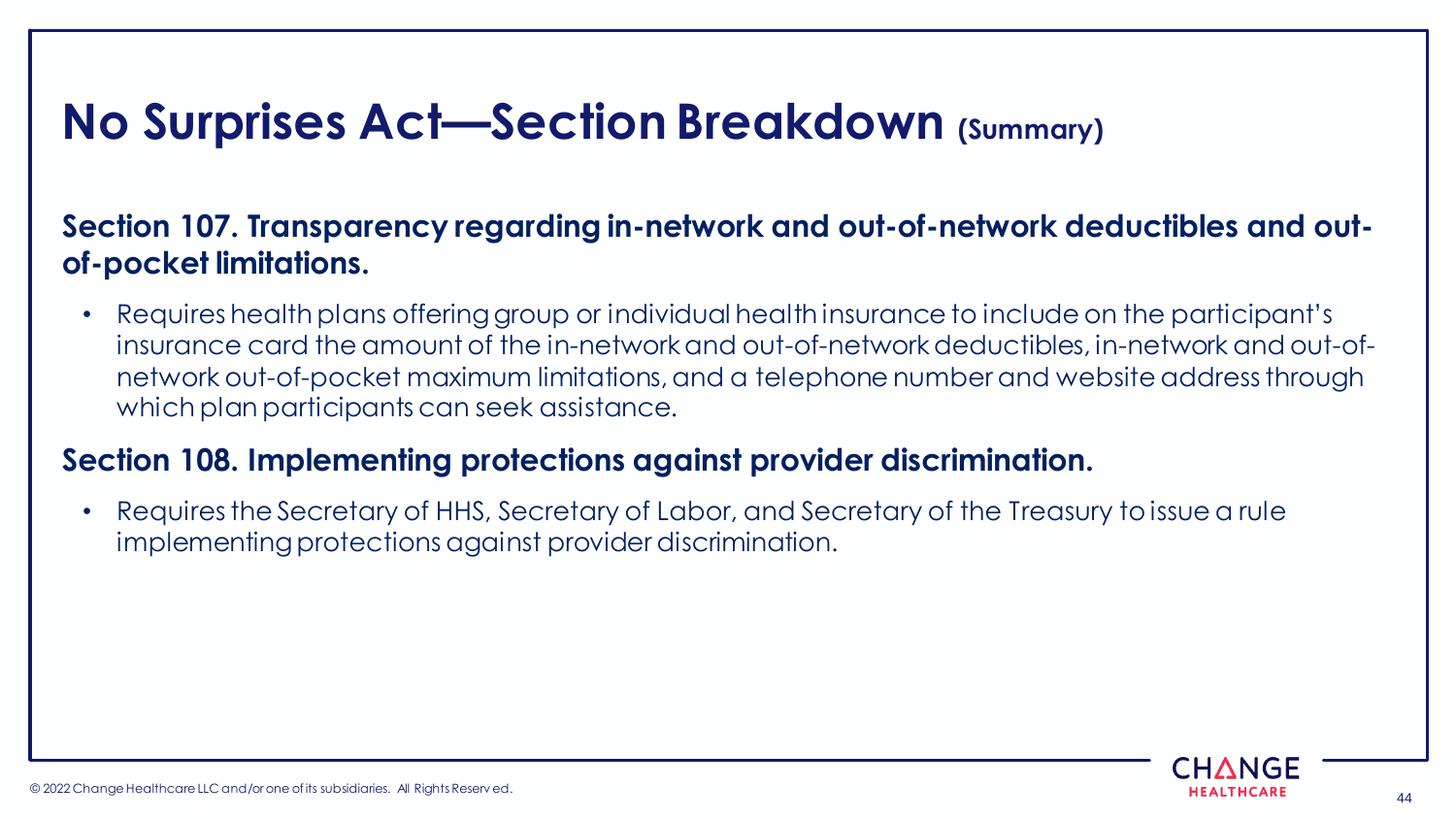### **Section 109. Reports.**

- Requires HHS to conduct a study on the effects of the provisions in the Act.
- Requires the Government Accountability Office (GAO) to submit to Congress a report on the impact of surprise billing provisions and a report on the adequacy of provider networks to include recommendations to improve the adequacy.

### **Section 110. Consumer protections through application of health-plan external review in cases of certain surprise medical bills.**

• Allows for an external review to determine whether surprise-billing protections are applicable when there is an adverse determination by a health plan or issuer.

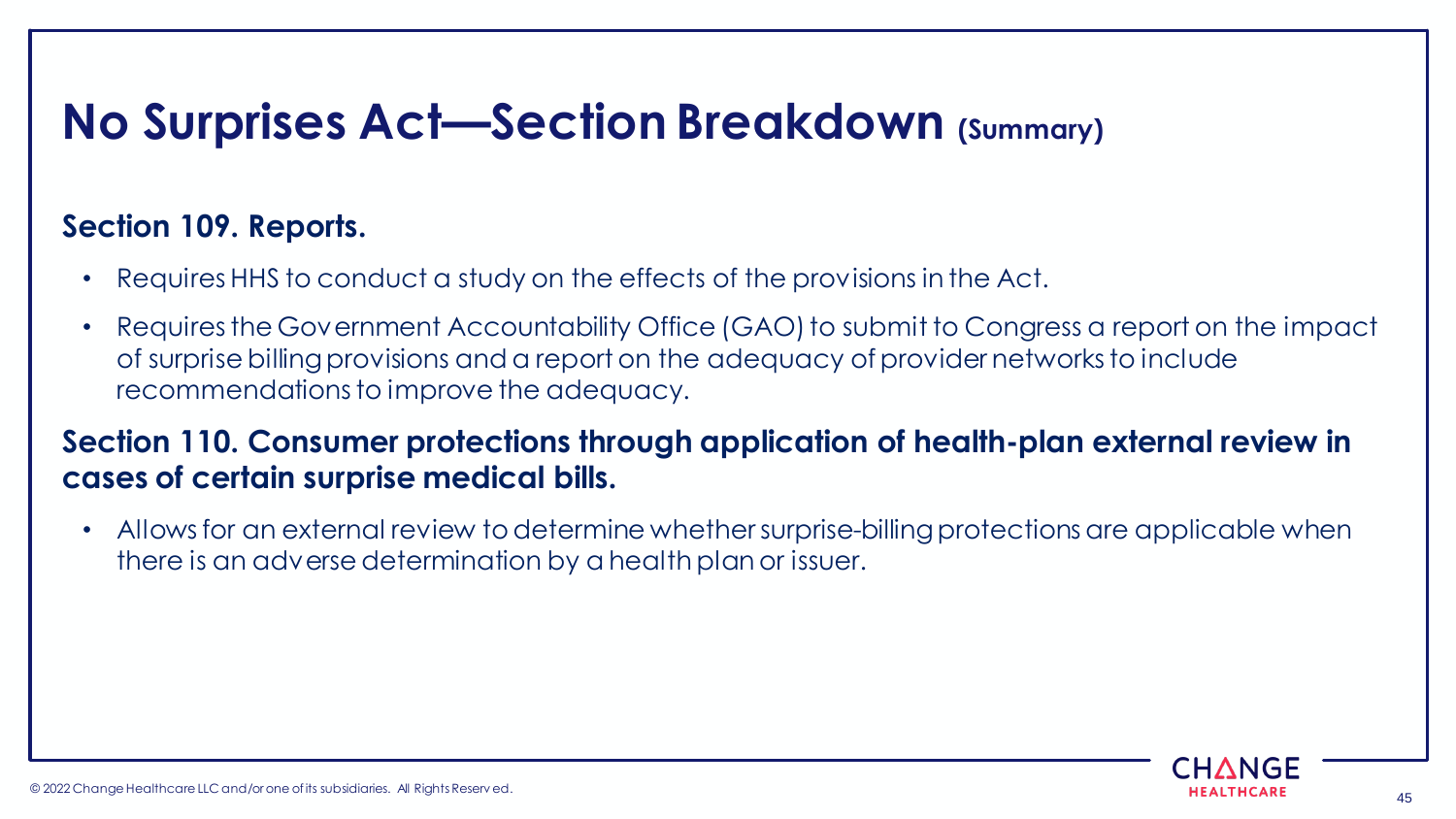### **Section 111. Consumer protections through health-plan requirement for fair and honest advance-cost estimate.**

- Requires health plans offering group or individual health insurance to provide an "Advanced Explanation of Benefits" to give patients transparency for each scheduled item or service, including:
	- The network status of the provider or facility.
	- Good faith estimates of provider or facility charges, the plan's payment responsibility, and the patient's payment responsibility.
	- Additional disclaimers.

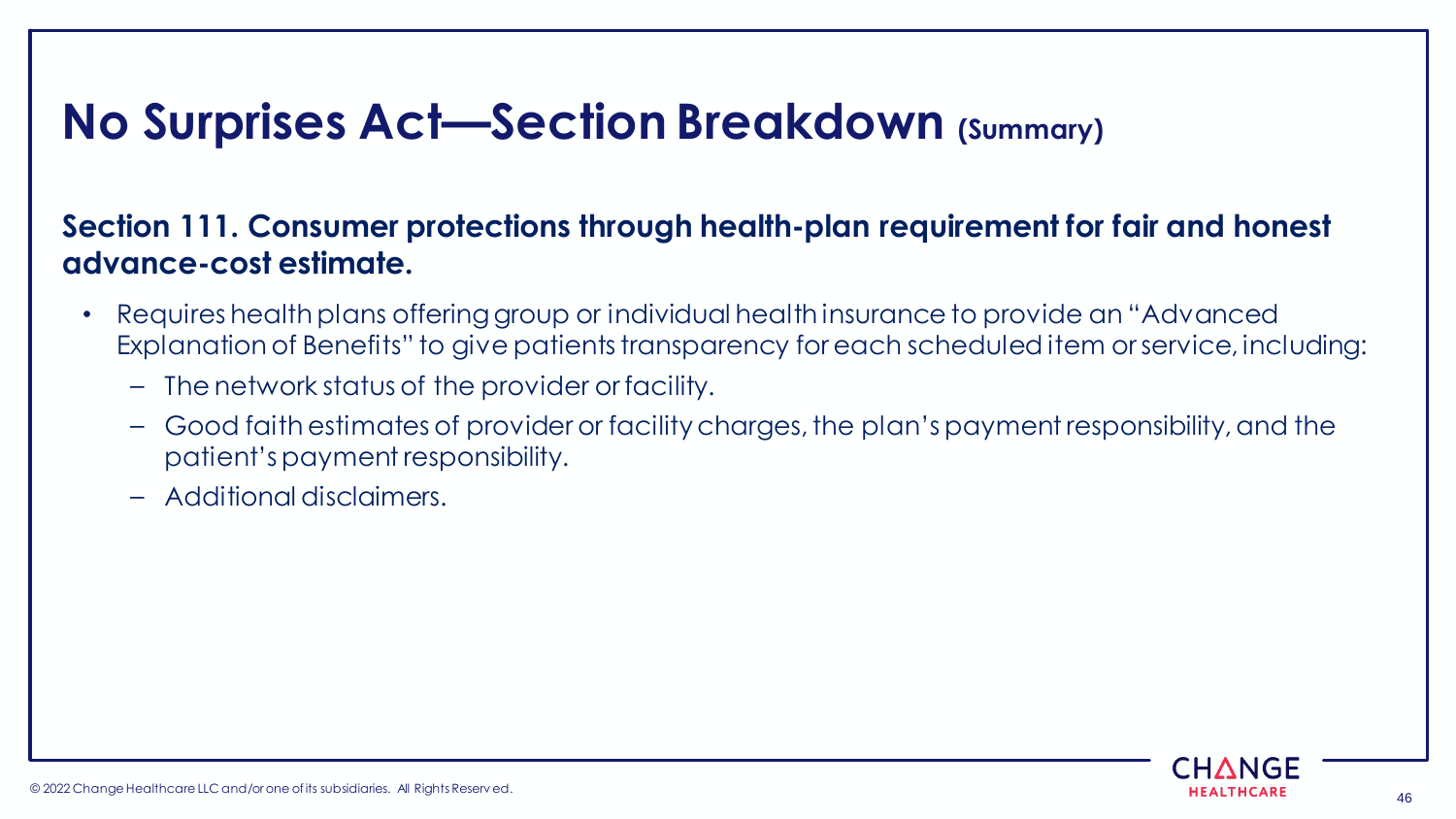### **Section 112. Patient protections through transparency and patient-provider dispute resolution.**

- Health care providers and facilities must verify, three days in advance of service and not later than one day after scheduling of service, what type of coverage the patient is enrolled in and provide notification of the good faith estimate of the expected charges for scheduled items or services.
- Requires the Secretary of HHS to establish a patient-provider dispute-resolution process for uninsured individuals for charges that are substantially in excess of the estimate.

#### **Section 113. Ensuring continuity of care.**

• If a provider changes network status, "continuing care patients" have up to a 90-day period of continued coverage at in-network cost-sharing rates to allow for a transition of care to an in-network provider. The plan or issuer must notify continuing-care patients of network changes and their right to elect to receive continued transitional care.

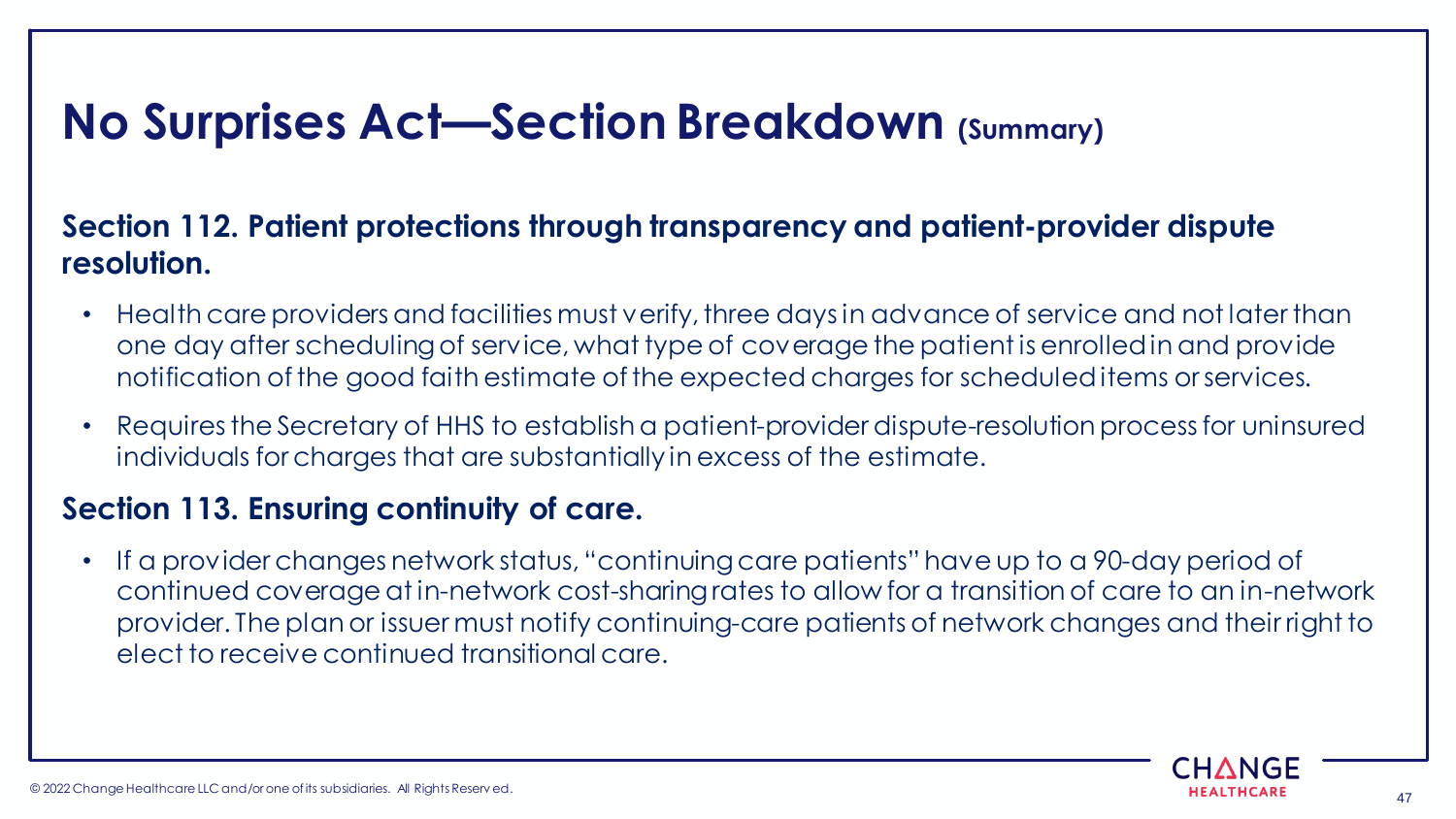### **Section 114. Maintenance of price-comparison tool.**

• Beginning on or after Jan. 1, 2022, a plan or issuer is required to offer price-comparison guidance to consumers by telephone and website to compare the amount of cost sharing that an individual would be responsible for paying when furnished with a specific item or service by a given provider.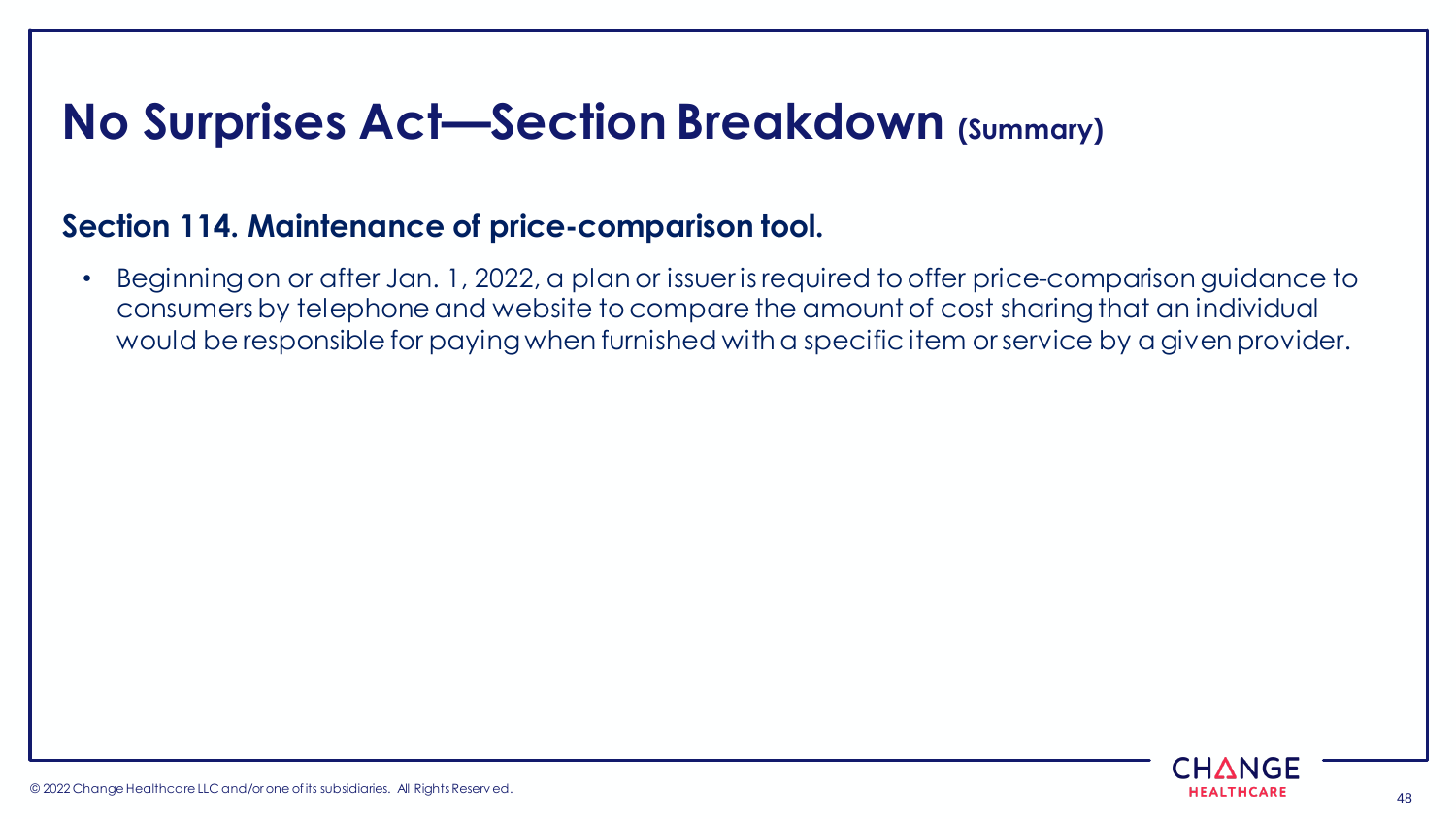#### **Section 115. State all payer claims databases.**

- Establishes a grant program for eligible states to establish or improve a State All Payer Claims Database. Grants will be awarded for a period of three years in an amount of \$2,500,000 (\$1,000,000 in Year One and Year Two, \$500,000 in Year Three).
- Requires grant recipients to make data available to authorized users, including researchers, employers, health insurance issuers, third-party administrators, and health care providers for quality improvement and cost-containment purposes. The secretary may waive these requirements if a State All Payer Claims Database is substantially in compliance.
- Requires the secretary to establish a standardized reporting format and guidance for the voluntary reporting by group health plans to State All Payer Claims Databases of medical claims, pharmacy claims, dental claims, and eligibility and provider files that are collected from private and public payers.

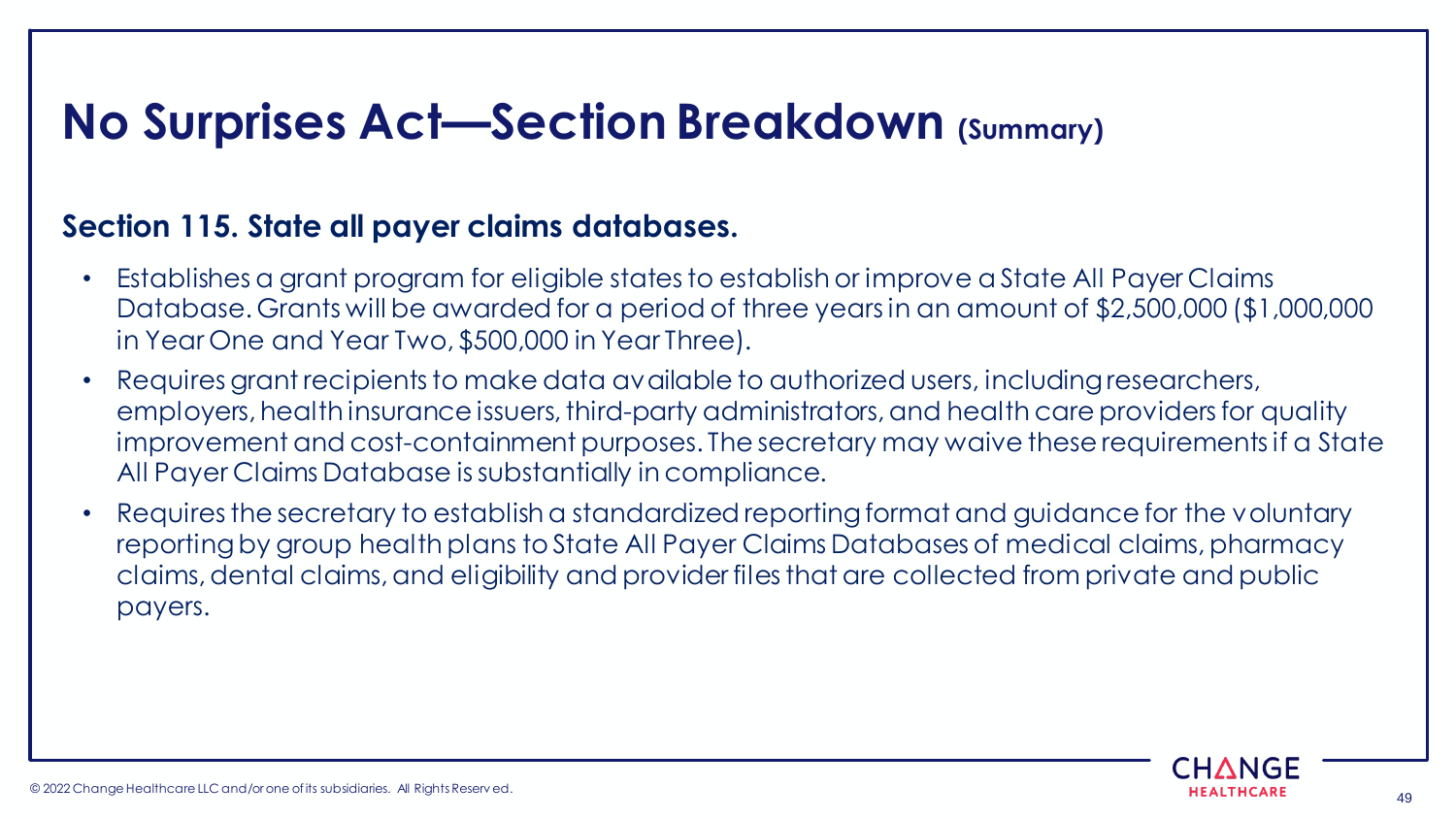### **Section 116. Protecting patients and improving the accuracy of provider-directory information.**

- Requires plans and issuers to establish a database and verification process to ensure up-to-date directories of their in-network providers and facilities, available to patients online, or within one business day of a telephone inquiry.
- Patients that relied on incorrect provider-network information would only be subject to in-network cost-sharing amounts.
- Plans and issuers are required to disclose patient protections against balance billing.

### **Section 117. Advisory committee on ground ambulance and patient billing.**

- Requires the secretaries to establish an advisory committee for reviewing options to improve disclosure of charges and fees for ground ambulance services to inform consumers of insurance options and protect consumers from balance billing.
- Requires a report on recommendations from the advisory committee no later than 180 days after the committee's first meeting.

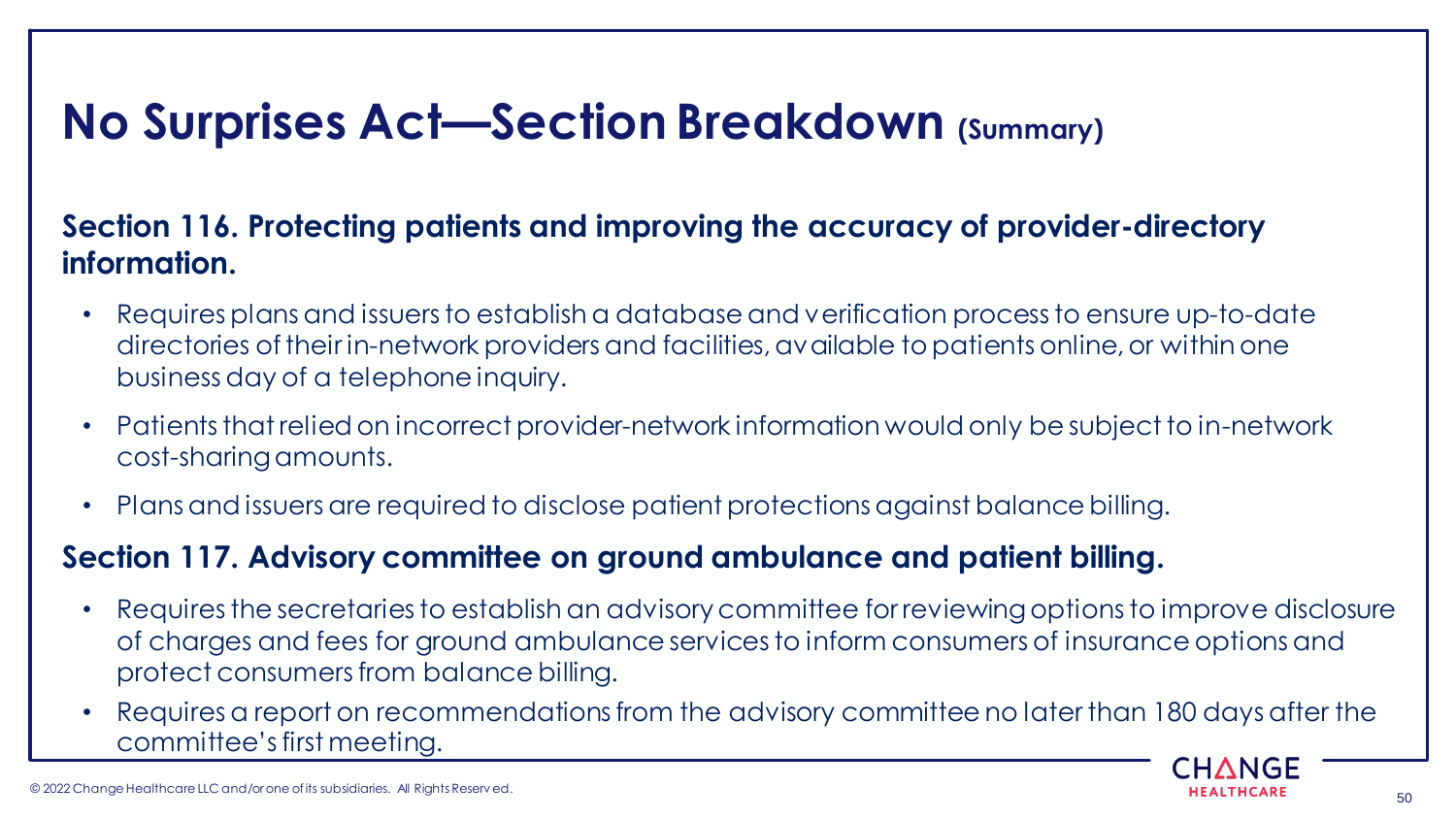# **HIPAA Privacy Rule NPRM**



<span id="page-50-0"></span>© 2022 Change Healthcare LLC and/or one of its subsidiaries. All Rights Reserv ed. PROPRIETARY & CONFIDENTIAL **All Rights Reserved and All Rights Reserved** PROPRIETARY & CONFIDENTIAL **All Rights Reserved and All Rights Res**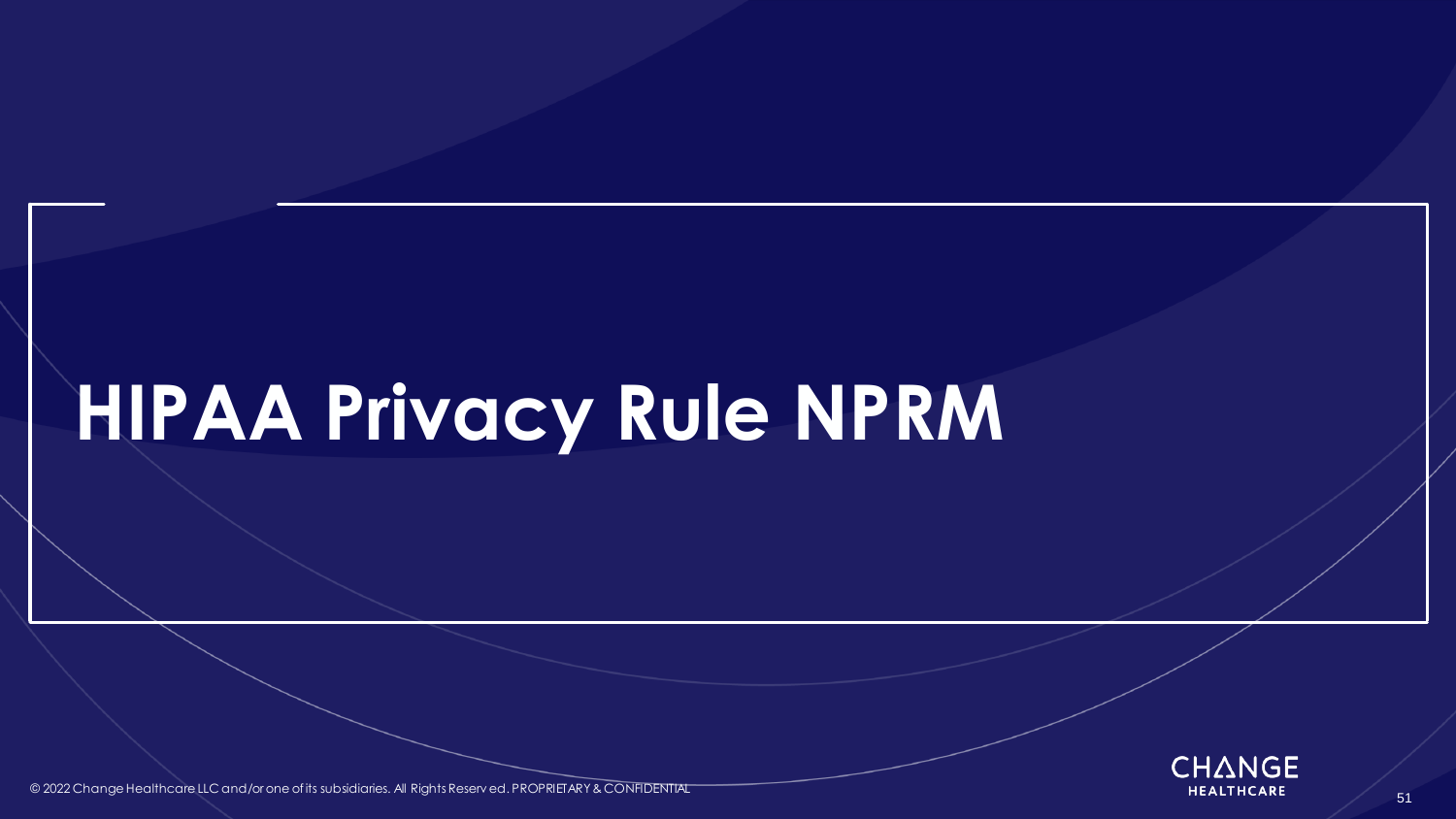### **Notice of Proposed Rule (NPRM) to Modify the HIPAA Privacy Rule**

On December 10, 2020, the Office for Civil Rights (OCR) provided [advance notice](https://www.hhs.gov/about/news/2020/12/10/hhs-proposes-modifications-hipaa-privacy-rule-empower-patients-improve-coordinated-care-reduce-regulatory-burdens.html) of a proposed rule to modify the HIPAA Privacy Rule to support individuals' engagement in their care, remove barriers to coordinated care, and reduce regulatory burdens on the health care industry.

#### **The proposed changes to the HIPAA Privacy Rule include:**

- Strengthening individuals' rights to access their own health information, including electronic information.
- Improving information sharing for care coordination and case management for individuals.
- Facilitating greater family and caregiver involvement in the care of individuals experiencing emergencies or health crises.
- Enhancing flexibilities for disclosures in emergency or threatening circumstances, such as the opioid and COVID-19 public health emergencies.
- Reducing administrative burdens on HIPAA-covered health care providers and health plans, while continuing to protect individuals' health information privacy interests.

On January 21, 2021, the proposed rule was formally [published in the Federal Register w](https://www.federalregister.gov/documents/2021/01/21/2020-27157/proposed-modifications-to-the-hipaa-privacy-rule-to-support-and-remove-barriers-to-coordinated-care)ith a comment window due date of March 22, 2021. On March 9, 2021, OCR announced a [45-day extension of the public comment period](https://public-inspection.federalregister.gov/2021-05021.pdf) extending the comment window due date to May 6. 1,436 comments were submitted during the public comment window.

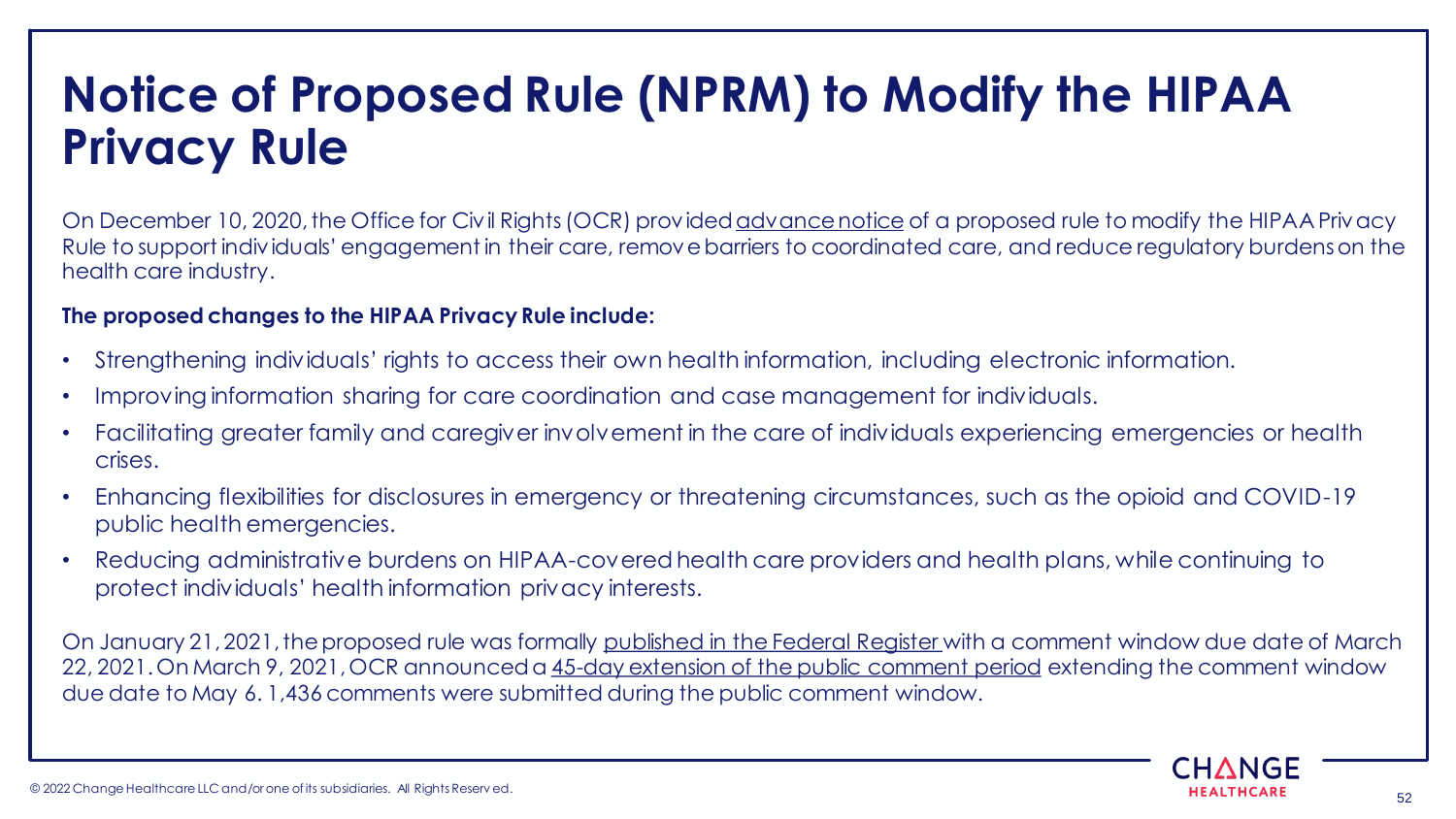# **ONC CERTIFICATION AND INFORMATION BLOCKING RULE**



<span id="page-52-0"></span>© 2022 Change Healthcare LLC and/or one of its subsidiaries. All Rights Reserv ed. PROPRIETARY & CONFIDENTIAL All reserved and the subsidiaries. All Rights Reserv ed. PROPRIETARY & CONFIDENTIAL All reserve the control of t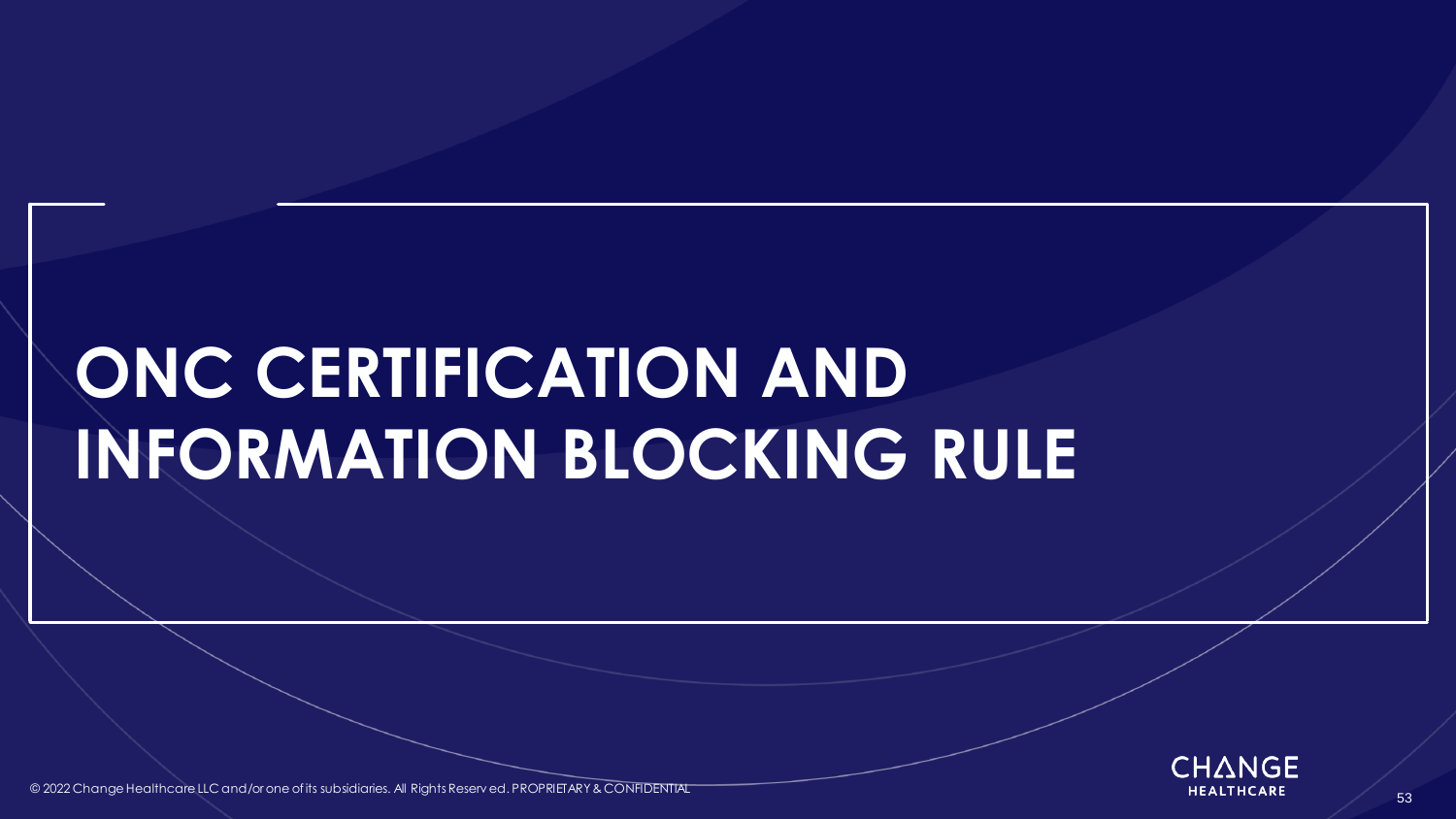# **21st Century Cures Act**

- Bipartisan legislation passed in 2016.
- Information blocking is illegal for certain actors; penalties were created for some actors if they are found to be information blocking.
- Created the definition of information blocking.
- Directed the Office of the Inspector General (OIG) as the enforcement arm, including levying penalties; may only level penalties on health IT developers and health information networks (HINs)/health information exchanges (HIEs).
- Directed CMS to create penalties for health care providers.
- Directed ONC to develop exceptions to the information blocking definition (i.e., define when choosing not to share data is allowed).
- Directed ONC to develop Conditions of Certification, including requiring open application programming interfaces (APIs).

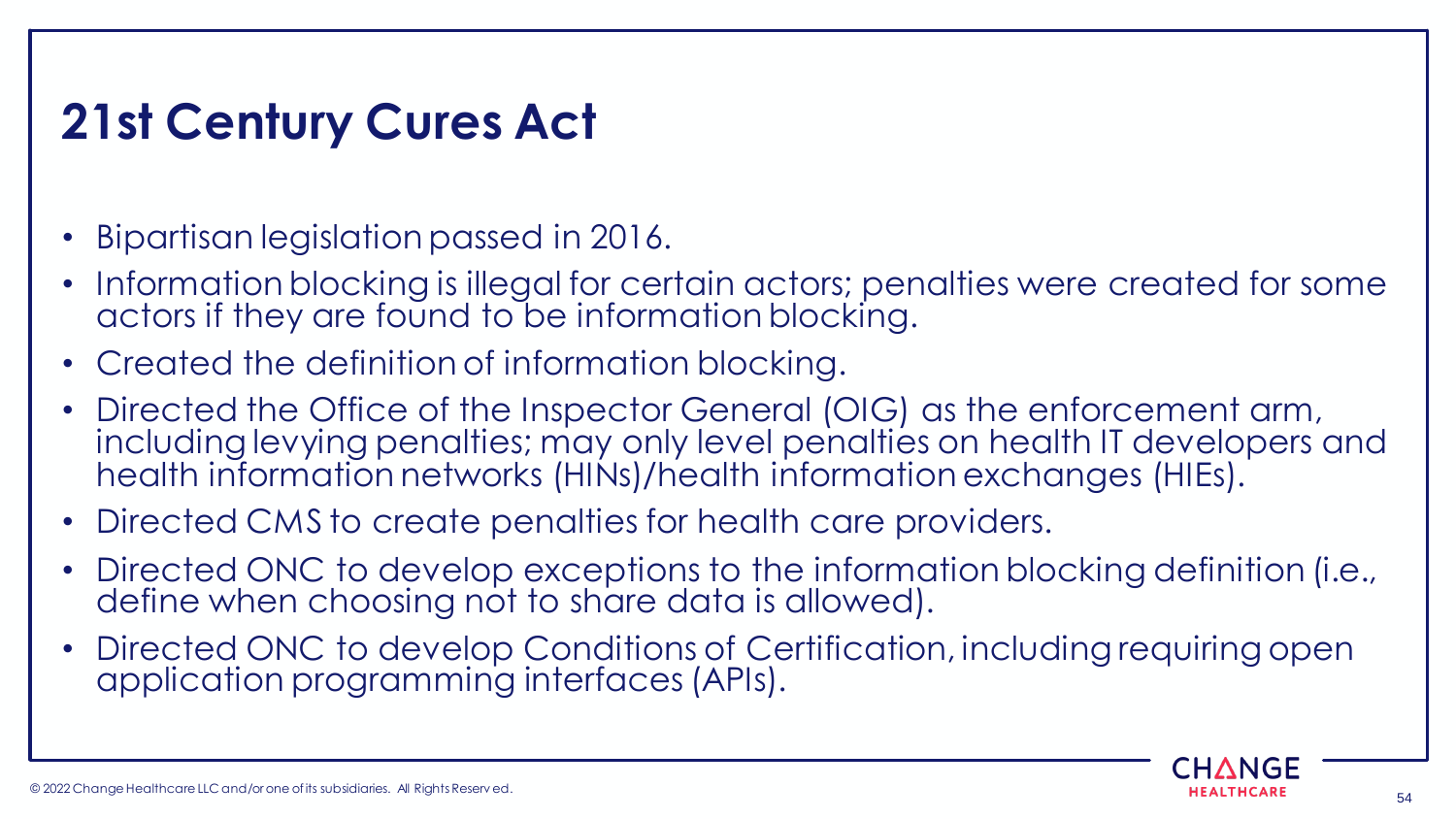# **Overview of ONC's Regulation**

- [Final Rule](https://www.federalregister.gov/documents/2020/05/01/2020-07419/21st-century-cures-act-interoperability-information-blocking-and-the-onc-health-it-certification) published in the Federal Register May 1, 2020.
- ONC developed new certification criteria for health IT developers and established policies around what is allowed in their contracts.
- ONC defined several important terms as part of the regulation, including which actors are regulated by information blocking.
- ONC created a set of exceptions to information blocking that fall into two categories:
	- Withholding electronic health information (EHI)—when are actors allowed to withhold EHI.
	- Conditions for sharing EHI—what fees can be charged and what formats EHI data must be in.

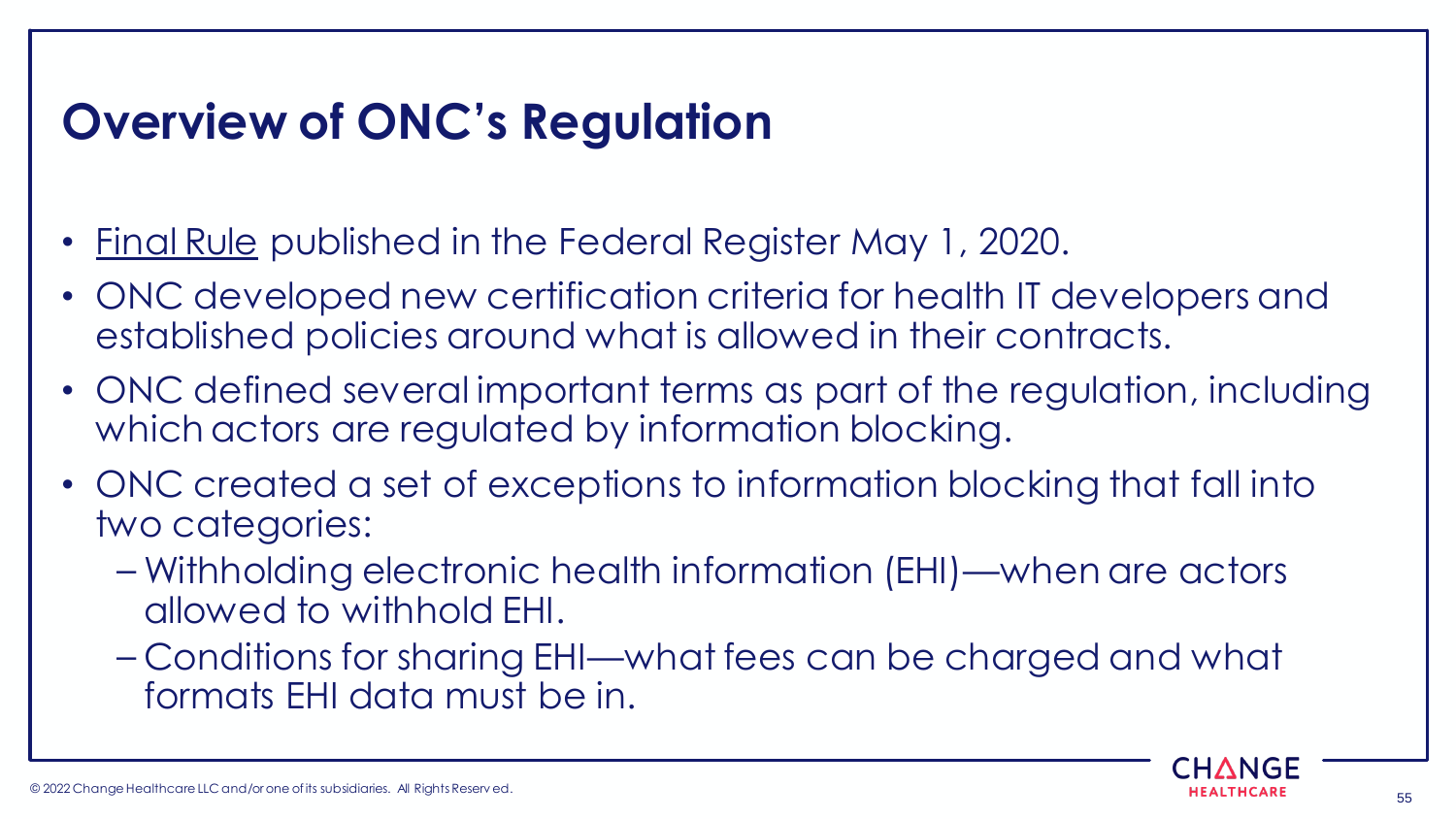### **ONC Cures Act Final Rule—Additional Information**

**Available at:** <https://www.healthit.gov/curesrule/>



© 2022 Change Healthcare LLC and/or one of its subsidiaries. All Rights Reserv ed. 56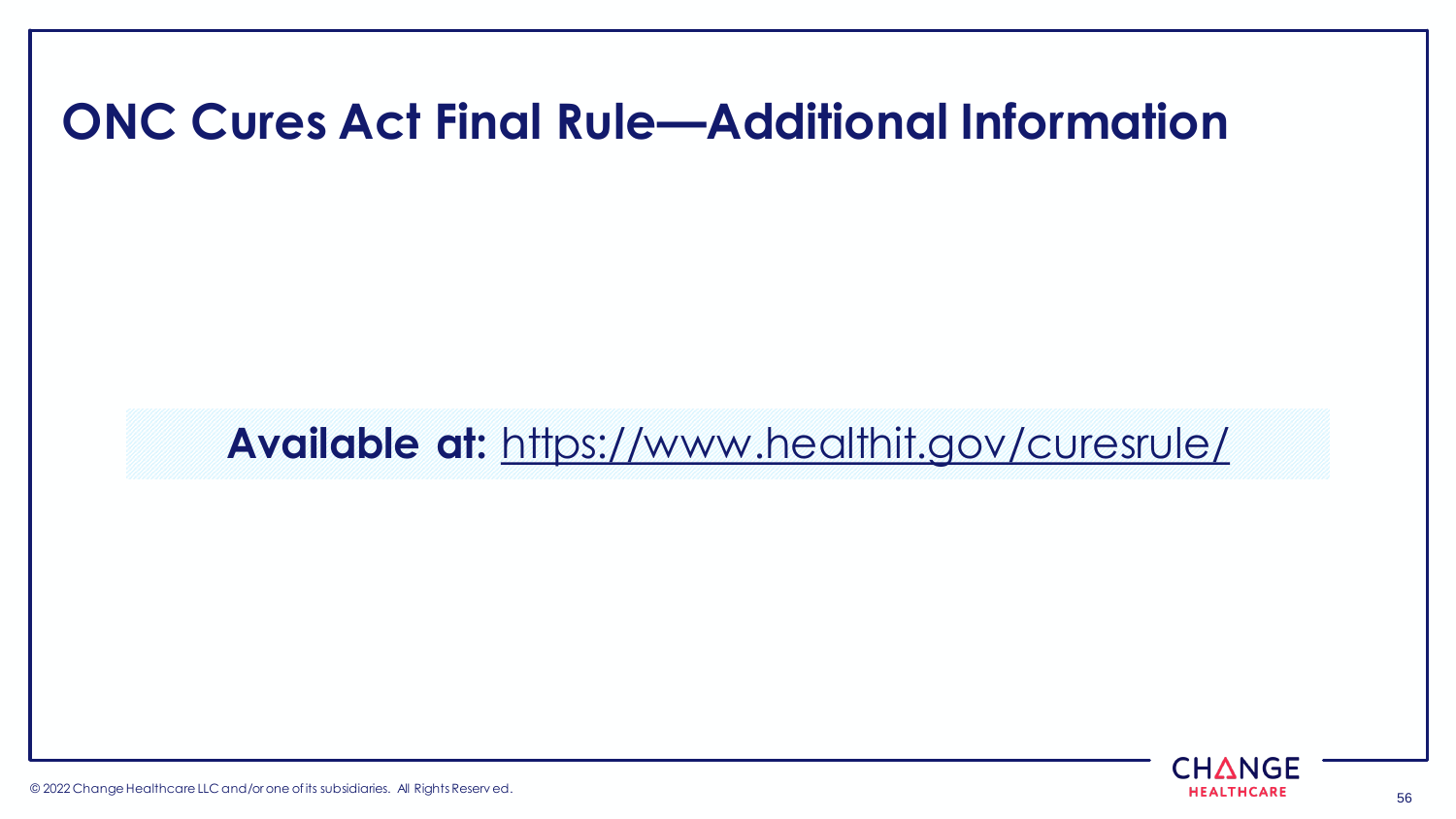# **REDUCING PROVIDER AND PATIENT BURDEN BY IMPROVING PRIOR AUTHORIZATION**



<span id="page-56-0"></span>© 2022 Change Healthcare LLC and/or one of its subsidiaries. All Rights Reserv ed. PROPRIETARY & CONFIDENTIAL All reserved and the state of the state of the state of the state of the state of the state of the state of the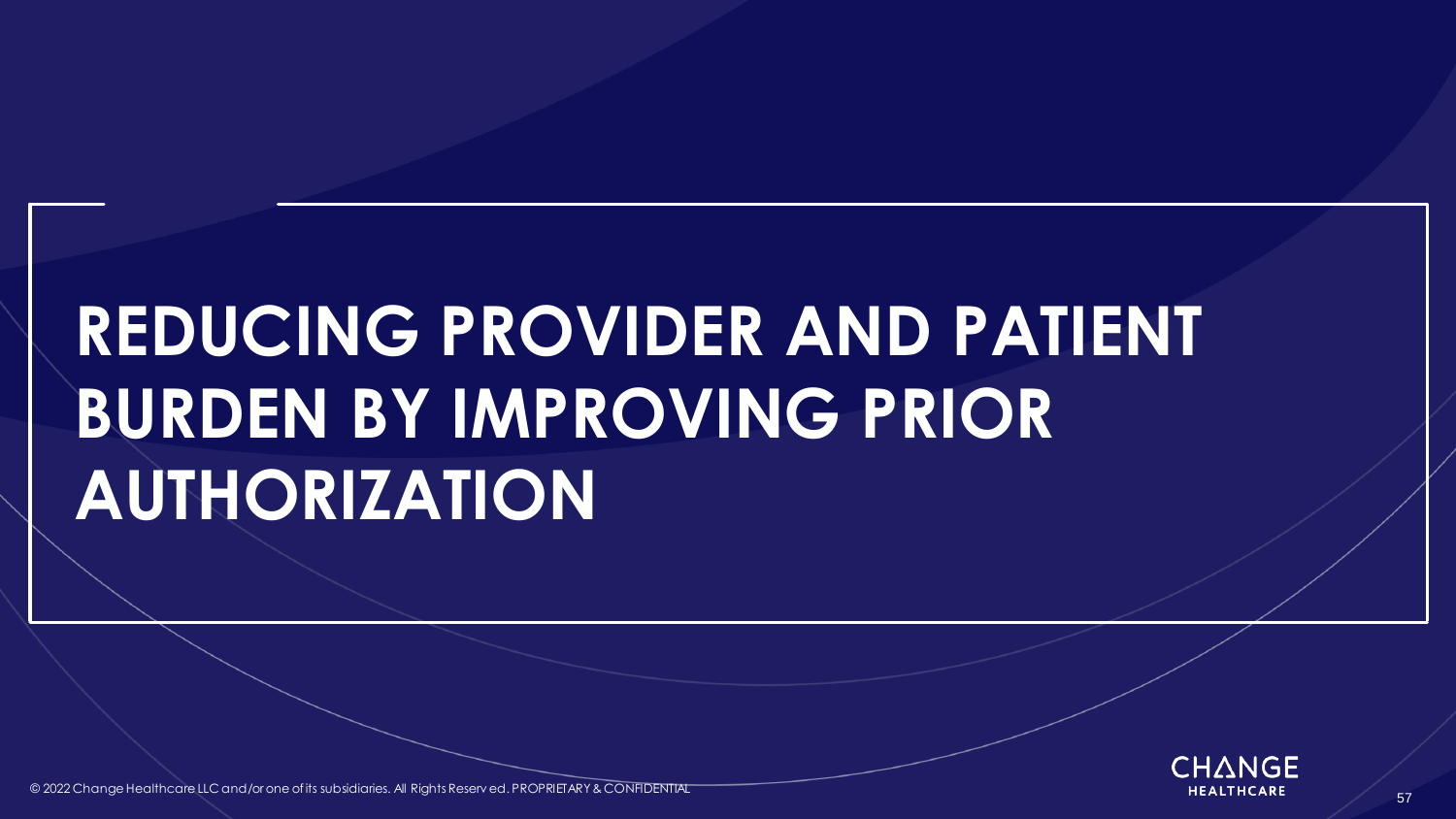### **CMS NPRM to Address Prior Authorization**

On December 10, 2020, CMS provided advance notice of a proposed rule to place new requirements on Medicaid and CHIP-managed care plans, state Medicaid and CHIP fee-for-service programs, and qualified health plan (QHP) issuers on the Federally-facilitated Exchanges (FFEs) to improve the electronic exchange of health care data and streamline processes related to prior authorization.

This rule has been withdrawn.

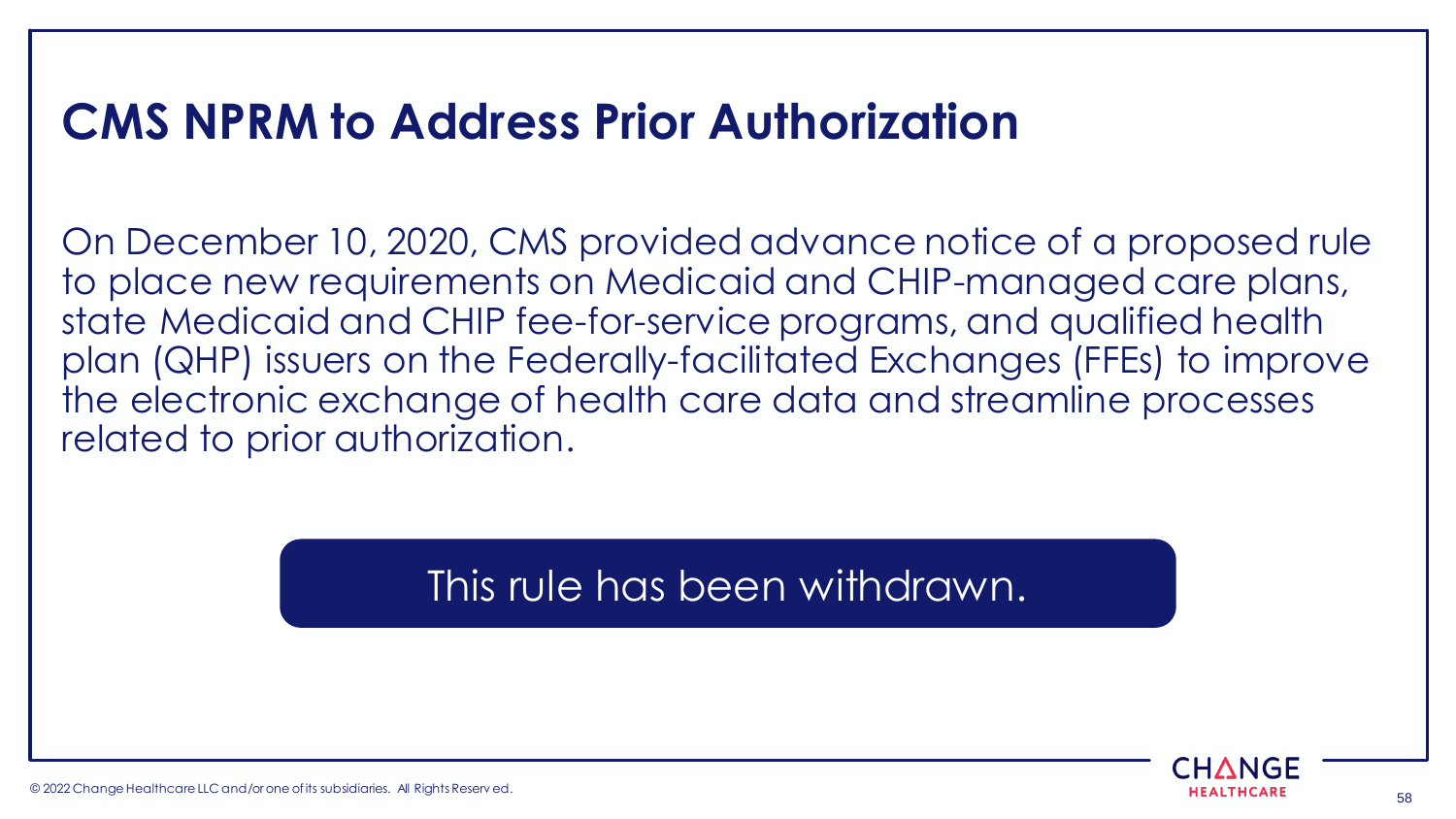## **ONC RFI for Electronic Prior Authorization**

On January 24, 2022 the Office of the National Coordinator for Health IT (ONC), Health and Human Services (HHS), published a "Request for Information: Electronic Prior Authorization Standards, Implementation Specifications, and Certification Criteria."

The department was seeking input from the public regarding electronic prior authorization standards, implementation specifications, and certification criteria that could be adopted within the ONC Health IT Certification Program. Responses will be used to inform potential future rulemaking.

Comments were accepted through March 25, 2022.

[Federal Register Link](https://www.federalregister.gov/documents/2022/01/24/2022-01309/request-for-information-electronic-prior-authorization-standards-implementation-specifications-and)

[Press Release](https://www.hhs.gov/about/news/2022/01/21/onc-seeks-public-comment-electronic-prior-authorization-standards-implementation-specifications-and-certification-criteria.html)

[More Information](https://www.healthit.gov/topic/laws-regulation-and-policy/request-information-electronic-prior-authorization-standards-implementation-specifications)

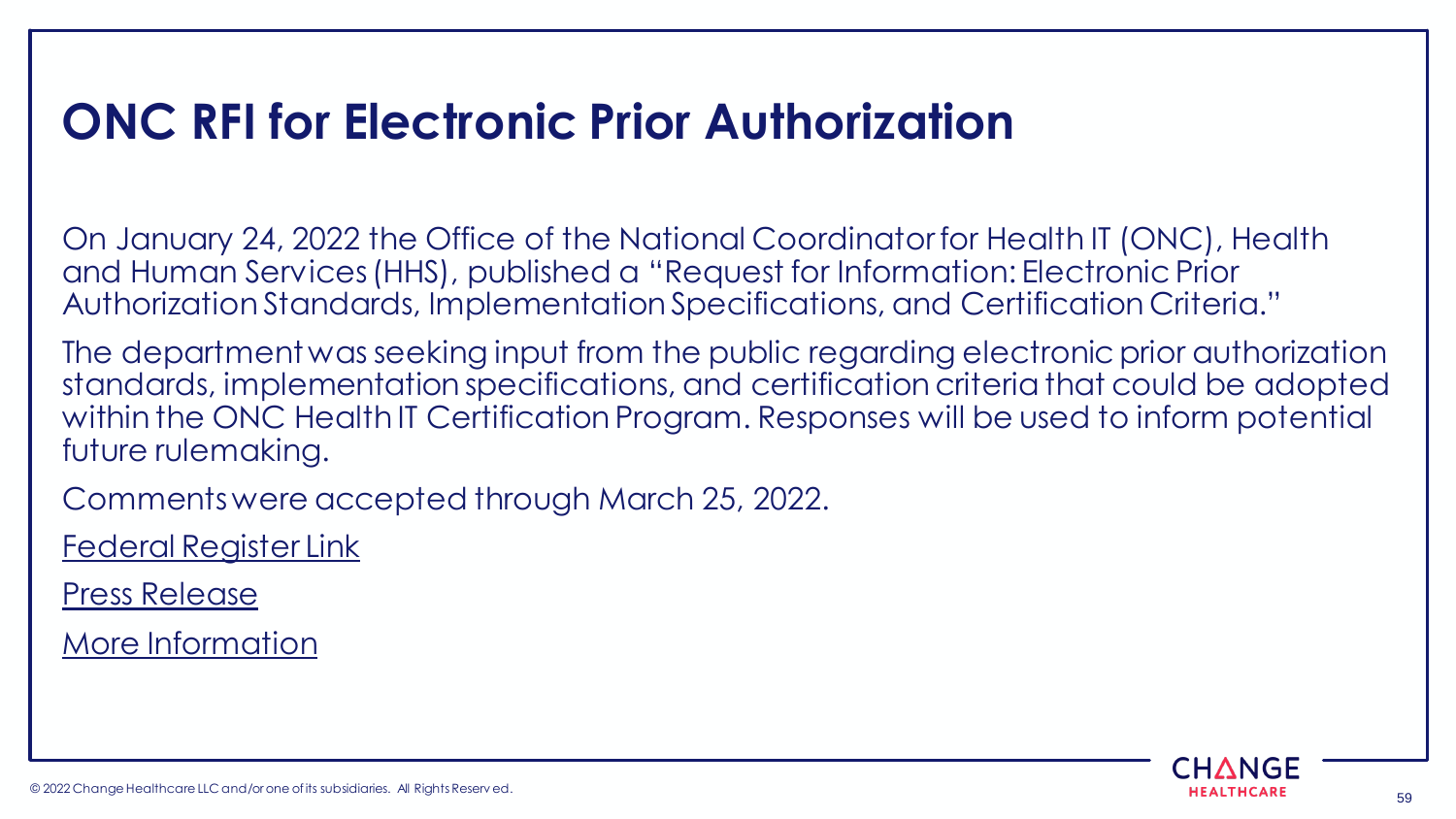**Section 6**

# **CHANGE HEALTHCARE ACCREDITATIONS AND CERTIFICATIONS**



<span id="page-59-0"></span>© 2022 Change Healthcare LLC and/or one of its subsidiaries. All Rights Reserv ed. PROPRIETARY & CONFIDENTIAL All Rights Reserved and All Rights Reserved. PROPRIETARY & CONFIDENTIAL All reserve the control of the control o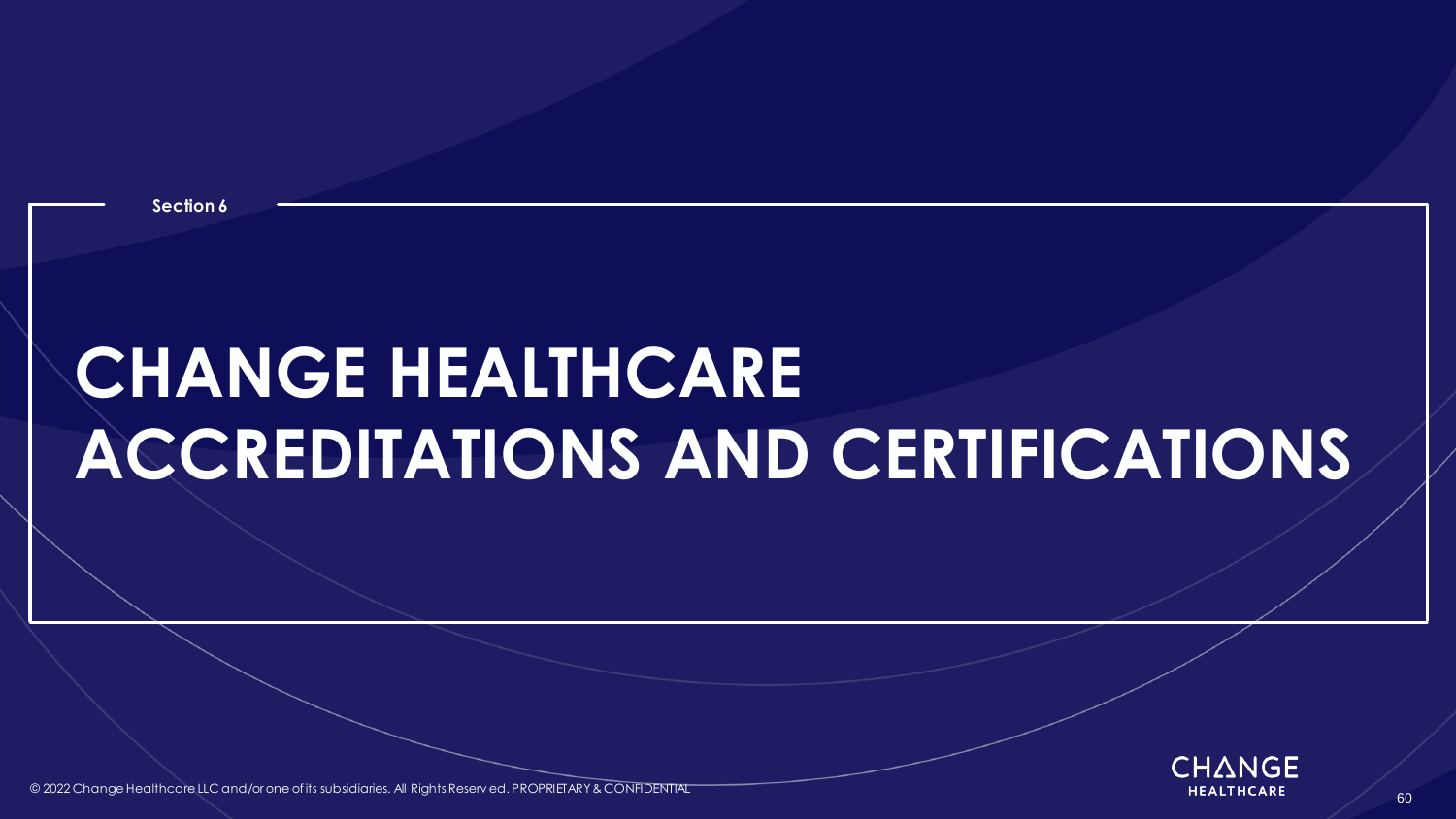### **Change Healthcare Accreditations and Certifications**

To demonstrate our continued commitment to assure that applicable Change Healthcare products and services meet industry and regulatory requirements and expectations, we maintain several industry-recognized and trusted accreditations and certifications. Click **[HERE](https://www.changehealthcare.com/about/accreditations-certifications)** for more information.